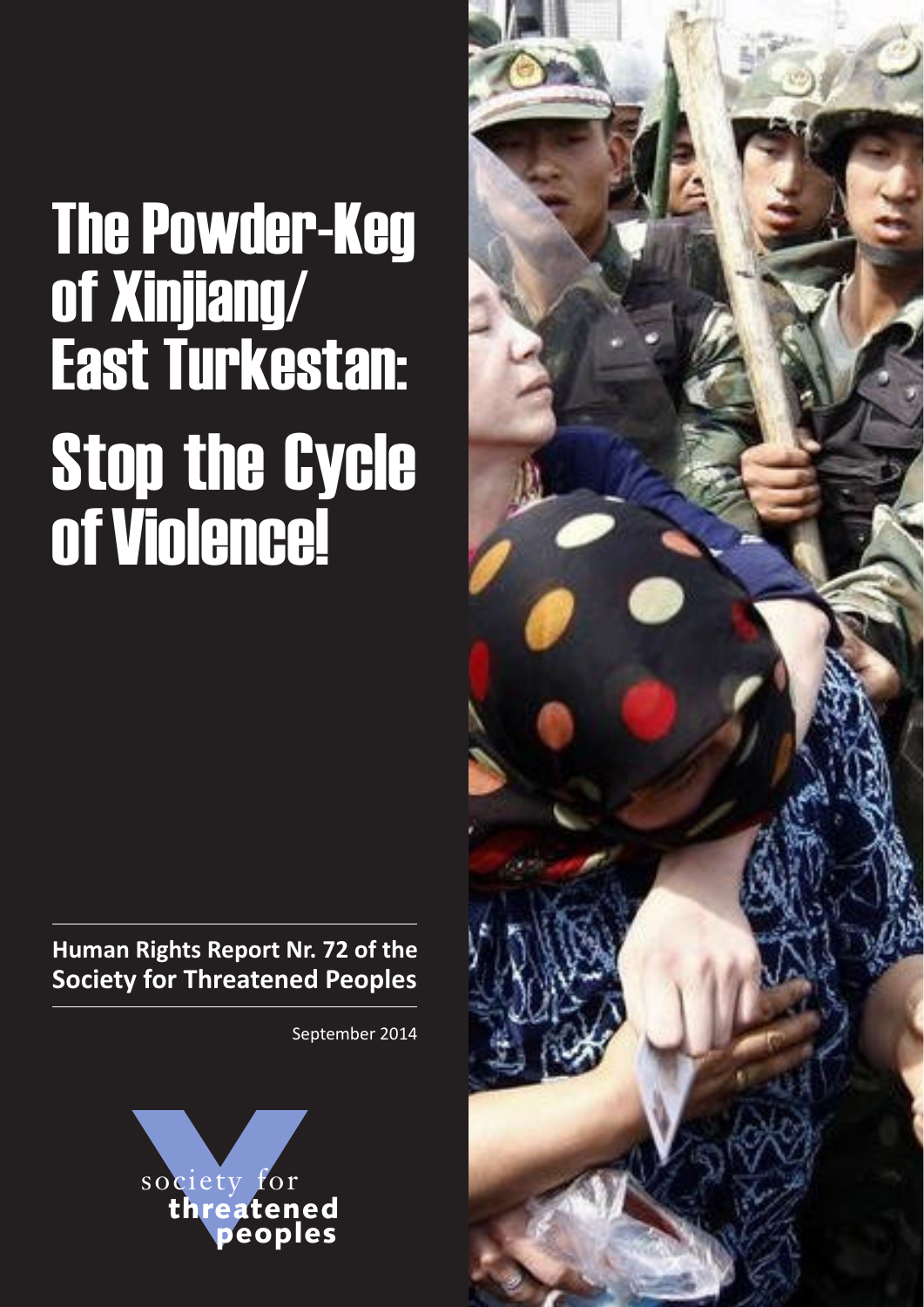#### **Imprint**

#### **For human rights. Worldwide.**

Society for Threatened Peoples (STP) Postfach 2024, D-37010 Göttingen Phone: +49 551 49906-0 Fax: +49 551 58028 E-Mail: info@gfbv.de Internet: www.gfbv.de



Bank für Sozialwirtschaft Account number: 70 80 90 Bank code: 25120510 IBAN: DE68 2512 0510 0000 7080 90 BIC: BFS WDE 33HA

The STP is a human rights organization that advocates on behalf of persecuted ethnic and religious minorities; NGO with consultative status at the United Nations and participatory status at the Council of Europe. Offices in Arbil, Bern, Bolzano, Göttingen/Berlin, London, Luxembourg, New York, Pristina, Sarajevo/Srebrenica and Vienna.

**Author:** Ulrich Delius

**Editor**: Inse Geismar

**Layout:** Tanja Wieczorek, Hanno Schedler

**Price:** 5 Euro

**Published by the Society for Threatened Peoples in September 2014**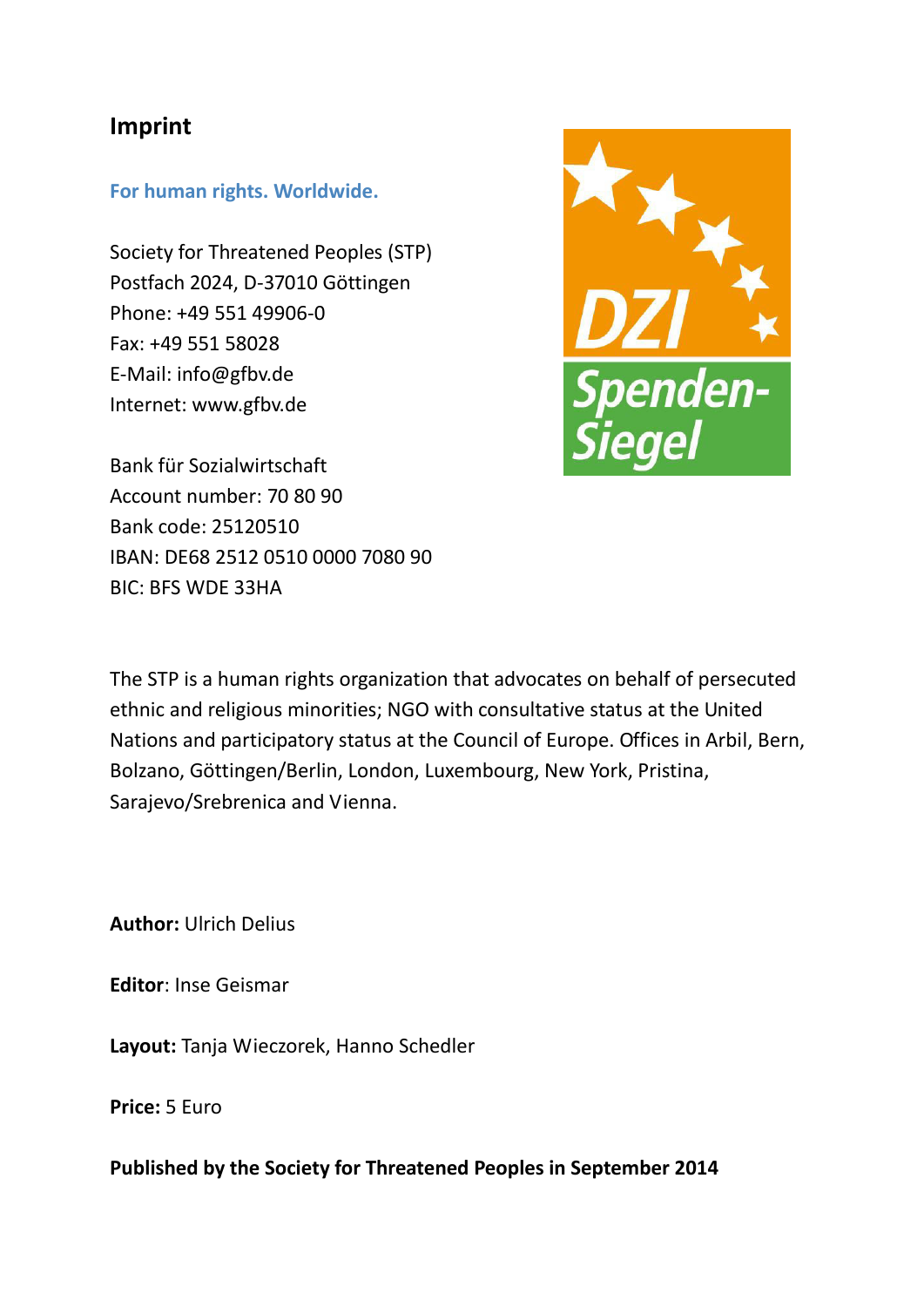# **The Powder-Keg of Xinjiang / East Turkestan: Stop the Cycle of Violence!**

| 1. Summary                                                                                  | 5 <sup>1</sup>          |
|---------------------------------------------------------------------------------------------|-------------------------|
| 2. Recommendations by the Society for Threatened Peoples                                    | $\overline{\mathbf{z}}$ |
| 3. Escalation of violence in Xinjiang / East Turkestan                                      | 8                       |
| 4. "Holy War" or homemade violence?                                                         | 8                       |
| 5. Refugee crisis in Southeast Asia                                                         | 10                      |
| 6. Violent incidents - a chronology from June 2014 to March 2013                            | 11                      |
| 7. Anti-terror fight fuels wave of arrests                                                  | 25                      |
| 8. Crimes against the State frequently affect Uyghurs                                       | 27                      |
| 9. Humiliation instead of justice                                                           | 28                      |
| 10. China relies on counter-violence and security measures                                  | 29                      |
| 11. Five years after the unrest in Urumqi - the fate of the disappeared<br>is still unclear | 30                      |
| 12. Money and assimiliation instead of respect and rights                                   | 32                      |
| 13. No internet freedom for Uyghurs                                                         | 33                      |
| 14. Violations of the freedom of religion                                                   | 34                      |
| 15. Arrests of Uyghur human rights activists stoke violence                                 | 36                      |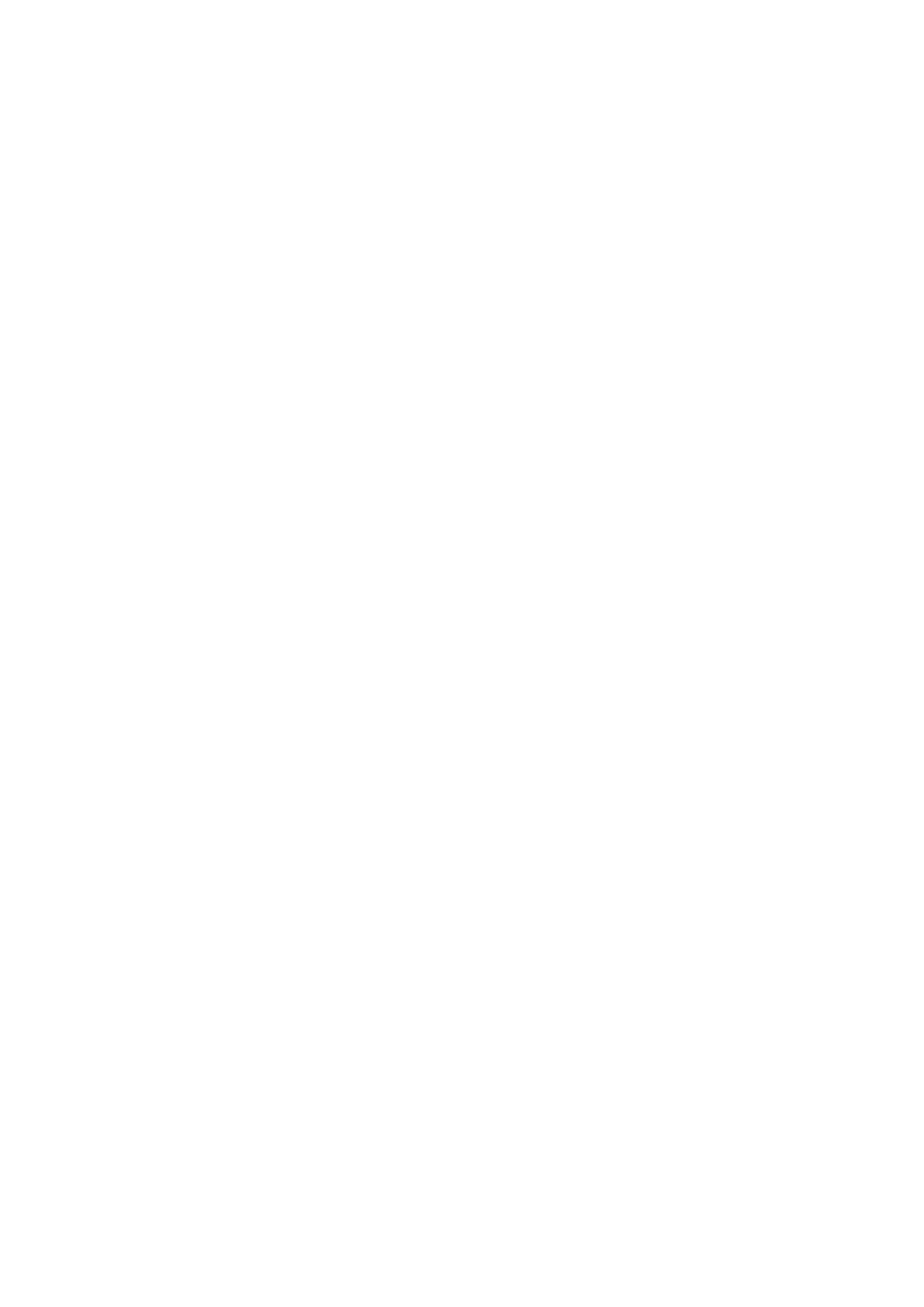#### **1. Summary**

In this human rights report, the Society for Threatened Peoples (STP) documents 49 violent incidents between Uyghurs and Han Chinese that took place in the period from March 2013 to June 2014, with at least 354 dead and 515 injured. Furthermore, the report documents the arrest of 745 Uyghurs in Xinjiang/East Turkestan. The alarming figures show that the situation in the conflict region has escalated dramatically in the years 2013/2014. Leading Uyghur human rights activists are systematically silenced: llham Tohti, a professor of Economics living in Beijing, was sentenced to life in prison on 23 September 2014. The language rights activist Abduweli Ayup was arrested. Their cases have raised more hopelessness and despair among the Uyghur people and are likely to fuel the cycle of violence. The massive increase of violence is a direct result of the systematic violations of the freedom of religion, freedom of speech, press and the internet of the Uyghurs. China must work towards a political solution to the Uyghur conflict and must not only understand the powder keg Xinjiang/East Turkestan as a mere security problem.

As part of the Chinese security authorities' anti-terrorist struggle, there are ongoing arrests and court proceedings against Uyghur people for "state security crimes". Three out of four people who were put on trial in 2012 in the People's Republic of China for allegedly "endangering state security" are from Xinjiang/East Turkestan. Most of these proceedings are to be seen as violations against the basic rules of Chinese criminal trial law as well as of international standards for fair trials. The recent show-trials, in which the Uyghur defendants are publicly humiliated and are sentenced in front of thousands of spectators in a stadium in the course of a fast process, are especially problematic. These humiliations don't bring justice, they stir up new hatred and violence.

Instead of searching for the causes of violence and starting a fundamental reform of the failed nationality policy, China's authorities see the Uyghur conflict primarily as a security problem. Safety precautions were intensified and even the universities are now involved in the anti-terror struggle. President Xi Jinping repeatedly stressed that the "war against terrorism" must be a key objective for all the activities of the state's bodies. But, as a matter of fact, there are more and more Uyghurs who  $-$  in the position of police officers under Chinese order – kill other members of their own population group. This leads to considerable fractures and disputes within the Uyghur society.

Five years after the heavy riots in Urumqi in July 2009, the fate of hundreds of disappeared Uyghurs is still unclear. In this report, we document the fate of many Uyghurs, who – while shopping or on the way to work – randomly got into raids and have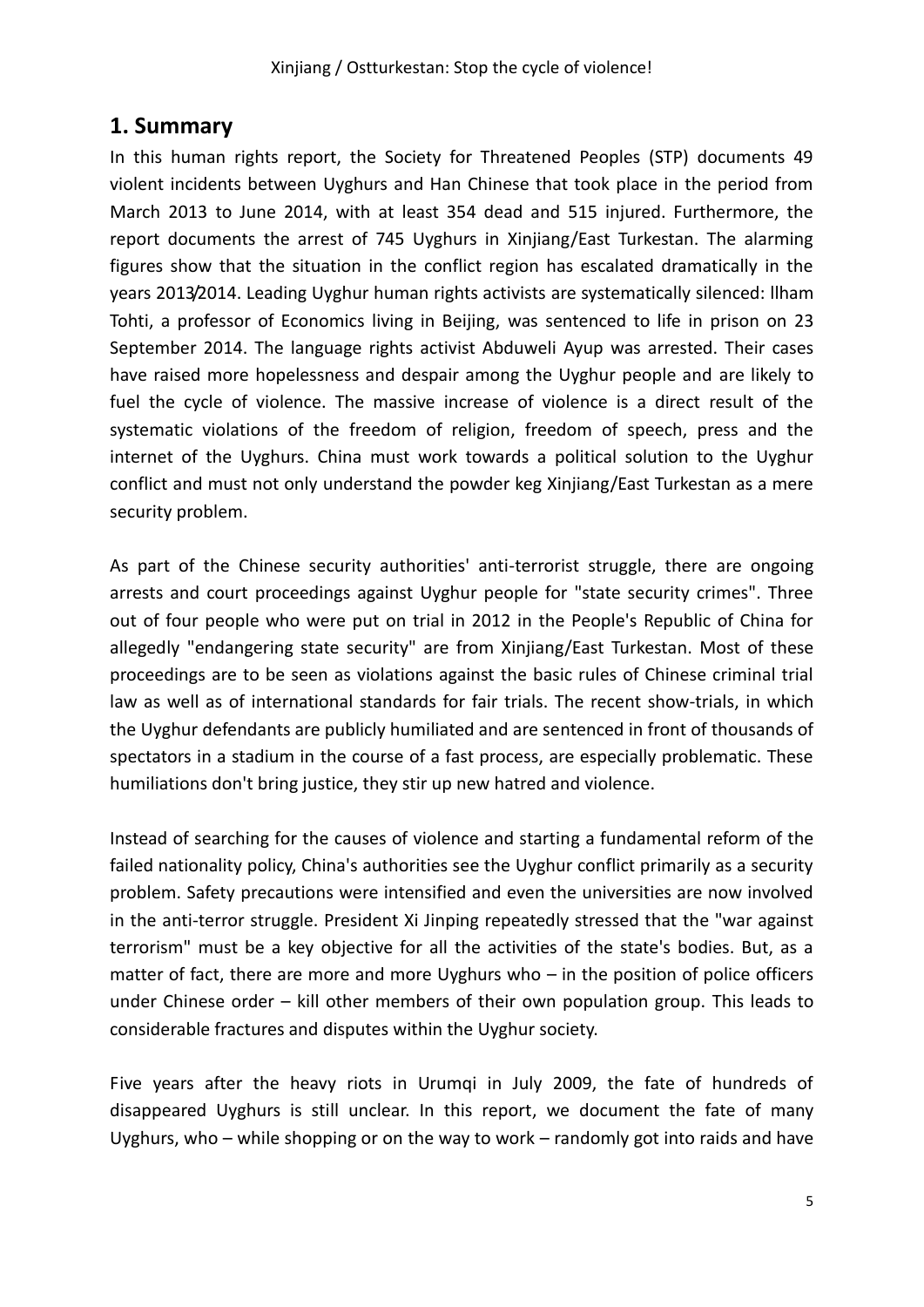since disappeared. Their fates must be clarified as soon as possible. Further, those who are responsible for their disappearance must be held accountable.

By investing in infrastructure, China's government plans to improve the living conditions of the Uyghurs and to stabilize the situation. Also, more education spending is supposed to promote the Uyghurs' assimilation with the Chinese society. But the Uyghurs don't want to assimilate. They want their rights to be respected: their constitutional rights and their rights guaranteed by the Statute of Autonomy – their culture, their religion and their traditions. Instead, to the detriment of the ethnic minority, the Chinese government promotes the influx of more and more Han Chinese and a change in the population structure by building new railway lines. The lack of respect towards the Uyghurs is one of the basic problems of China's misguided nationality policy in Xinjiang/East Turkestan.

The Uyghurs are not allowed to exchange their views about the situation in their homeland on the Internet or via social media services without running the risk for being sentenced to long prison terms for illegal "spreading rumors or support of terrorism or religious extremism". In the region, there are the most severe restrictions of the freedom of the internet in the whole People's Republic – and none of the other region has so many cases in which webmasters are taken into custody for political reasons.

Most violent incidents are due to violations of the religious freedom of the Muslim Uyghurs. Many of the violent incidents occur because Chinese police officers disrespect the religious clothing regulations of female Uyghurs and lift their veils to determine their identity. New restrictions of the freedom of religion are imposed every week: Banned religious ceremonies, students who are forced to fast-breaking during the fasting month, restaurants that are not allowed to close during Ramadan, bans on veils – and bearded men who become victims of arbitrary identity checks and interrogations.

More and more Uyghurs flee to South East Asia because of the increasing persecution and violence. In spring of 2014, at least 476 members of the minority group sought shelter in Thailand and Malaysia. Due to the increasing persecution, they are in desperate need of refuge in third countries, as their lives would be in imminent danger in case of being deported to China.

The Chinese authorities blame "religious extremists" and the armed group *"East Turkestan Islamic Movement (ETIM)"* for the escalation of violence. But the *ETIM* – which has become almost meaningless – has not taken over responsibility for any of the attacks. The *"Turkestan Islamic Movement (TIM)"* has brought itself into play as a successor organization. The *TIM* is trying to present itself as the voice of the Uyghur people in exile,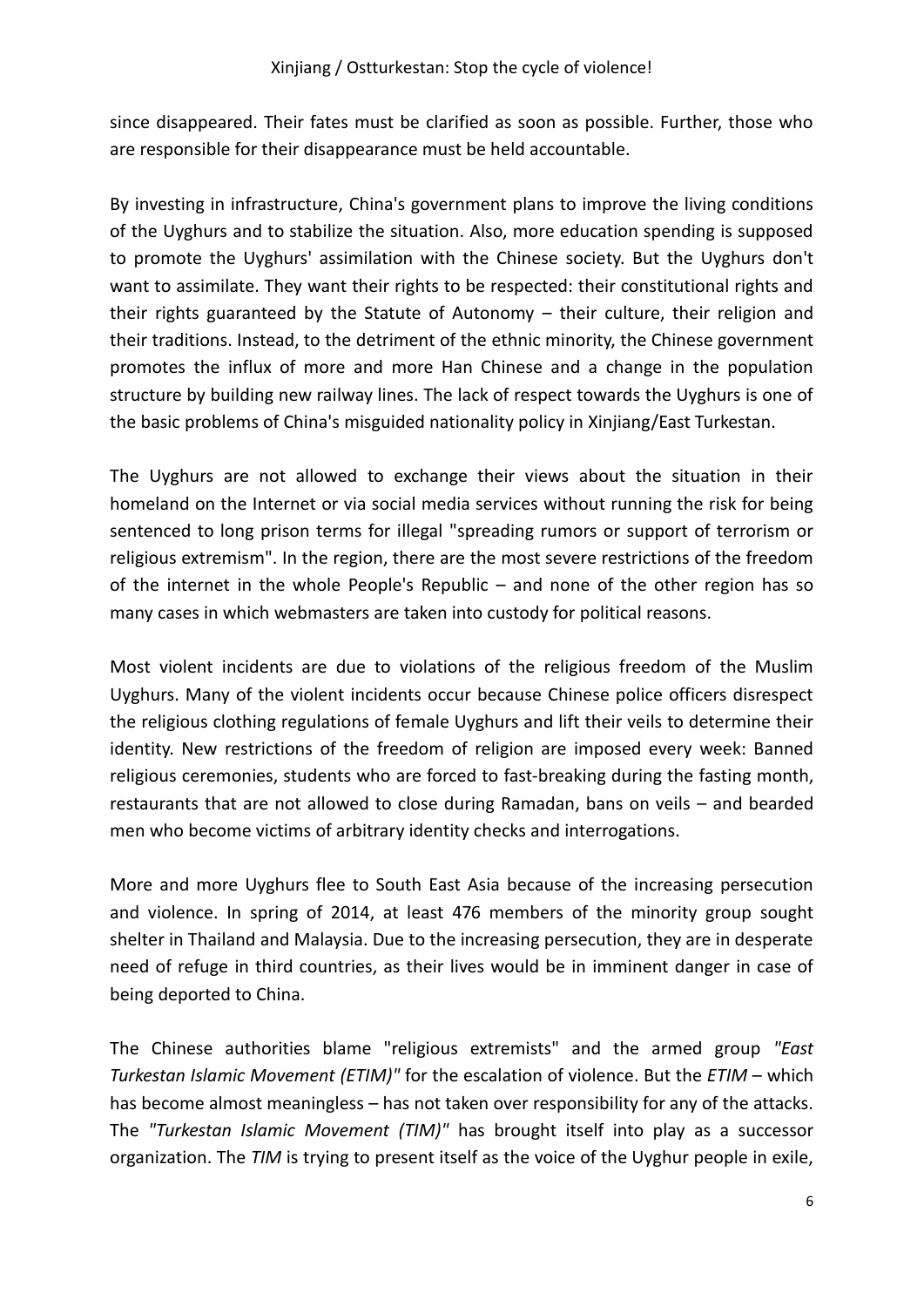but a large majority of Uyghurs want to enforce more respect for human rights only by peaceful means. The Munich-based *"World Uyghur Congress (WUC)"* is indisputably recognized as the most important voice of the Uyghur in exile.

So far, the violence in the conflict region seems to be largely homemade, as a consequence of the anger and despair of the native Uyghur population. Thus, if China's government does not finally try to enter a dialogue with the recognized speakers of the Uyghurs and does not try to find a political solution to the conflict, international jihadists could instrumentalize the conflict for their own purposes even more.

### **2. Recommendations by the Society for Threatened Peoples**

- A. An immediate release of imprisoned human rights activists and political prisoners!
- B. Fair trials according to international standards for all persons involved in cases of violence
- C. A review and re-orientation of the nationality policy in Xinjiang/East Turkestan
- D. Implementation of a true autonomy
- E. Search for a political solution to the Uyghur conflict
- F. No restriction of freedom of religion, of the freedom of expression, the internet and the press
- G. Clarification of the of hundreds of missing persons and punishment of those who are responsible
- H. A limitation of the influx of Han Chinese
- I. Stop the assimilation policy, recognition of the Uyghur history, their culture, traditions and society
- J. Promotion of the Uyghur language and culture
- K. Attempts to further the understanding between the Uyghurs and the Han Chinese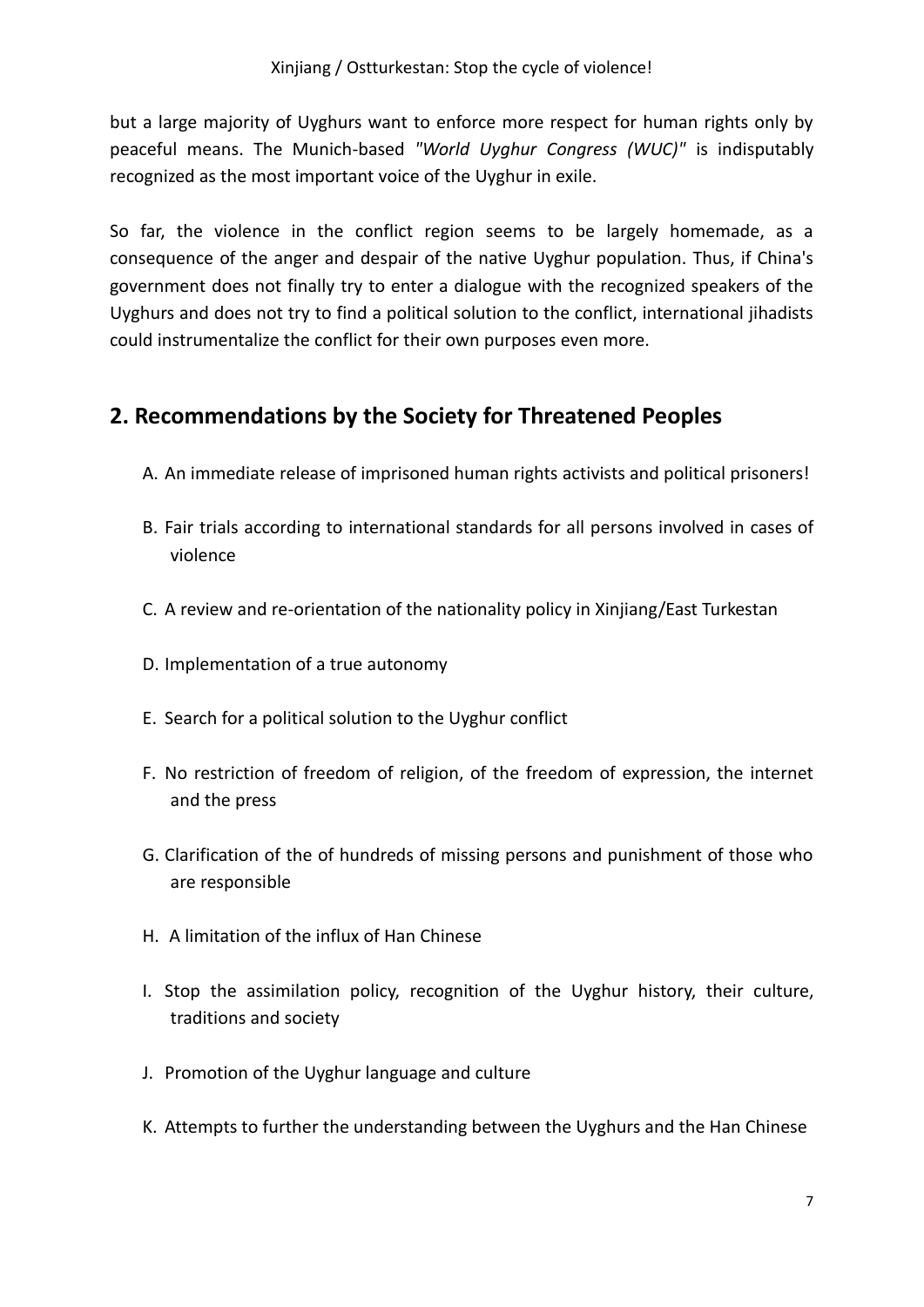- L. Acceptance and protection of Uyghur refugees in third countries
- M. No exploitation of resources in Xinjiang/East Turkestan without participation of the local population

#### **3. Escalation of violence in Xinjiang /East Turkestan**

The situation in the north-western Chinese autonomous region of Xinjiang/East Turkistan is extremely tense. Since the beginning of 2014, the violence there has increased significantly. Almost every week, there are clashes that claim people's lives. Attacks on railway stations, markets and police stations are answered with massive counter-violence measures and increased persecution by the Chinese security forces. In the present human rights report, we document 49 incidents that occurred since March 2013. At least 354 people were killed in attacks, raids and clashes between Uyghurs and Han Chinese. At least 515 people were injured and 745 people were arrested.

Many suspected human rights violations cannot be followed up due to the state censorship, the restrictive information policy and the restriction of freedom of movement and of the scope for action for human rights organizations in China. Therefore, we assume that the actual number of victims is much higher.

Most of the occurrences listed here are consequences of violations of the freedom of religion. Security forces often cause deadly clashes or Uyghur protests by disrespecting the dress code of the devout Muslims (i.e. lifting the veil of Muslim women to verify their identity) against better judgment or by forcibly breaking up Uyghur prayer meetings. Thus, there were many victims following an attack on a family meeting during which a wedding was to be prepared. Before, the Chinese state media reported that the group was suspected to have built explosive devices.

Larger attacks, such as the car-attack on Tiananmen Square in Beijing or the attacks against travelers at the Kunming railway station, were apparently committed by desperate or hopeless families. They had no radical Islamist background, the acts were due to personal injuries. In conflict situations, the police often react in panic and fire into the crowd indiscriminately. It is to be noted that, in many cases, only one of the Uyghur attackers survives – even if there is a larger groups of attackers. This person is then interrogated and forced to provide information on the perpetrators and their motives. Regularly, the security forces shoot all other violent offenders.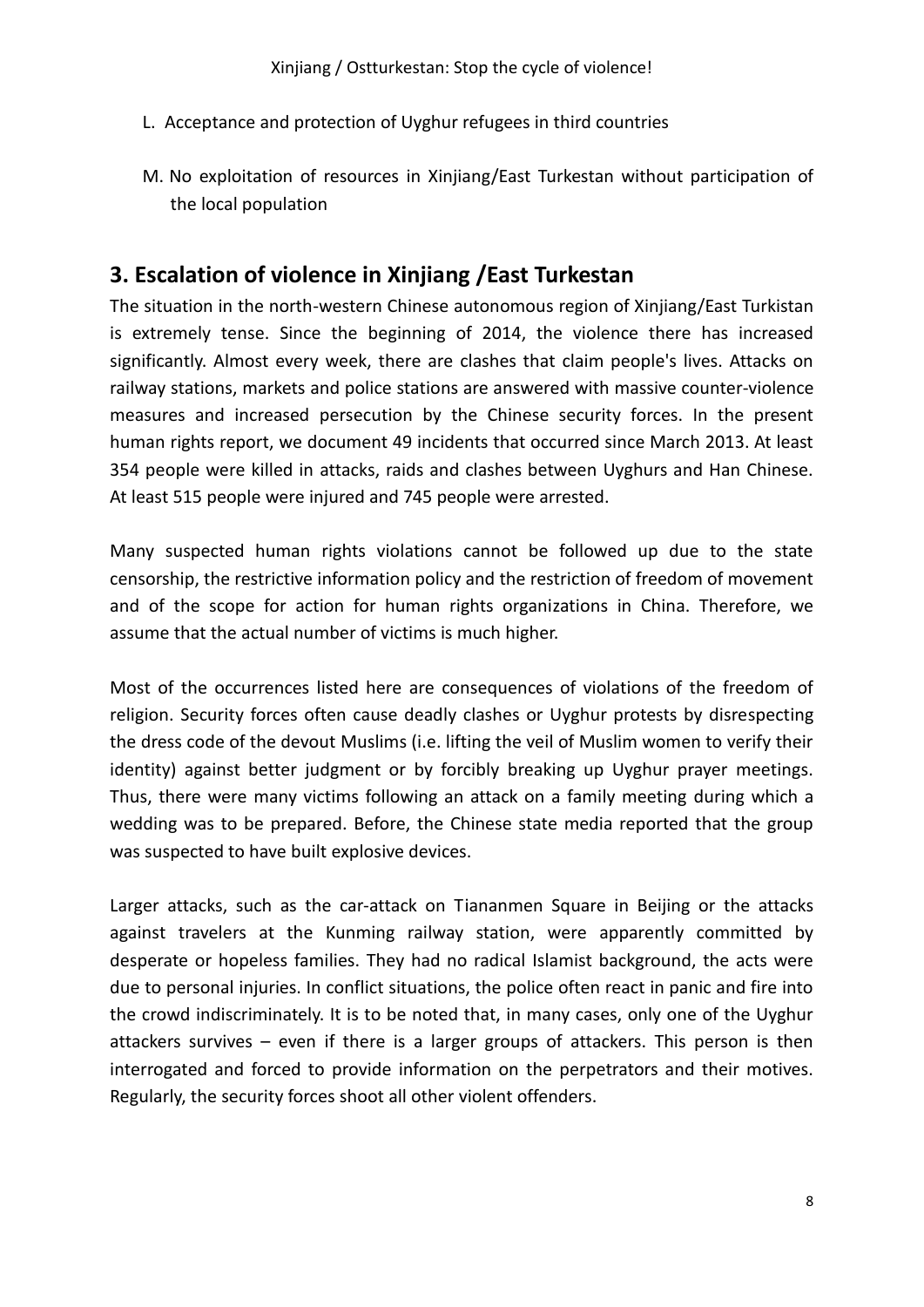## **4. "Holy war" or homemade violence?**

Since the terrorist attacks of September 11, 2001, the People's Republic of China is trying to convince the international community that China is also part of the global anti-terror fight: namely in Xinjiang/East Turkestan. For years, the UN High Commissioner for Human Rights, the governments of the Unites States and of many European countries as well as various human rights organizations have expressed their disagreement with this view – as they know that the conflicts in Xinjiang/East Turkestan are mainly home-made, not part of the conflict zones of international jihadism.

Did the escalation of violence in March 2014 change anything about this perception? Chinese authorities continue to blame "religious extremists" for the increasing violence (see *South China Morning Post;* February 17, 2014). After the car-assault on the Tiananmen Square in Beijing in October 2013, China's security authorities immediately accused the *East Turkestan Islamic Movement (ETIM)* for the violence (*South China Morning Post;* November 1, 2013). However, in view of the personal background and the assassins' motives (it was the anniversary of the destruction of a prayer room in a mosque which was co-financed by one of the assassins) there must be serious doubts about this view. It makes no sense to blame *ETIM* in general for all the violence in the conflict region. China's authorities also accuses *ETIM* to have planned an attack on travelers at the station of Urumqi in April 2014 (*South China Morning Post;* May 18, 2014).

The *ETIM* did not claim responsibility for any of the attacks. Much has been written about the *ETIM* and its alleged responsibility for the eruption of violence in the conflict region. Today, however, many observers believe that the movement is in decline and thus has no decisive influence on the development in the conflict region: It is assumed that *ETIM* had more influence in Xinjiang in the late 1990s and around the turn of the millennium. Since the assassination of former leader Hasan Mahsum in his hideout in Waziristan (Pakistan) in October 2003, the group has not been much talked of. It is not even clear whether the *ETIM* carried out a large number of attacks in China – as alleged by China's security agencies – at any time at all (*Wall Street Journal;* May 26, 2014).

The *"Turkistan Islamic Movement (TIM)"*, which mainly operates from Pakistan, brings itself into play as the successor organization. Some media have reported that the organization played a role in the attack in Urumqi and declared that it took over responsibility for the act. But, as a matter of fact, the movement had only praised the murder (*Radio Free Asia;* May 15, 2014). Even before, *TIM* had already claimed responsibility for several attacks as an attempt to draw attention – without actually having caused the violence. Since 2005, *TIM* had consolidated and continued to act up.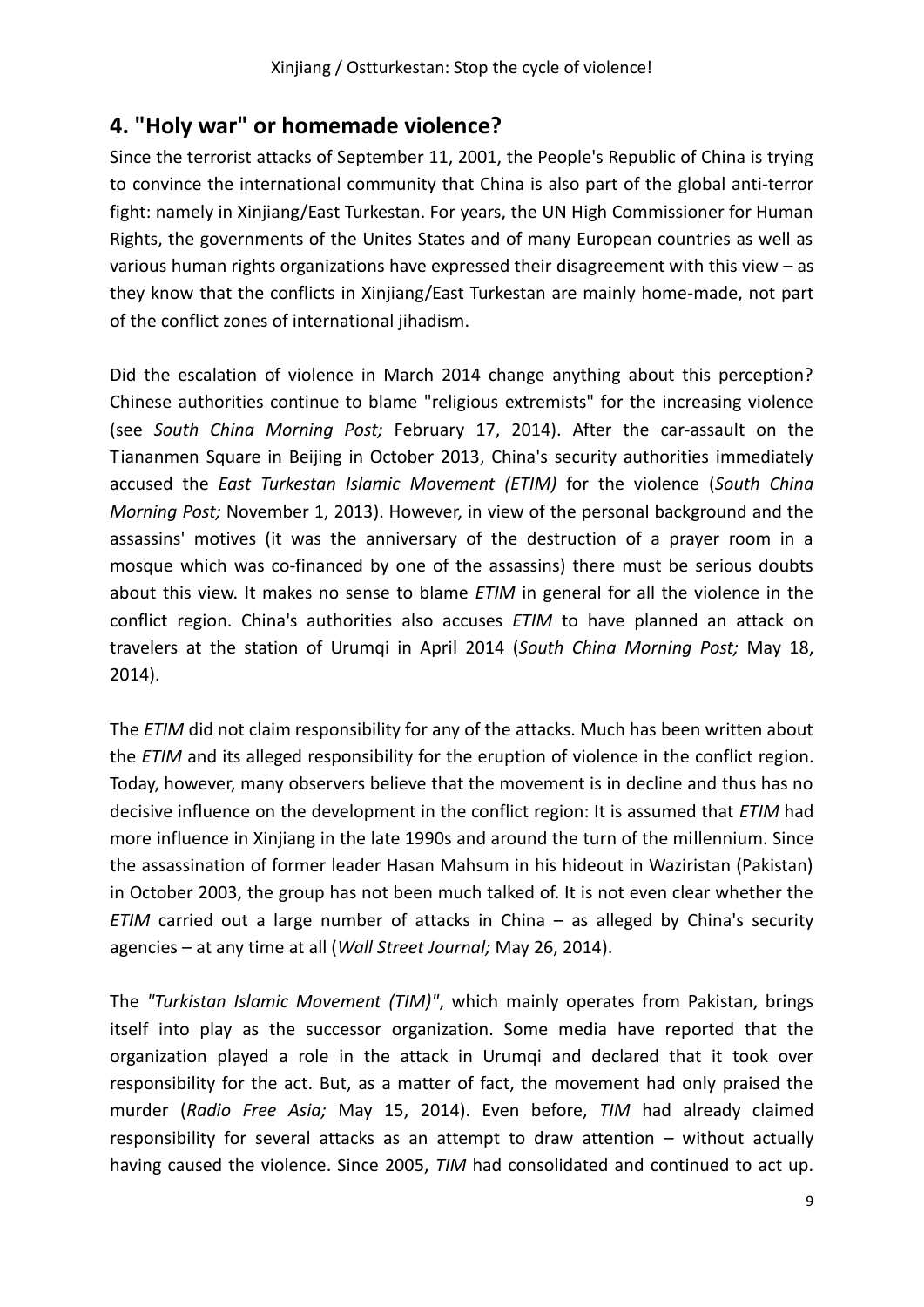Leader Abdullah Mansour had tries to position himself as a spokesman for the persecuted Uyghur in the Muslim world. But, so far, the organization's scope for action seems quite limited. However, both the security agencies in China and the *TIM* itself have an interest in ensuring that the organization is talked of: China wants to prove that the country is suffering from the consequences of global terrorism while the *TIM* seeks greater prestige in order to be taken seriously as a voice of the Uyghurs as well.

However, *TIM* has not reached this status yet by a long shot. Its approach is too radical and a large majority of the Uyghurs wants to enforce more respect to human rights by peaceful means only. The Munich-based *World Uyghur Congress* is recognized as the most important voice of the Uyghurs in exile.

However, if the spiral of violence spins even faster, it seems possible that the *TIM* could become more important; due to the fact that the Uyghur populations' hopelessness and hatred increases with every disappearance and with every arbitrary arrest. So far, the violence seems to be largely homemade and to spring from the anger and despair of the native Uyghur population. This assessment is also supported by both the self-made explosive devices and also the knives, with which most acts of violence are committed. This, of course, is not to be understood as an excuse for the perpetrators – who must be held accountable for their bloody deeds in fair judicial processes – but it seems quite clear that, if the government of the People's Republic had the political will to engage in a dialogue, China indeed could contain and stop the violence.

#### **5. Refugee crisis in Southeast Asia**

Given the massively increasing persecution in their homeland, more and more Uyghurs are trying to escape to neighboring countries. Since Pakistan and the Central Asian States cooperate closely with the People's Republic of China and thus send refugees back to China, hundreds of Uyghurs have fled to Vietnam, Laos and Cambodia and then on to Thailand and Malaysia in 2013/2014. This is an entirely new phenomenon and an enormous challenge for the host countries, because of China's massive protest if third countries decide to take up refugees – which many states taken very seriously, due to China's political and economic importance. In May 2014, there were 476 new refugees who presumably fled from Xinjiang/East Turkestan to Southeast Asia.

It is particularly striking that many of the refugee women are veiled and that many refugees are devout Muslims, which is to be seen as consequence of the growing repression in their homeland. The refugees can hardly expect any help by the Southeast Asian States, since it typical for these countries that taking up refugees is problematic and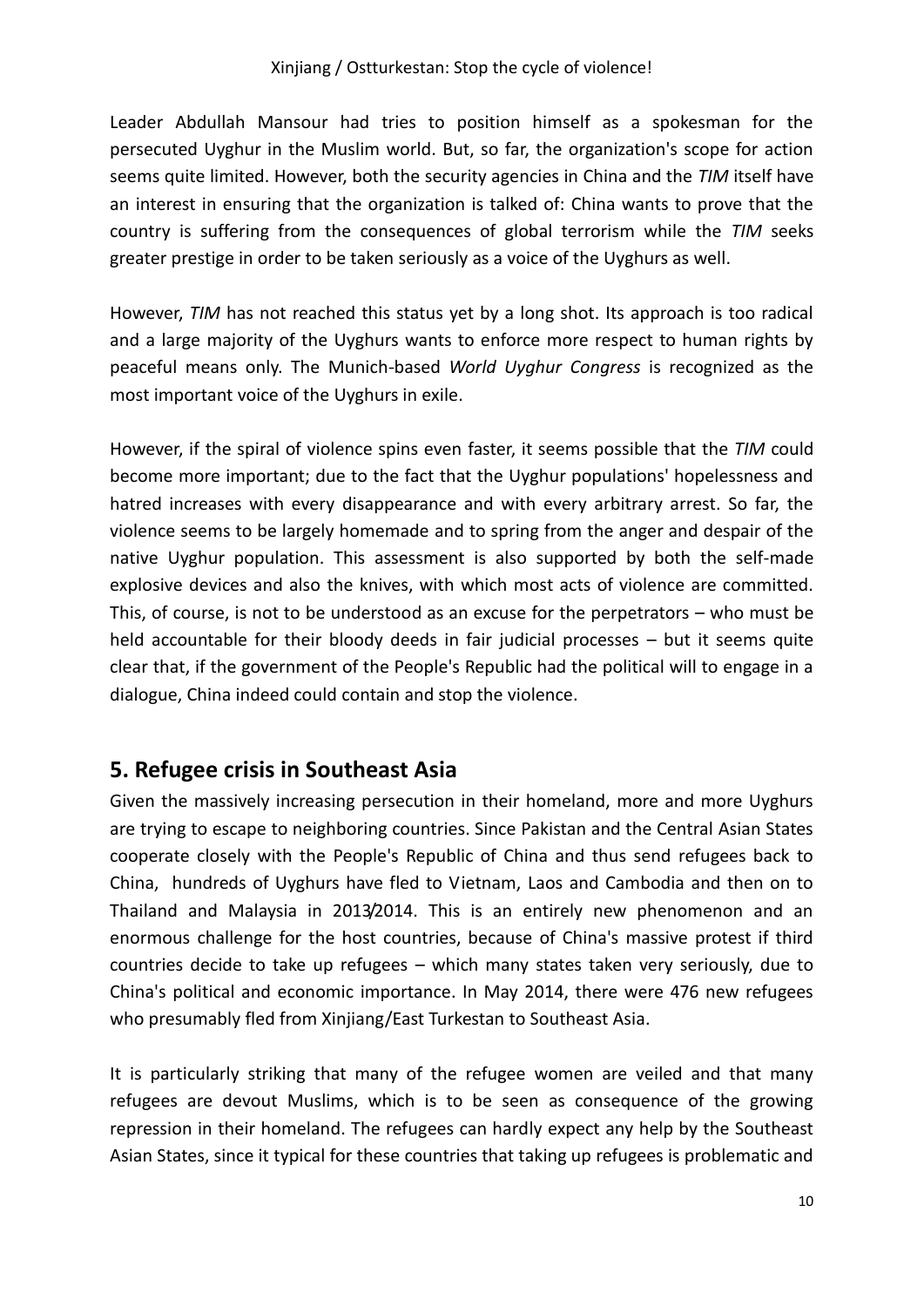since the relationship with the People's Republic of China is very tense due to the territorial disputes concerning the South China Sea. These states have only limited possibilities to contribute to an improvement of the human rights situation in Xinjiang/East Turkestan or to a political solution to the Uyghur conflict by influencing the Chinese leadership.

If Uyghur refugees are deported back to China, this is equivalent to a death sentences. China's authorities leave no stone unturned to get hold of the refugees and to punish them in draconic ways as a deterrent.

#### **6. Violent incidents – a chronology from June 2014 to March 2013**

Since March 2013, there were 49 violent clashes between Uyghurs and security forces, attacks on police stations and police raids. 354 people were killed, 515 people were injured and at least 745 people were arrested.

J**une 21, 2014:** According to official Chinese figures, 13 people were killed when they attacked a police department in Kargilik (Chinese: Yecheng) in the district of Kashgar. Reportedly, three police officers were slightly injured in the attack (*Associated Press / South China Morning Post;* June 21, 2014). According to information by the authorities, the attackers had driven a van loaded with explosives into building and caused a detonation. All attackers were shot by police, the authorities stated – but no further information concerning the culprits or the circumstances of the events were disclosed. As journalist are not allowed to access the region, this little information could not be verified in an independent investigation.

**June 20, 2014:** On Thursday night, five police officers were killed in an attack on a security checkpoint in the village Kayash (district Qaraqash / Chinese: Moyu) in the prefecture of Hotan. Two police officers were stabbed and died of their injuries on the way to hospital. Three more officers – who were resting in a side room of the building  $$ died in the blaze after the attackers had set fire to the premises (*Radio Free Asia;* June 22, 2014). The security checkpoint was completely destroyed in the attack. The police found five empty gas cans near the crime scene. Village residents reported that the police had arbitrarily arrested and interrogated veiled women and bearded men in the days before the attack. A teacher who lives in the district, who wished to remain anonymous, thought that the attack did not come as a surprise. "I wasn't surprised when I heard about the incident," the teacher said. "The current 'strike-hard-campaign' might even lead to more serious incidents than the ones that we are currently experiencing; not to mention the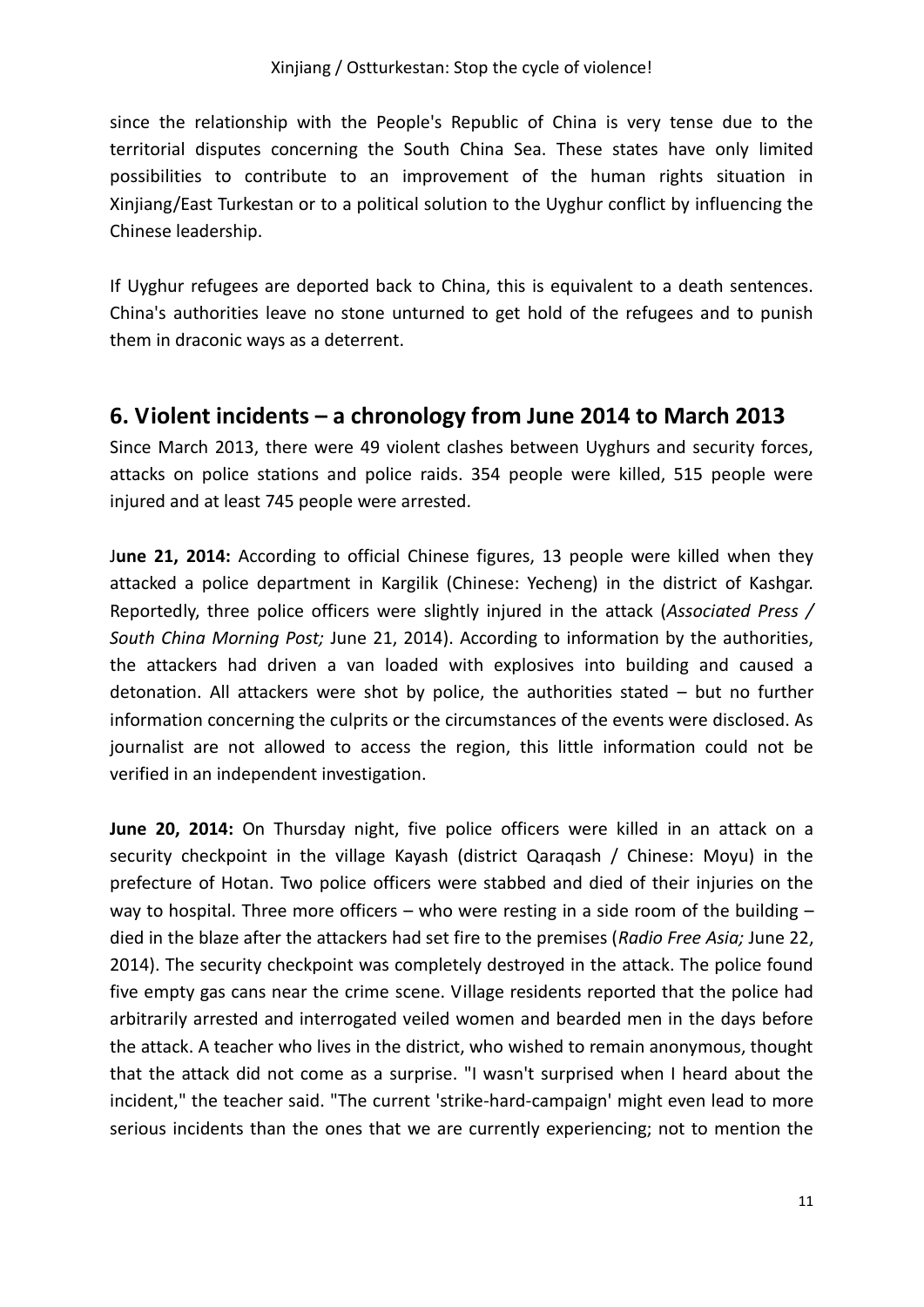various campaigns in previous years... They do nothing to ensure stability but only stir up enmity and hatred in society", (*Radio Free Asia;* June 22, 2014).

**June 20, 2014:** A police officer was stabbed and killed – and a second officer was injured at the police station in the city of Ishkul in the district of Yarkand (Chinese: Shache) in the prefecture of Kashgar. A Uyghur man, who had been summoned for questioning for the second time in one week, is the suspect. He was tortured during the first interrogation, but did not offer any incriminating evidence for any offense or felony. Obviously, the alleged perpetrator was now afraid of being tortured again. His fate remains unknown up to the present day.

**June 15, 2014:** Three Uyghur men assault a group of mahjong players with axes in a chess and mahjong hall in the city of Hotan (*Washington Post;* June 15, 2014). Video cameras filmed them drawing their axes and hurting four players (*South China Morning Post;* June 17, 2014). The visitors of the arcade threw chairs after the attackers to fend off further attacks. Then, the attackers follow the fleeing mahjong players into a parking lot, where they are surrounded by local residents from neighboring shops, who had been called for help and who are armed with clubs and rods. Finally, heavily armed police forces arrive. Two of the attackers are killed; a third is wounded and arrested. The video camera recordings are not clear enough to determine whether the attackers were killed by the sent-for police or the passers-by. When interviewed by *CCTV,* the stately TV station, one of the persons who were wounded in the attack says: "For me, they are not people. They cause trouble for themselves as well as for others – and they cause chaos in our society." *(South China Morning Post;* June 16, 2014)

The Uyghur Muer Zahti, one of the surviving assassin of June 15, was showed up on *CCTV* state television on June 22, 2014 (*Associated Press;* June 22, 2014). It is common practice of the Chinese law enforcement authorities to urge detainees to confess their guilt via stately media even before the formal legal proceedings take place. Thus, several detained human rights defenders had to confess their guilt in nationally broadcasted interviews in April and May 2014. Such television appearances prior to the formal criminal proceedings are to be seen as violations of the Chinese Criminal Trial Laws. In the TV-broadcast, the 19-year-old imprisoned Uyghur apologized for his attack and blamed his accomplices: They had incited him and had promised him, that  $-$  following a suicide attack in the context of a "Holy War" – he would go to heaven and be close to Allah (*Al Djazeera;* June 22, 2014). The police claimed that the assassins were inspired by extremist religious videos from abroad.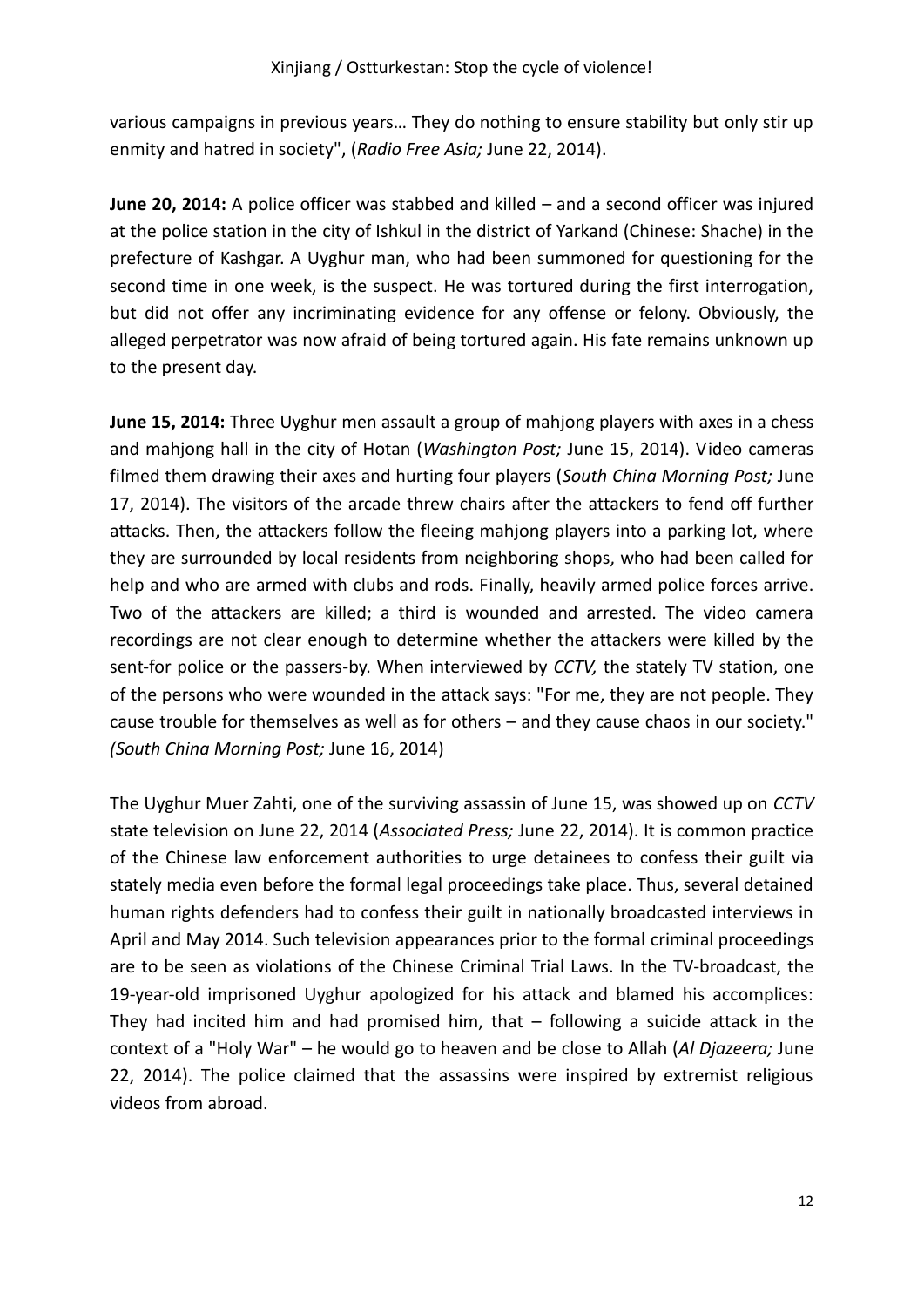**June 4, 2014:** The four Uyghurs Dawut Zunun, Turaji Obulqasim, Tursunjan Hoseyin and his older brother were shot by police forces in the village Salayqong in the district Konasheher (Chinese: Shufu) in the prefecture of Kashgar. The Uyghurs had previously killed an Uyghur policeman who had lifted the veil of an Uyghur in the course of a house search. Two Uyghur men died on the spot in the hail of police bullets. A third was seriously injured and died on his way to a hospital. A fourth person was shot in the back, fatally, when fleeing from the policemen (*Radio Free Asia;* June 11, 2014).

**May 29, 2014:** An Uyghur pillion passenger of a motor cyclist is shot by a police patrol in the village Besheriq (district of Awat, prefecture of Aksu). The authorities claimed that both persons were sought after for "crimes against the stability of society" (*Radio Free Asia;* June 11, 2014). The fact that the two Uyghur men were in possession of gas cans was interpreted as evidence for them planning an attack.

**May 29, 2014:** Four people were killed in two incidents in the district of Toksu (Chinese: Xinhe) in the prefecture of Aksu. In the village Karatagh, two Uyghur men and one police officer got killed when security forces tried to arrest several members of the minority group. The policeman was beaten to death when he and a squad of eight law enforcement officers searched a house looking for two suspected bombers. According to the authorities, they had been attacked with knives and sticks inside the house and had then opened fire. The 35-year-old Imin Tomur and his 37-year-old brother Rahman Tomur – both sought after by the police – were killed (*Radio Free Asia;* June 5, 2014). The head of the police operation explained that Rahman Tomur did not have anything to do with the bomb-building, but had been shot because he had been an accomplice of the main suspect. His 35-year-old friend Yasin Osman was wounded by police. Four policemen were wounded in the operation.

In the other incident, a police officer killed an Uyghur man following a dispute. The man had complained about police officers who had forced his wife to lift her veil and show her face (*Radio Free Asia;* June 5, 2014). The incident occurred when a group of policemen searched a house.

**May 28, 2014:** During the night, police officers shot two adolescent Uyghurs in the city of Kashgar. Eyewitnesses reported that the victims were probably about 17 or 18 years old, the authorities stated them both to be 18. Chinese merchants had called the police. The police stated that the adolescents had attacked two Han Chinese with knives; the police had then surrounded them both and opened fire on them. It is said that one of the alleged perpetrators died at the scene; the other had succumbed to his injuries in the hospital (*Radio Free Asia;* May 28, 2014).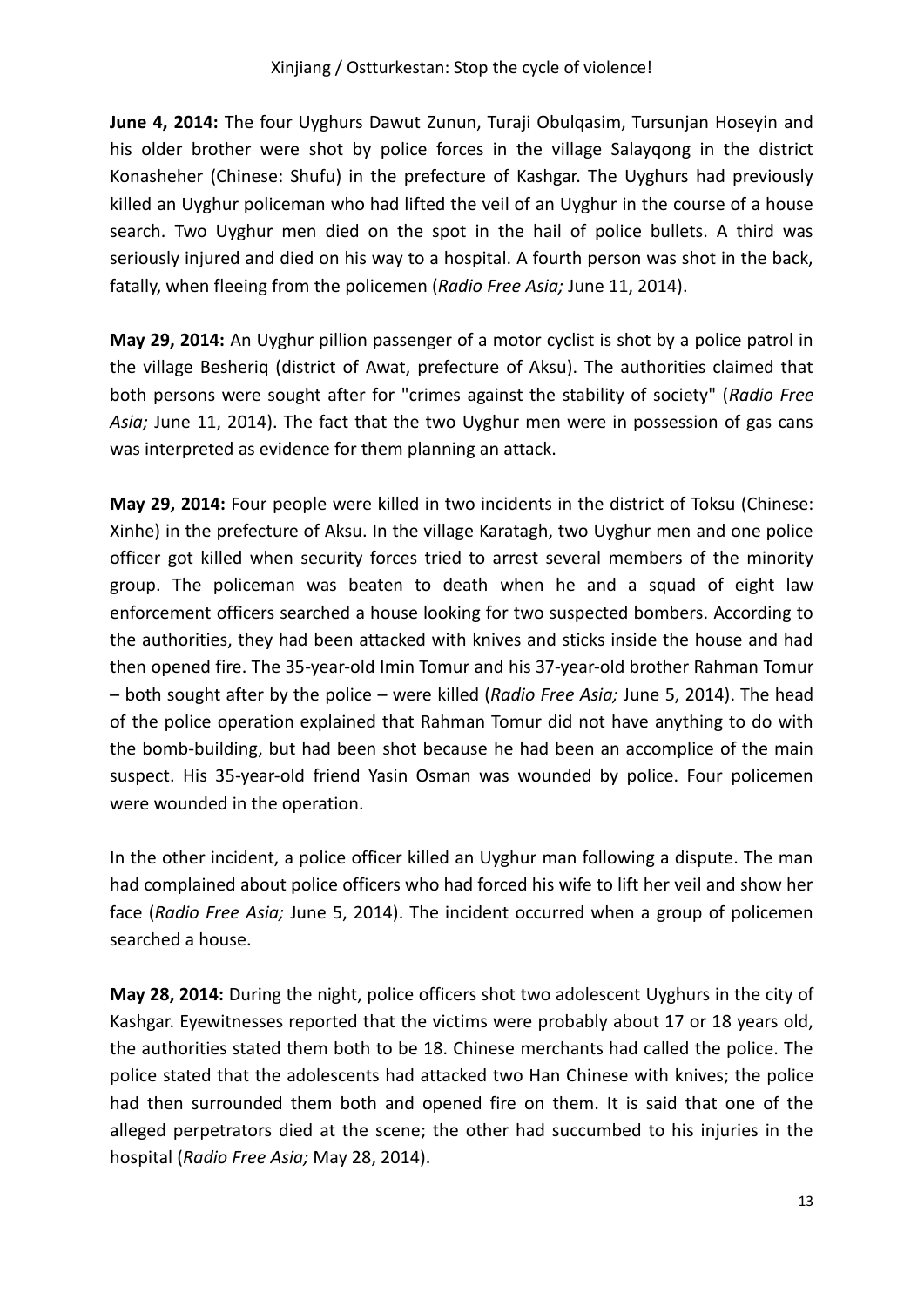**May 25, 2014:** A bomb exploded in front of a police station in Yarkand (Chinese: Shache). Four other bombs were defused before they could explode. Three of the explosive devices had been placed in front of police stations; another one was located near a gas station in a neighborhood inhabited mainly by Han Chinese (*Radio Free Asia;* May 26, 2014). After the attack-plans became known to the public, many Han Chinese of the neighborhood were deeply worried and frightened, as eyewitnesses reported. The explosion left one police vehicle damaged. The police refused to disclose any further details concerning the attacks.

**May 21, 2014:** 43 dead and 94 wounded persons – the sad figures of an attack with two vehicles on a market in the city of Urumqi (*South China Morning Post;* May 24, 2014). At high speed, two off-road vehicles drove into groups of people who had gathered around the market stalls. One of the vehicles exploded after the collision. Most of the victims were elderly people who had hoped for inexpensive shopping opportunities. The attack is to be seen as one of the worst acts of violence in north-western China since many years. China described the incident as an "act of terrorist violence". According to the authorities, the assassins blew up of one of the vehicles during the crash on purpose (*BBC;* May 23, 2014). In all the cities of the region, the security arrangements were then significantly increased. After the analysis of surveillance camera material, the authorities issued search warrants for the Uyghurs Kurban Kadim and Abulaiti Niyam (*Radio Free Asia;* May 23, 2014). The security authorities assume that there were five perpetrators; four of them were killed in the attack, a fifth suspect was arrested two days after the attack, 250 kilometers to the south of Urumqi (*South China Morning Post;* May 24, 2014).

**May 13, 2014:** Two Uyghurs were shot in the village of Sanju; and another was arrested under the suspicion of being involved in a bomb attack on a police department. An eyewitness reported that one of the victims had been shot dead on an asparagus farm, although the young man was unarmed, fleeing from a burning field. A farmer who reported on the incident stated that the farmers had not wanted to help the security forces in carrying out the raids, but had feared to be seen as "sympathizers" of the terrorists and therefore taken part in the chase (*Radio Free Asia;* May 17, 2014). According to eyewitnesses, the sought-after person could have been arrested alive. "When the field was on fire, we waited for him for over an hour," said the chief police officer. "He simply had to come out of the field. When he did, we shot him." The police shot the second suspect because he had been holding a knife in his hand. The defendants were accused of being involved in a nightly bomb attack against a police station in the district of Guma (Chinese: Pishan) in the prefecture of Guma.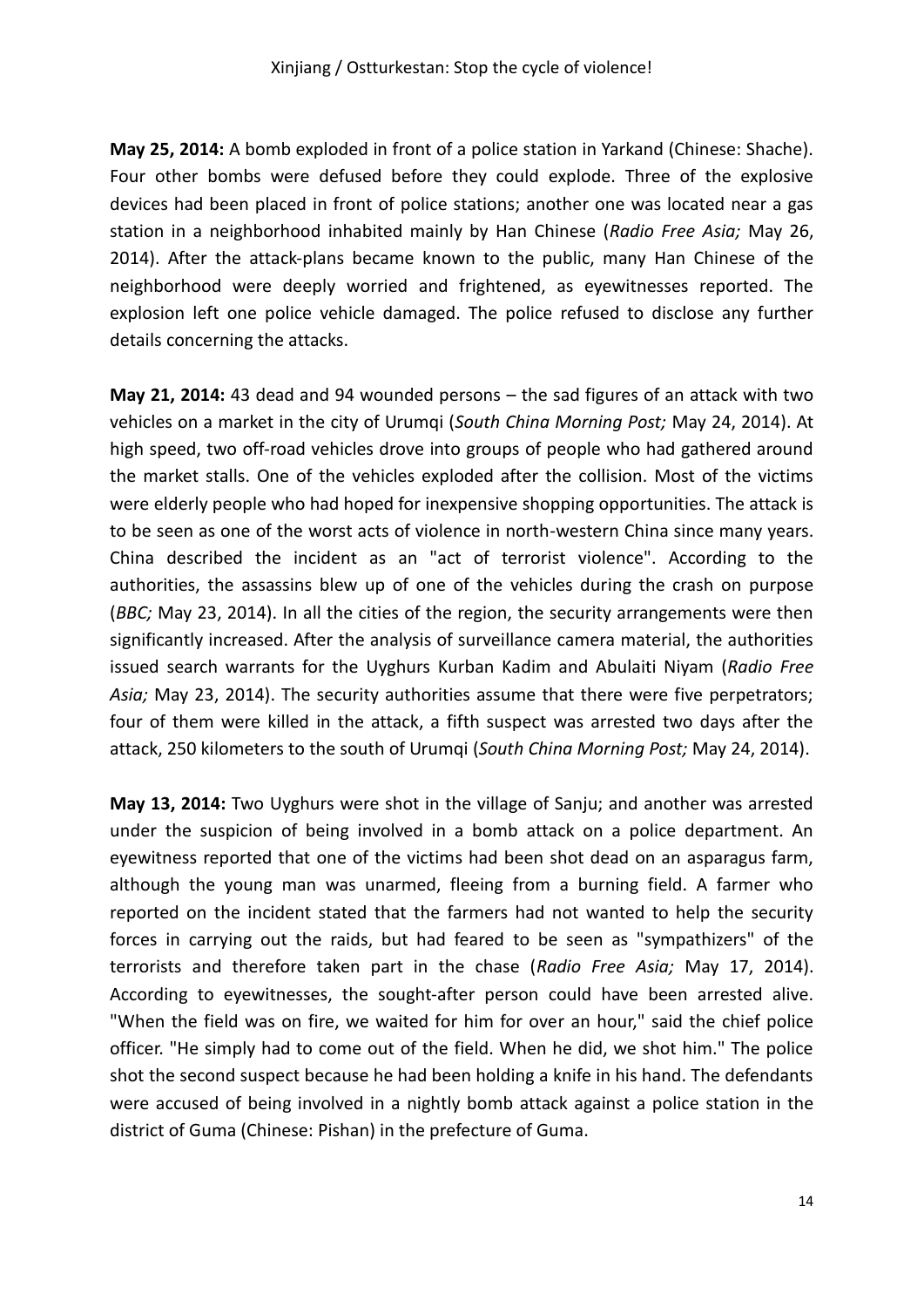**May 8, 2014:** When a group of passengers of an overland bus was searched in the city of Aksu, policemen shot a Uyghur boy and arrested an adult. Eyewitnesses reported that the security forces had opened fire on the adolescent immediately. Previously, he had apparently also been insulted by the police (*Reuters;* May 08, 2014). Thereupon, another adolescent had attacked a police officer with a knife and wounded him with a stab in the arm (*South China Morning Post;* May 8, 2014). It is reported that at least two police vehicles had gone up in flames during the dispute.

**May 6, 2014:** Six people were injured in a knife attack that took place at the railway station of Gungzhou in southeastern China. The attacker himself was wounded too. The authorities did nothing to clarify his identity. They only published a statement saying that he had carried out the attack on his own (*Guardian;* May 07, 2014). This was the third assault on train travelers in China within two months (*South China Morning Post;* May 6, 2014). The authorities emphasized that they were doing everything possible to keep the citizens safe. Thus, more than 4,000 armed police and 10,000 auxiliary policemen were employed to patrol the city from May 1, 2014 onwards. Furthermore, 397,000 surveillance cameras have been installed in the city since then. In Shanghai and Beijing, the security measures were tightened dramatically.

**May 1, 2014:** The dead body of the 16-year-old Uyghur student Ibrahim Abdurahman was found in a river in the city of Jiaxing in the eastern Chinese province of Zhejiang. The adolescent had gone missing a few days earlier. While the police stated that he had committed suicide, family members suspect an act of violence, as his head and his back showed doubtful injuries. They fear that his death could have been a violent act of retaliation related to the bloody attack on travelers in the Kunming railway station.

**April 30, 2014:** During the visit of Chinese President Xi Jinping in the northwest of the country, three people were killed and another 79 people are injured in an attack on travelers who were waiting in front of the Urumqi railway station (*South China Morning Post;* April 30, 2014). Xi Jinping was on a four-day tour through the autonomous region; immediately after the attack, he called for harsher measures against the extremists. Xi called on the Muslims to "clearly distance themselves from extremism" (*Daily Telegraph;* April 30, 2014). In addition, the President demanded "to further promote and support the ethnic minorities".

In a speech in Urumqi, just a few hours before the attack, Xi Jinping stated: "The longterm stability of Xinjiang is vital to the whole country's reform, development and stability; to the country's unity, ethnic harmony and national security as well as to the great revival of the Chinese nation." (*Daily Telegraph;* April 30, 2014).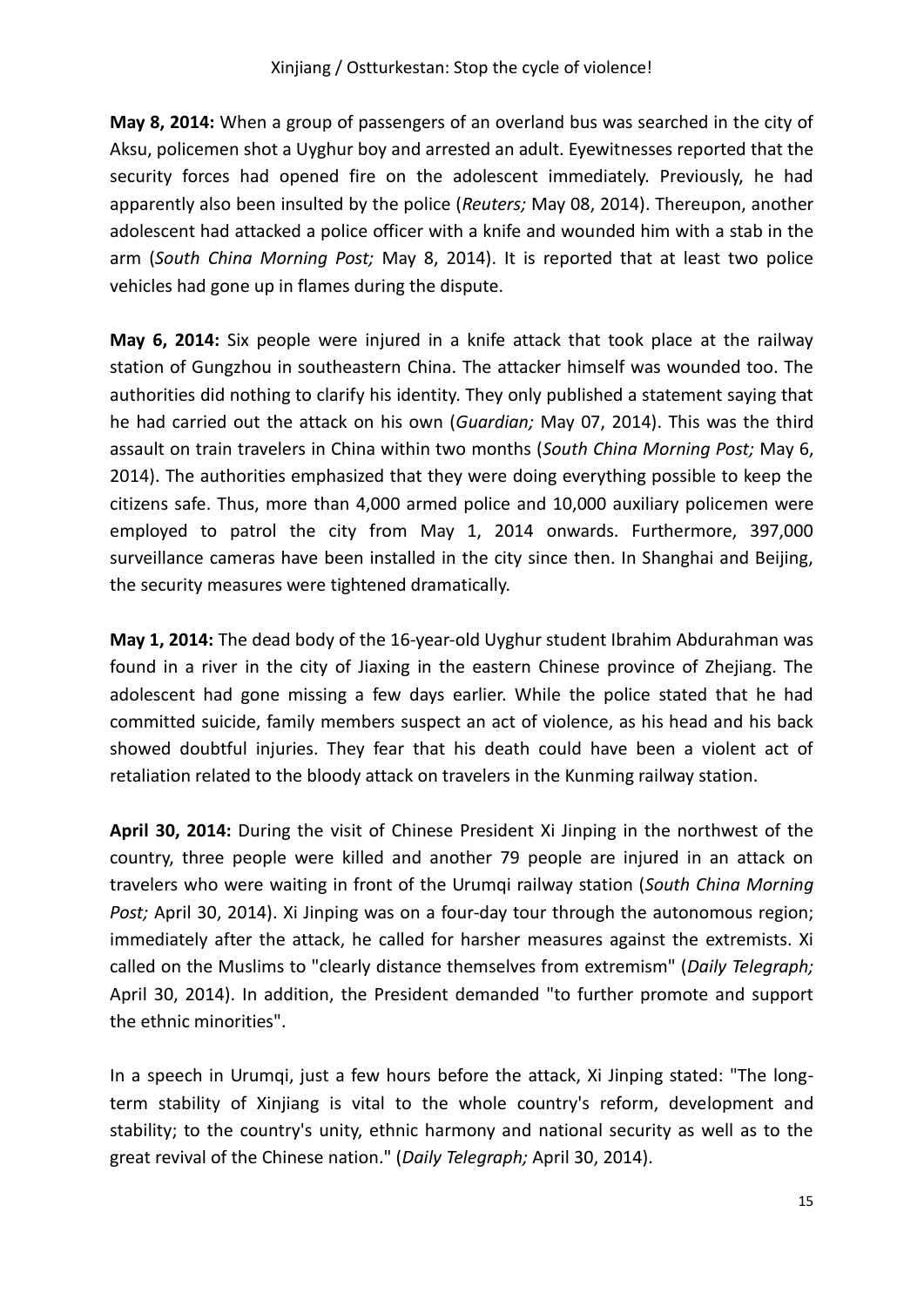The security authorities believe that the attack was planned and carried out by two persons, who both then had died in the bloody deed. One of the culprits was the 39-yearold Sedirdin Sawut from Aksu (*South China Morning Post;* May 1, 2014). The police were instructed to arrest ten family members of Sedirdin. The wanted persons were his 69 year-old father, the 77-year-old father-in-law, his wife as well as his brothers and cousins – aged 22 to 77 (*South China Morning Post;* May 3, 2014). More than 100 family members of the alleged assassin were arrested in his home town Gulbagh in the district of Shayar (*Radio Free Asia;* May 9, 2014). Observers had judged the attack during Xi Jinping's visit to be a failure of the local and national safety authorities.

**April 12, 2014:** The 17-year-old Uyghur high school student Abdulbasit Ablimit, who had allegedly ran over a red light on his motorcycle, was killed by a police patrol with a shot in the back (*Uyghur American Association;* April 14, 2014). Two other Uyghurs who accompanied Ablimit were injured by bullets. Subsequently, more than 400 relatives and friends of the deceased took to the streets in a peaceful protest; carrying the dead body from the village Qum'eriq near the town of Yurchi to the district authorities. The protesters demanded the background of the death to be clarified and the responsible police officers to be punished. The protest march was violently broken up by the security forces; they had beaten up the Uyghur people and arrested 15 members of the minority. Also, Ablimit's Uncle Mahmut Hesamidin was taken into custody. Immediately, the authorities ordered an information blackout and imposed a state of emergency on the region. Also, three eyewitnesses of the shooting of Ablimit disappeared in the course of the arrests, (*Radio Free Asia;* April 29, 2014).

**March 2014:** After an assault on travelers at the railway station of Kunming in the province of Yunnan, about 900 Uyghurs were forcibly deported to their native homeland Xinjiang (*Ming Pao;* March 12, 2014). The Uyghurs – some of whom had been living in Yunnan as traders, street vendors, restaurant owners and workers for years – only receive a small amount of money to cover the costs of about 163 US-dollars. Similar deportations also took place in Beijing and in the provinces of Shaanxi and Henen (*Radio Free Asia;* March 12, 2014).

**March 23, 2014:** In the city of Atush, the 21-year-old Uyghur Njiant Semet was seriously injured by police officers. The clerk of the local city administration ended up in a conflict with two policemen, who confiscated the key of his moped. Finally, he was handcuffed and taken away by eight police officers of a special police force. Shortly after, he was seen bleeding from nose and mouth. Four hours later, the hospital informed his father that the son was in a critical condition. However, the young man survived the abuse and the excessive violence by the police (*Radio Free Asia;* March 27, 2014). Nevertheless, attacks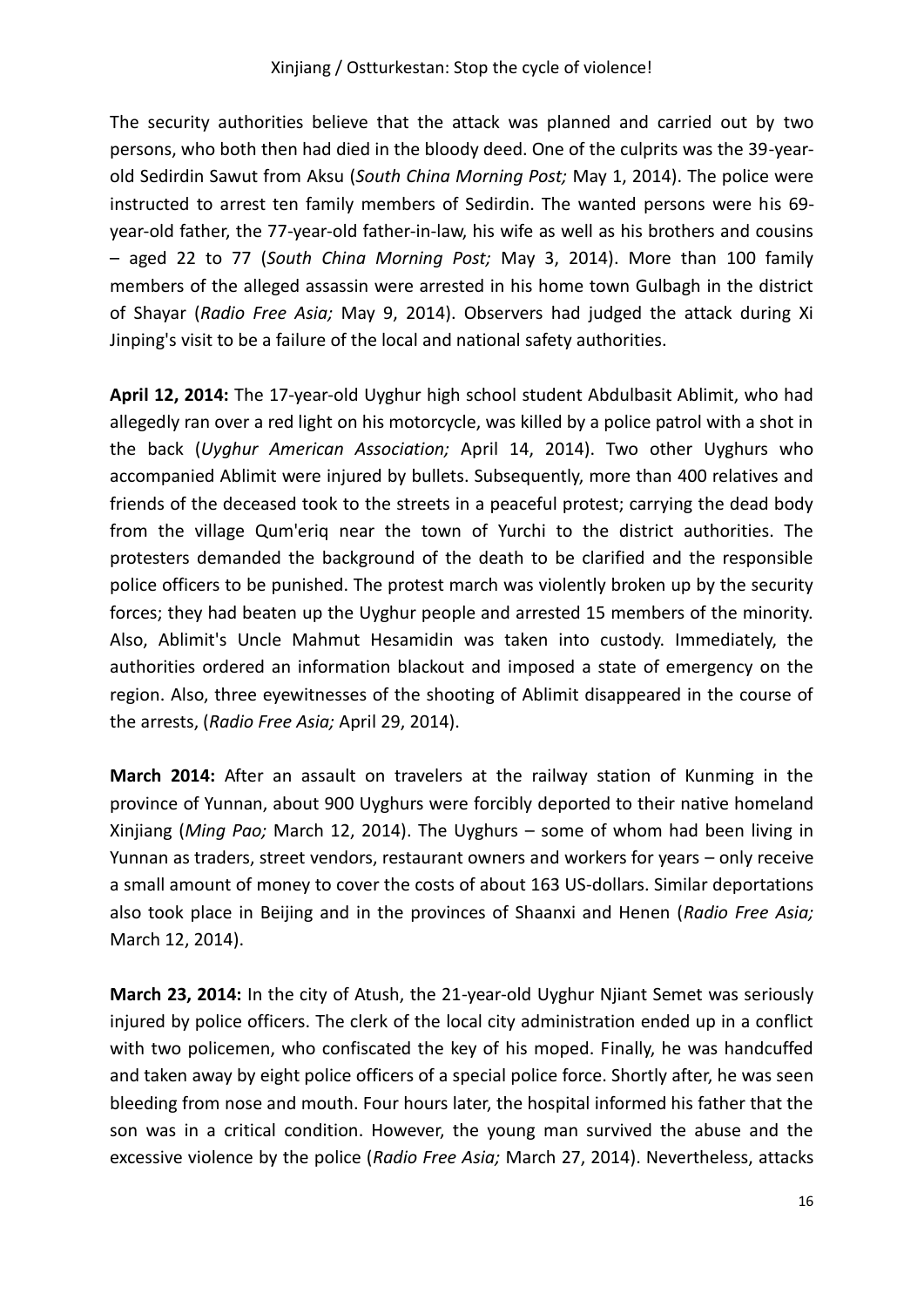like this confirm the Uyghur people's impression of arbitrary, ethnically motivated violence and lawlessness.

**March 16, 2014:** The 29-year-old Uyghur policeman Osmanjan Ghoji is stabbed and killed by the Uyghur Ilyar Rehmutulla in the city of Urumqi (*Radio Free Asia;* March 18, 2014). The attacker is immediately shot dead by some of the victim's colleagues.

**March 11, 2014:** Six people got killed in the course of a dispute between the Uyghur market traders Memet Abla and Hebir Turdi in the central Chinese city of Changsha. First, Turdi stabbed Abla to death, then he arbitrarily killed another four passers-by. Finally, the attacker was shot by police (*Radio Free Asia;* March 14, 2014).

**March 1, 2014:** In the city of Kunming in the province of Yunnan, an assault was committed on a group of passengers at the railway station. 33 passengers and four suspected assassins were killed in the bloodbath; another 143 people were injured. The massacre triggered worldwide outrage and was also condemned by Uyghur organizations in exile. One woman of the attackers is said to have survived the attack and to have been interrogated by the police. The other woman involved in the raid died, but her identity was not disclosed by the authorities. According to official information, six men and two women were involved in the preparation and in carrying out the attack. The security authorities stated to have identified Abdurehim Kurban as the leader of the group. His wife was said to have been among the attackers. The attackers arbitrarily stabbed travelers who bought tickets in the bustling railway station. Apparently, all perpetrators were dressed in black.

Even four months after the assassination, many questions were still unanswered. Thus, it is still unclear how the perpetrators were able to enter the well-guarded station with their knives at hand. In addition, it is unclear why the special police forces took so long to arrive at the scene and to stop the killing. Whether the perpetrators – as claimed by the authorities – had an Islamist background or not is questionable, since they were masked during the attack. Usually, Islamist assassins who see themselves as being part of the holy war don't wear masks. On the contrary: as they feel that their crimes will take them close to Allah, most of them make sure that their identity is known.

On the part of the security authorities, there is a lack of transparency concerning both the reconstruction of the crime as well as the background research of the alleged assassins. On March 11, the Chinese magazine *Caixin* reported that three persons who were detained for taking part in preparing the assassination had already been taken into custody on February 27 – two days before the bloodbath. However, the authorities have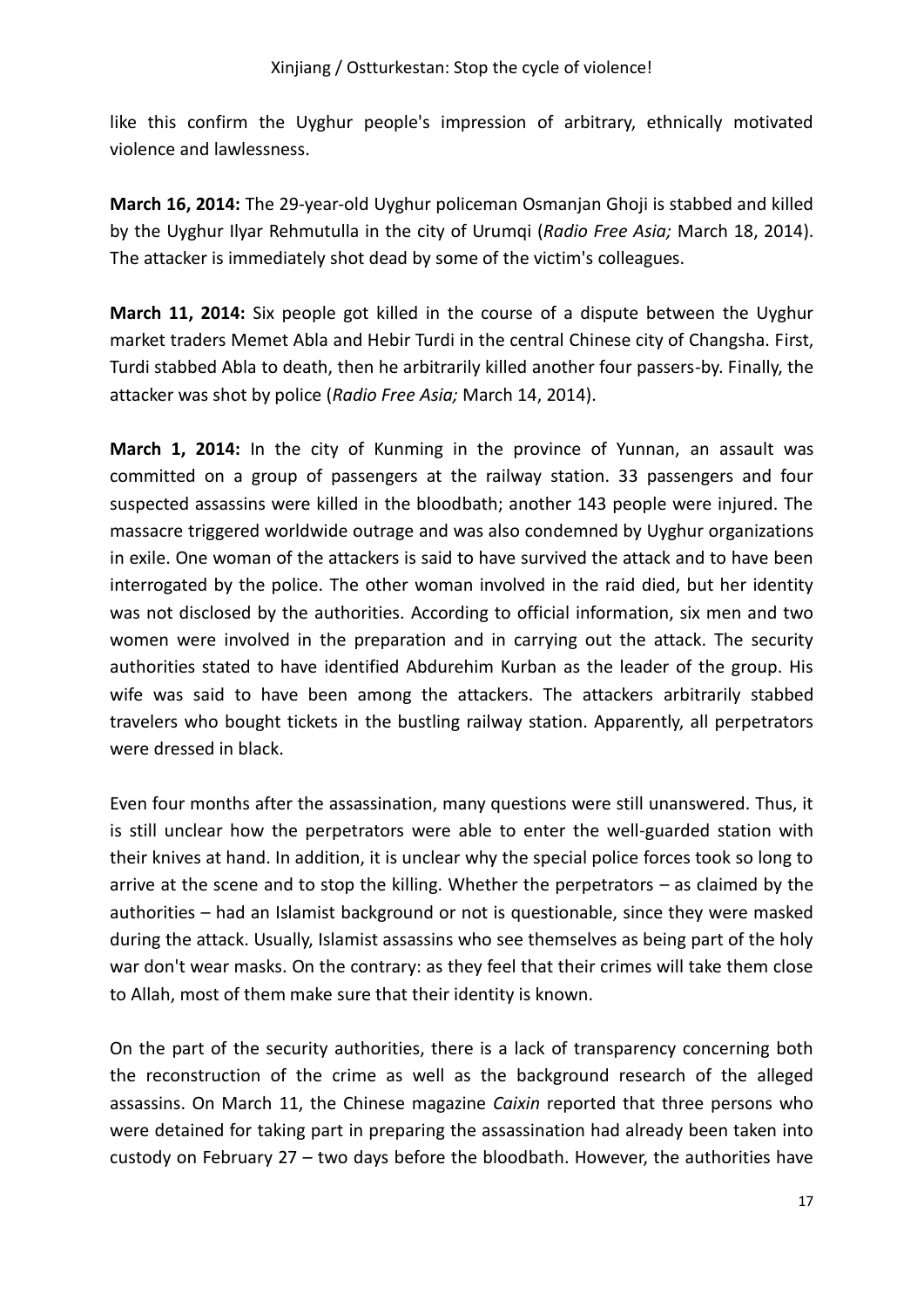no interest in in an extensive coverage of the attack. Thus, the article was blocked and taken from the magazine's website shortly after. Obviously, the authorities feared that the relatives of the victims might have a lot of questions about the circumstances of the crime and the failed security measures. In the case of the Kunming-assault – unlike in the case of the families of the victims of the Malaysia Airlines disaster – the authorities did everything possible to prevent the families of the victims from coordinating their activities and thus be able to publicly present themselves in unity. Therefore, the relatives of the dead were accommodated in different hotels and quickly taken away from Kunming again, in order to keep them from making contacts among each other (*South China Morning Post;* April 21, 2014).

Thus, the perpetrators' true motives are still unknown. The authorities' report concerning the discovery of a Uyghur flag is not especially informative, since the Uyghur people honor it and since there are millions of these flags to be found in the country and also abroad. For an act of violence in the name of "political or religious extremism," it is at least unusual that a couple is said to have been involved in a leading position.

Nevertheless, the leader of the Communist Party in Yunnan, Qin Guangrong, is convinced that the perpetrators were "religious extremists". Allegedly, the assassins had come to Yunnan and the province of Guangdong (near Hong Kong) to flee abroad. There, they are supposed to have planned to contact other religious extremists to go to "holy war". In an interview with *Radio China International,* a party official stated that the escape to Hong Kong, Vietnam and on to Laos had not succeeded – which is why they had decided to return to Yunnan and carry out an attack on a transportation center there. Shortly after, the interesting interview was deleted from the website (*South China Morning Post;* March 5, 2014). The party official's statements are of some interest – and may have been right with his conclusion that the attackers had been Uyghur refugees. Since they did not succeed in escaping abroad, they probably committed the terrible as an act of desperation and hopelessness. Many bloody incidents in the region during the past months are based on similar scenarios.

**February 14, 2014:** Eleven Uyghur people were killed in an incident in the district of Uchturpan (Chinese: Wushi) in the prefecture of Aksu. Eight of them had been shot dead in an alleged attack on a police patrol, according to the authorities. Also, three other men got killed as they had used canisters with liquid gas as explosives. There were no independent investigations of the crime. The authorities imposed an information ban and a curfew in the entire region. The hospitals were put on alert, but not informed about the background of the alarm. The *World Uyghur Congress* expressed its deep concern about the increase in violence and the non-transparent information policy of the Chinese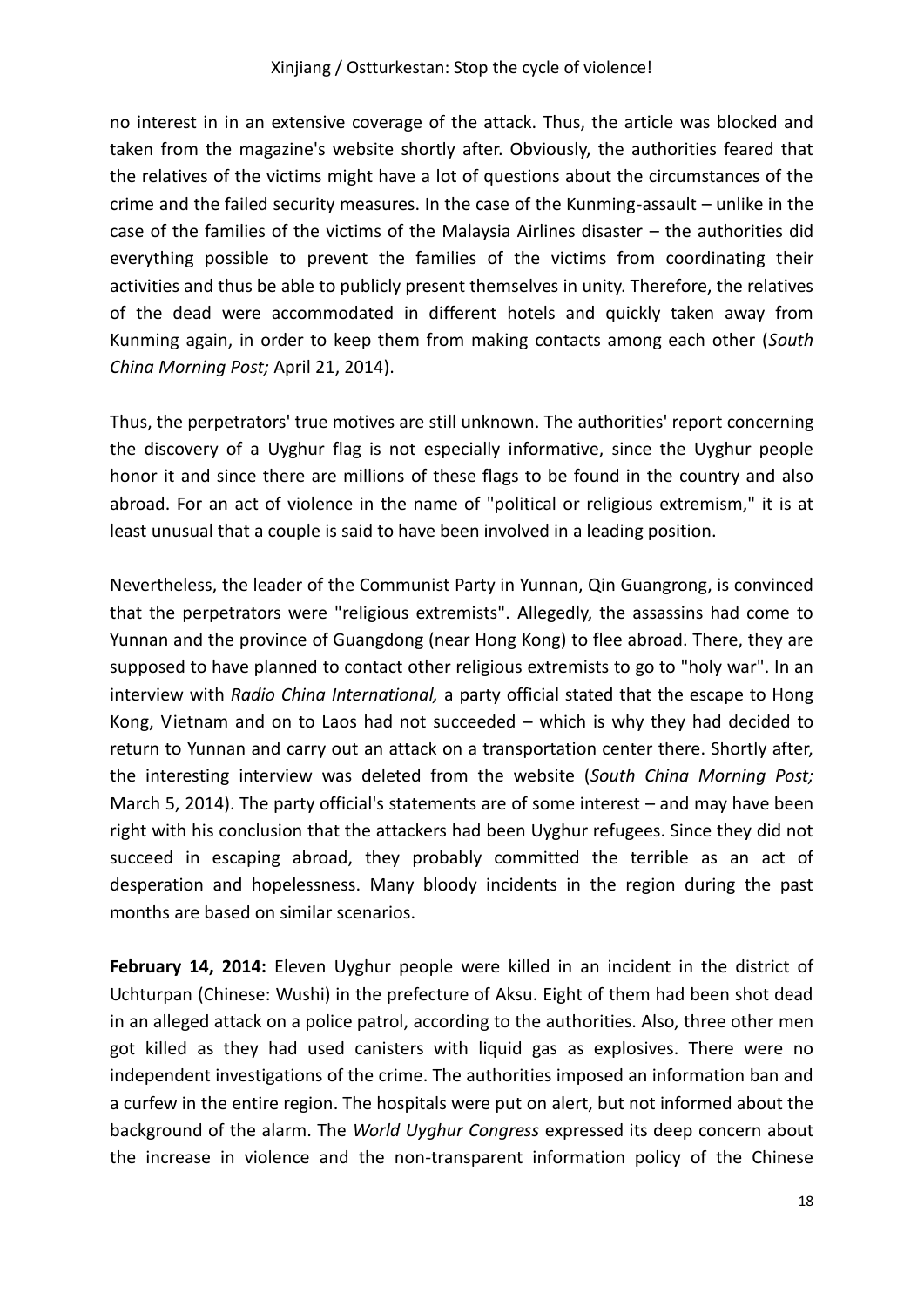authorities. The organization strongly demanded more information about the circumstances of the crime and about the background of the violence.

**January 29, 2014:** Police officers killed Qurban Tursun in a raid in the village of Dolan (district of Karatal; city of Aksu). The police later stated that the father of two children had refused to open his door. As the police chief of Karatal reported, Tursun had told the police to come back the next day because his children were deeply frightened due to the fact that the incident occurred at night (*Radio Free Asia;* February 03, 2014). Tursun had already been detained for allegedly harboring a Uyghur who was wanted by the authorities. According to the police, his house was searched on a weekly basis after his release.

**January 24, 2014:** Twelve people die in the province of Aksu. After bombings were perpetrated on a grocery store and a beauty salon in the district of Xinhe in the prefecture of Aksu, six Uyghur are shot by the police. Six other people had blown their vehicle as it was surrounded by security forces, police said. Five more suspects had been arrested (*Global Times;* January 26, 2014/*Guardian;* January 25, 2014).

**January 23, 2014:** Twelve people were killed by a border patrol on Kyrgyz territory about 40 kilometers off the Chinese border. It is said that the victims were eleven Uyghurs and one Kyrgyz. Primarily, the Kyrgyz Ranger Alexander Barykin was the first to spot the group of the eleven backpackers. They were obviously on their way north; but unable to communicate either in Kyrgyz or in Russian, when Barykin asked to see their identity papers. Barykin alerted a border post, which then sent out command squad. The group of backpackers was surrounded – and all of them were dead shortly after (*World Uyghur Congress;* February 2, 2014). Even weeks after the incident, the Kyrgyz authorities were still not prepared to provide further information about the crime or about the backgrounds of the victims.

**January 22, 2014:** The Uyghur Secretary of the Communist Party, Jume Tohtiniyaz, was murdered in the village of Ghaldir (near the city of Aksu, Karatal district). The authorities blamed "separatists" for his death. The secretary was known for his pro-Chinese opinions and his strict views concerning the implementation of the state policy on religion. Two suspects were arrested (*Radio Free Asia;* February 3, 2014).

**December 30, 2013:** Eight Uyghurs were killed by security forces in the district of Yarkand (Chinese: Shache) in the prefecture of Kashgar. While the police claimed that the members of the minority group had been seized and then killed when they tried to attack a police station with knives and bombs, other sources claim that the persons had been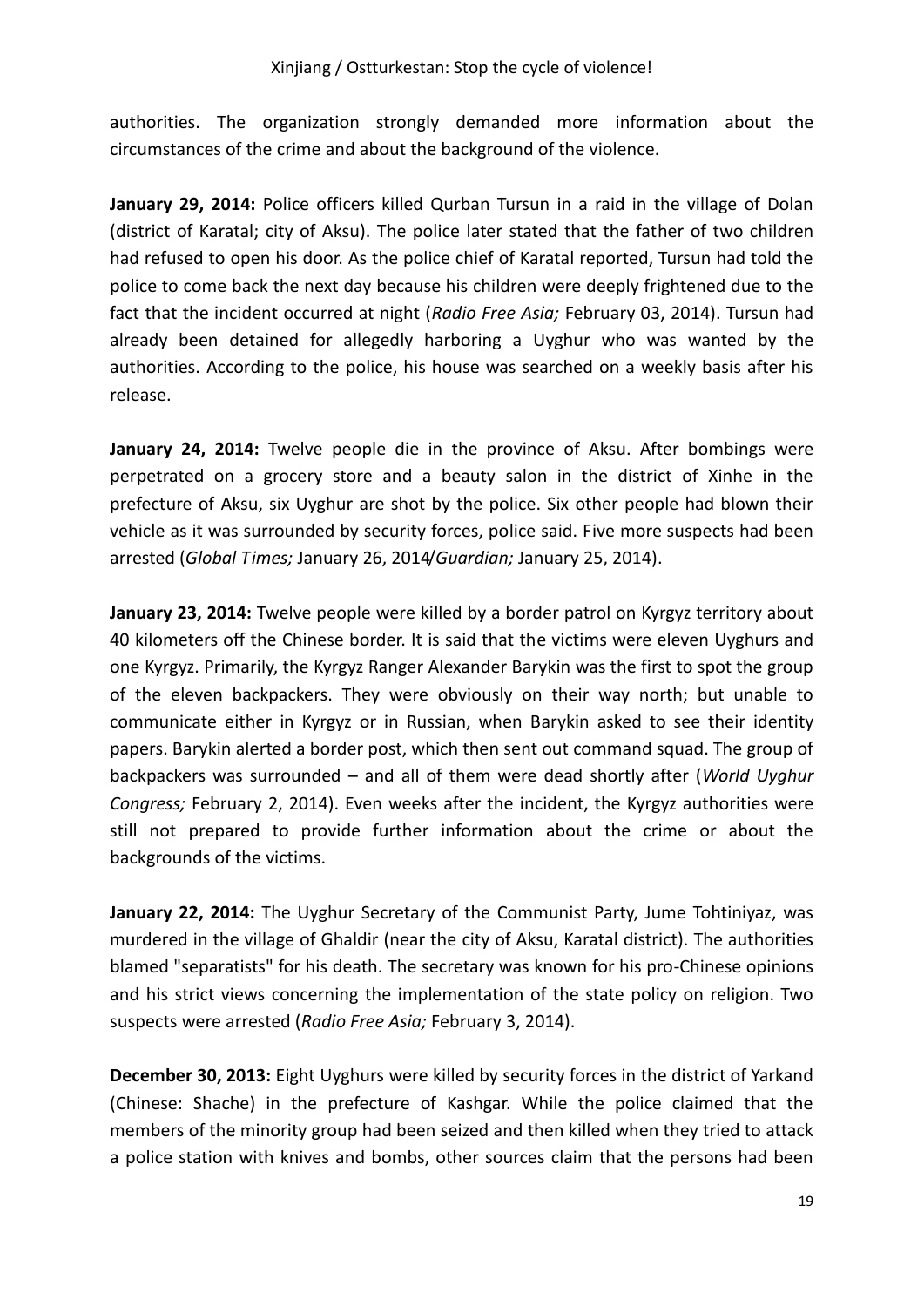shot dead during a demonstration (*Frankfurter Allgemeine Zeitung;* December 31, 2013 / *South China Morning Post;* December 31, 2013 / *Radio Free Asia;* December 30, 2013). The authorities did not comment on the identity of those killed. However, it became known that – among others – the two Uyghurs Osman Barat and Abdughani Abdukadir were among the victims. Following the incident, security checkpoints were set up in order to thoroughly check on passing vehicles throughout the region. In many cities there were public protests by the local Uyghur population against arbitrary raids and house searches by Chinese security forces in villages and neighborhoods mainly inhabited by Uyghurs.

**December 15, 2013:** At least 16 people were killed in a raid and house-search in the village of Saybagh (district of Konasheher, Chinese: Shufu; prefecture of Kashgar). A group of believers met in the house to pray. The authorities regarded this to be an illegal assembly and decided to check on the peoples' identities. As protest arose, the police shot and killed the resisting Uyghurs. There were also two policemen among the dead. They had died in an initial scuffle (*Global Times;* December 17, 2013). Six women and two adolescents were also killed in the bloodbath. Official media had called the victims "rioters" or "violent terrorist perpetrators" who had planned violent acts (*The Voice of Russia;* December 16, 2013 / *tianshannet.com;* December 16, 2013 / *Al Djazeera;* December 16, 2013). Chinese media reported that the ones who were shot had belonged to a gang of 20 separatists (*South China Morning Post;* December 17, 2013). As a matter of fact, however, the meeting was held to prepare a wedding. The violence was triggered by the head of the police squad, Memet Sidiq, who had raised the veil of one of the female inhabitants against her will in order to verify her identity. In the following, the four brothers living in the house had attacked the police officer – and the task force had opened fire on the Uyghurs (*Radio Free Asia;* December 18, 2013).

**November 16, 2013:** According to the Chinese authorities, eleven people were killed in an alleged attack on a police station in Siriqbuya (Chinese: Selibuya) in the district of Maralbeshi (Chinese: Bachu) in the prefecture of Kashgar (*Al Djazeera;* November 17, 2013). Reportedly, two auxiliary policemen and nine attackers had died in the attack. The attackers had wanted to free two detainees. The two men had been taken into custody in the neighboring town of Alaghir a few hours earlier. According to the police, they were "accomplices" of the attackers (*Radio Free Asia;* November 19, 2013).

Yet, there were three eyewitnesses who contradicted the official version. They pointed out that the situation in the village had already been very tense for months. In April 2013, there had been another serious incident in which at least 21 people had been killed. A reporter of the *BBC*, who later conducted some research in the region, also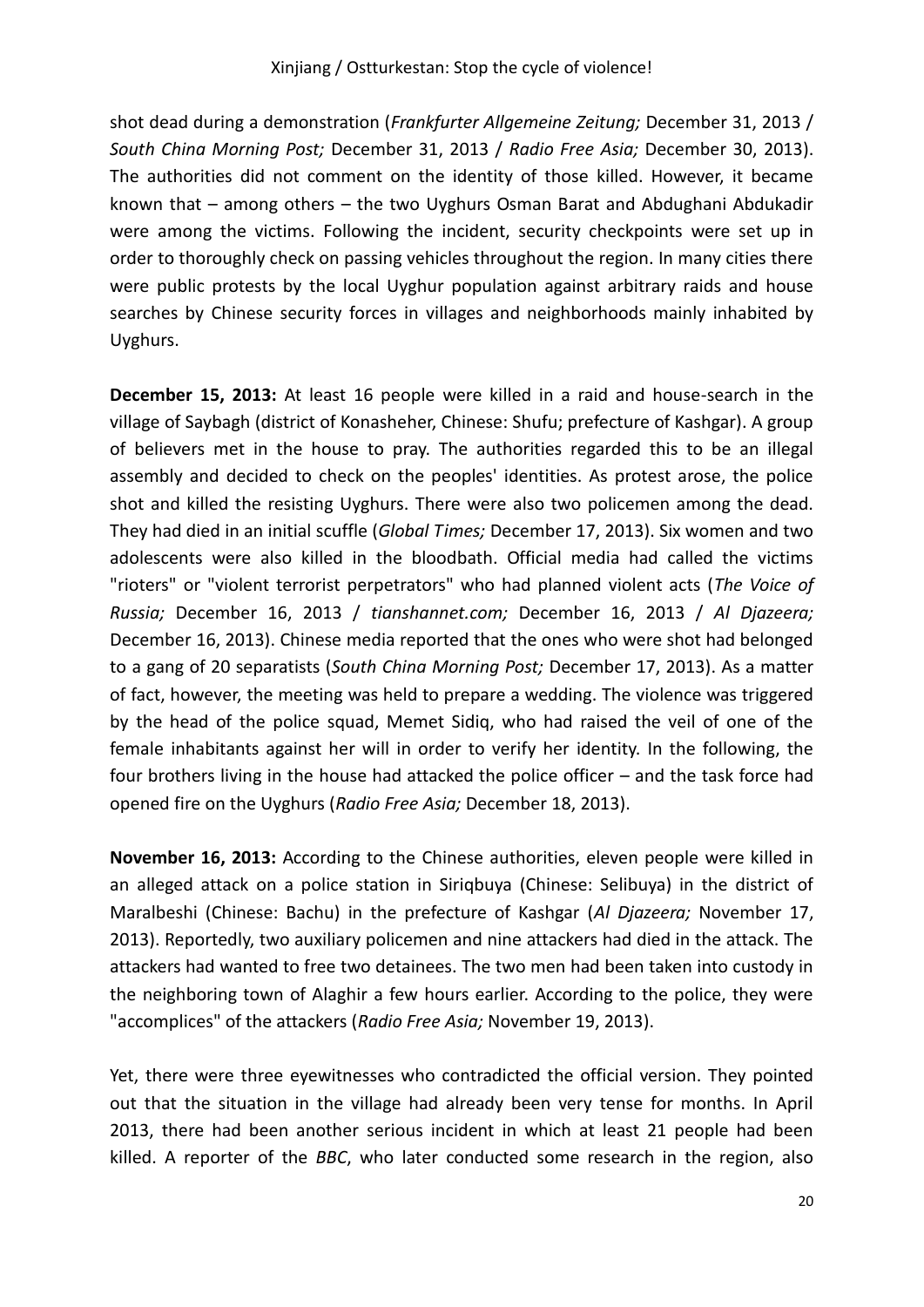contradicts the official version of a "terrorist attack" on the policemen. Villagers stated that the violence had been caused by a targeted intimidation of a local family. Because of his research, the foreign journalist was banned from the site by the police. Eyewitnesses reported that – because of the ongoing tensions and frequent raids, house searches and arbitrary police action – several young villagers had finally protested against the harsh security measures in front of the City Hall on 16 November 2013. When facing the protesters, the police had panicked and shot into the crowd arbitrarily. Subsequently, a group of Uyghurs had then killed two of the policemen. The remaining police forces retreated into the building and called for reinforcement. The special commando unit that rushed to the scene had then killed several other Uyghurs, who had tried to hide inside the police department (*Uyghur Human Rights Project;* November 20, 2013).

**October 28, 2013:** An off-road vehicle with three passengers intentionally drove into a crowd on the Tiananmen Square in Beijing. Five people were killed – including the three passengers – and 38 people were injured. The bloody deed even reached global media coverage, as it was the first time that such an act of violence took place in the capital. After the attack, the security authorities issued search warrants for eight people, among them 21-year-old Liu Ke, who was born in Sichuan (*South China Morning Post;* October 30, 2013) and now lives in Xinjiang/East Turkestan. All other suspects had Uyghur names. Four of the wanted persons were women. The Chinese authorities stated that the incident had been a "terrorist attack by religious extremists" who had allegedly enjoyed foreign support. However, there are indications that the attack had other causes and backgrounds; because the three main perpetrators driving the vehicle – which was destroyed completely – were the 33-year-old Usmen Hesen, his wife and his mother. In his home village Yengi Aymaq, many people are convinced that the bloody deed was a personally motivated act of revenge: Usmen had made a donation to finance a prayer room in a mosque – which had to be torn down again by order of the authorities. Apparently, the extension of the mosque had not been approved by the authorities (*Radio Free Asia;* November 06, 2013). Ever since, Usmen had been angry about the Chinese authorities and had accused them of arbitrariness. Also, the incident took place exactly one year after the prayer room had been torn down – under protection of 100 police officers – on October 28, 2012.

However, China's security authorities once again blamed the radical Islamic Uyghur movement *East Turkistan Islamic Movement (ETIM)* of being responsible for the violence. They had found a banderole with extremist religious slogans with the perpetrators, security-authorities claim. However, the police cannot explain how the banderole could possibly have withstood the attack unscathed in a completely burned vehicle.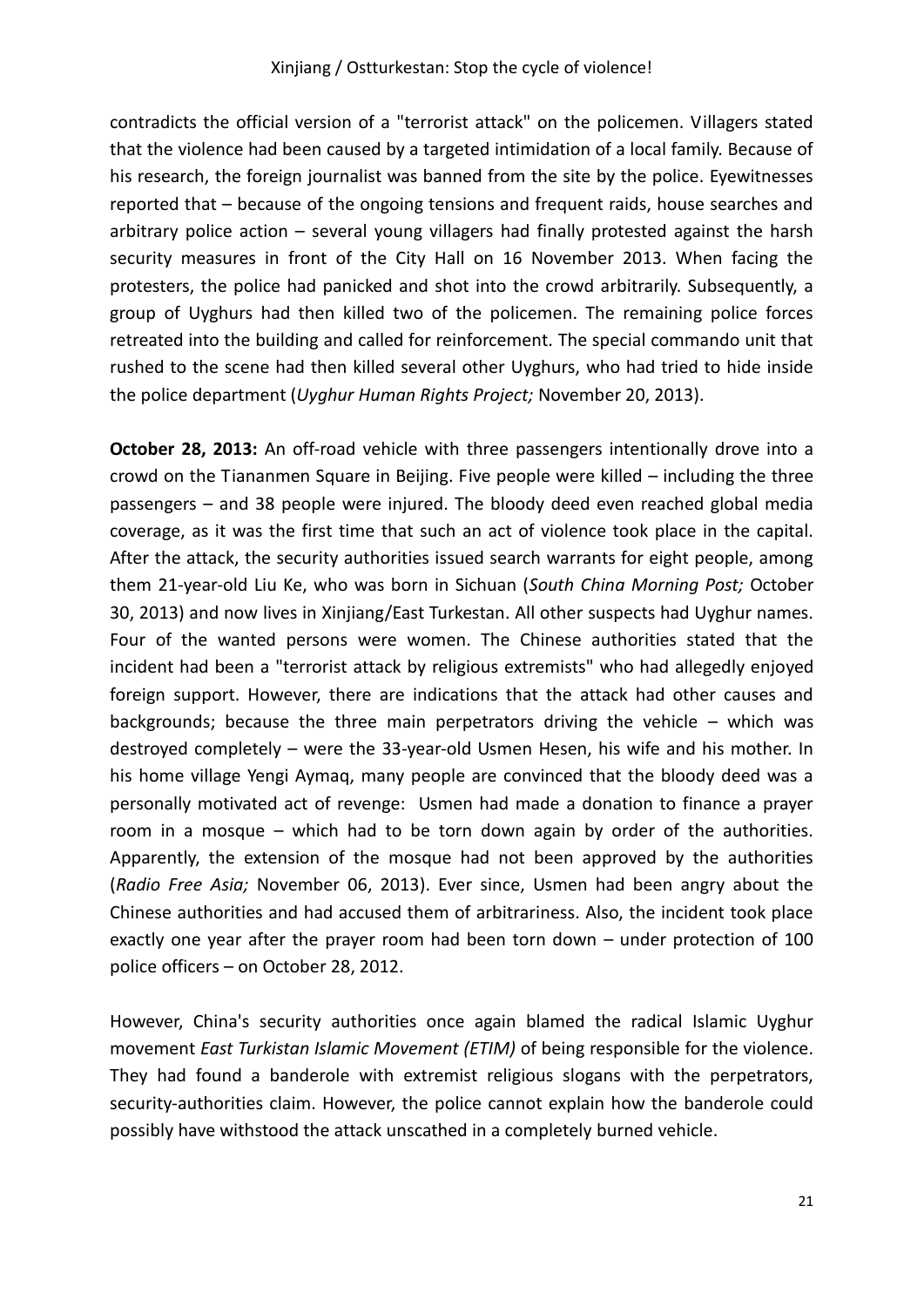#### Xinjiang / Ostturkestan: Stop the cycle of violence!

Again and again, there are similar inconsistencies in China's information policy concerning the escalating violence in Xinjiang/East Turkestan. Instead of following a transparent information policy, China's security authorities only provide very few details on the matter. Often, the information that is finally published does not appear to be credible; rather, there seems to be a "scripted" typecast of this sort of incident. Thus, despite the lack of evidence, the authorities are desperately trying to blame the terrorist movement *ETIM* of being the mastermind behind the violence. The constant reports of alleged Uyghur "attacks" against police stations seem less credible, since these incidents are mostly only demonstrations to enforce a release of imprisoned relatives or friends.

Due to allegedly supporting the attack in Beijing on June 16, 2014, three defendants were sentenced to death, one person received a life sentence and four people will have to serve prison sentences between five and twenty years (*BBC, South China Morning Post;* June 16, 2014).

As a consequence of the attack, the military commander of Xinjiang, Peng Yong, lost his position as a member of the Standing Committee of the Communist Party of Xinjiang on November 3, 2013. He was therefore de facto deprived of his power and had to face being replaced *(Le Monde;* November 3, 2013).

Within only six days after the incident in the capital, 53 Uyghurs were arrested in Xinjiang/East Turkestan and 93 members of the minority group were detained in Beijing (*South China Morning Post;* November 3, 2013 / *Radio Free Asia;* November 4, 2013). Many Uyghurs suffer from being discriminated against, since the Han Chinese tend to put them under the general suspicion of being "terrorists". Thus, many Chinese restaurant owners deny Uyghurs access to their premises for fear of the reaction of the Chinese guests.

**October 2013:** About 100 Uyghurs were arrested in the course of a campaign against Uyghur refugees in the province of Yunnan. At least 30 Uyghur were imprisoned in the border town of Mohan (district of Mengla) at the end of September. They were suspected of trying to flee from the People's Republic.

**October 11, 2013:** Between September 25 and October 11, at least eleven Uyghurs got killed in the course of five police deployments in the district of Yarkand (Chinese: Shache) in the prefecture of Kashgar. The first operation took place near Odanliq on September 25. Thereby, at least five Uyghurs were killed and two people were arrested. According to the authorities, the arrested had admitted that  $-$  together with a group of 20 other people – they had planned attacks with up to a hundred bombs to be carried out on the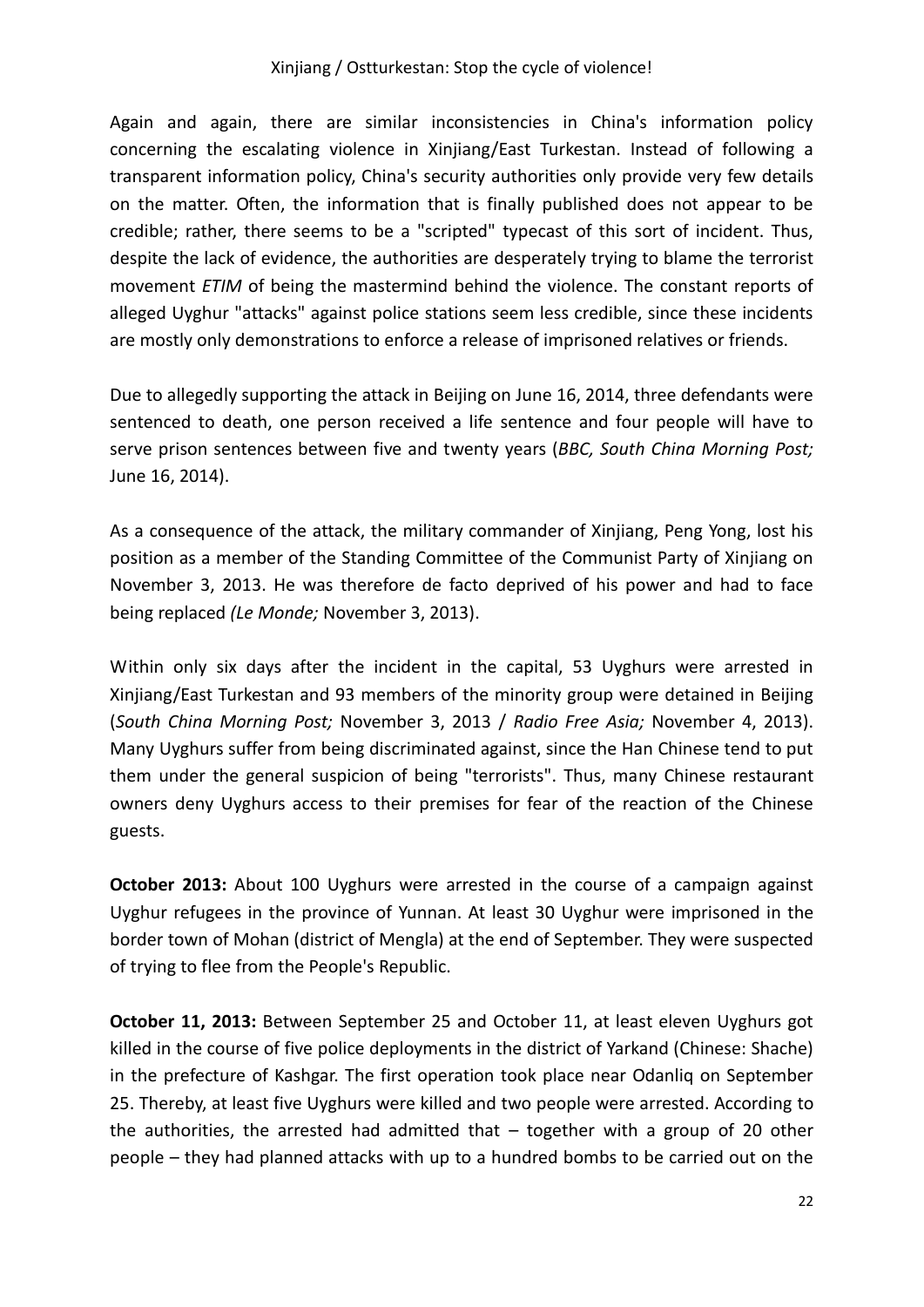national holiday, October 1. Subsequently, a state of emergency is imposed on the entire district. Another operation took place in Odanliq on September 30. There is no further information concerning the two police operations in Tomosteng, during which five people were killed. One person died in an operation in Yingwusitang on October 11 (*Radio Free Asia;* October 24, 2013). The suspects who got killed in the police operations had been either sleeping or in prayer, eyewitnesses reported later. Another witness stated that the police operation was carried out with the order that all involved suspects should be immediately liquidated – except for one or two who should be interrogated later. Of course, it would have been possible to capture all the suspects alive, the police source claimed. Reportedly, a police officer was mistakenly shot and wounded by his colleagues in an operation.

**October 3, 2013:** Four Uyghurs were killed in the village of Abu Dona No. 16 in the district of Yarkand (Chinese: Shache) in the prefecture of Kashgar, when the security forces surround a house and open fire on the people inside. Four Uyghurs die in the police's hail of bullets. The Uyghurs were accused of an "illegal gathering" (*Radio Free Asia;* October 7, 2013).

**October 1, 2013:** Nine Uyghurs – six men and three women – were arrested for planning a demonstration in front of an official building in Yarkand on occasion of the Chinese national holiday – as a form of protest against arbitrary executions of local members of the minority group.

**September 28, 2013:** A Uyghur man was shot by police officers at the railway station of Yarkand in the prefecture of Kashgar. The security measures in the region were intensified significantly and new checkpoints were established. The Uyghur population must now fear to be monitored constantly.

**September 26, 2013:** Two Uyghurs were killed in the village of Abu Dona No. 29 in the district of Yarkand (Chinese: Shache) in the prefecture of Kashgar.

**August 23, 2013:** At least twelve men died when police forces made a charge on a group of 35 Uyghurs in the village Jigdejay in the district of Poskam (Chinese: Zepu), Kashgar prefecture. Another 20 people were injured. The Chinese authorities claimed to have stormed a "training camp for terrorists". There is no independent confirmation for this statement. There was no report in the incident in the Chinese media (*New York Times;* September 18, 2013).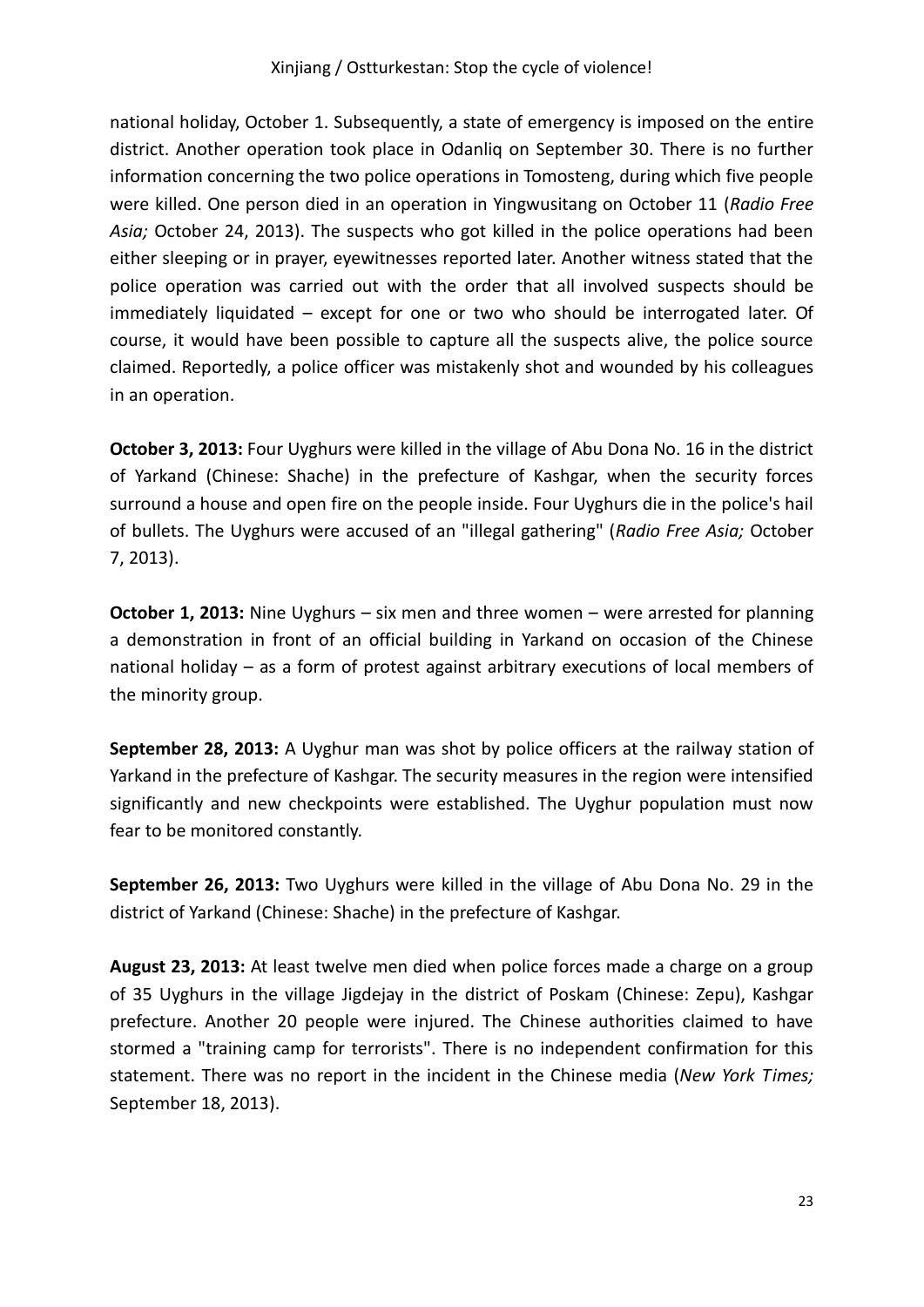**August 20, 2013:** In Yilkiqi village (district of Kargilik, Chinese: Yecheng) in the prefecture of Kashgar, 22 Uyghur and a Chinese police officer were killed in an anti-terror operation of the Chinese police. The farm workers had in a private house for prayers. In search of alleged "terrorists", the house was surrounded by policemen and then stormed; almost all the farm workers in the house were shot. Only four Uyghurs survived the attack. They were arrested (*Uyghur American Association;* August 28, 2013 / *Agence France Presse;* August 27, 2013). Again and again, policemen commit assaults on praying Muslims. Deeply unsettled by the increasingly restrictive rules governing the practice of religion, many Muslim Uyghurs avoid visiting mosques and prefer to meet in private homes for prayer or religious festivals. In the eyes of the Chinese security authorities, this behavior is suspicious; if a group of Uyghurs meets up, they are very frequently treated as "religious extremists" or "terrorists".

**August 14, 2013:** The 74-year-old Uyghur Imam Abdurehim Damaolla was stabbed to death in the city of Turpan in the Turpan Prefecture. Prior, the Uyghur population had accused the Imam of publicly incriminated Uyghurs as "terrorists" and of approving of the official "strike-hard-campaign".

**August 7, 2013:** In the city of Akyol (Aksu prefecture), the police opened fire on a crowd of people who – near the end of the fasting month of Ramadan – protested against the restrictions of freedom of religion and in particular against the requirements concerning the conduct of prayers. At least three Uyghur were killed and 50 people were injured. About 350 Uyghur residents of the city were arrested because of the protests.

**August 3, 2013:** The Uyghur teacher Perhat Mollahun died unexpectedly after 16 years imprisonment in Chinese custody. He had been arrested in 1998 and sentenced to death in January 1999. Later, his sentence was changed to a life imprisonment.

**June 30, 2013:** In the city of Atush in the Kizilsu Kyrgyz Autonomous Prefecture, an Uyghur and a policeman died in a dispute following a house search.

**June 28, 2013:** Two Uyghur motorcyclists were shot by Police officers near Hotan. They were on their way back from noon prayers at the mosque, when the police panicked and opened fire – because the motorcyclists had shouted religious slogans.

**May 20, 2013:** Seven Chinese workers were killed in a knife attack at a dam construction site on Qaraqash River in the district of Qaraqash (Chinese: Moyu) in Hotan Prefecture (Chinese: Hetian). Subsequently, around 300 Uyghurs were arrested and interrogated;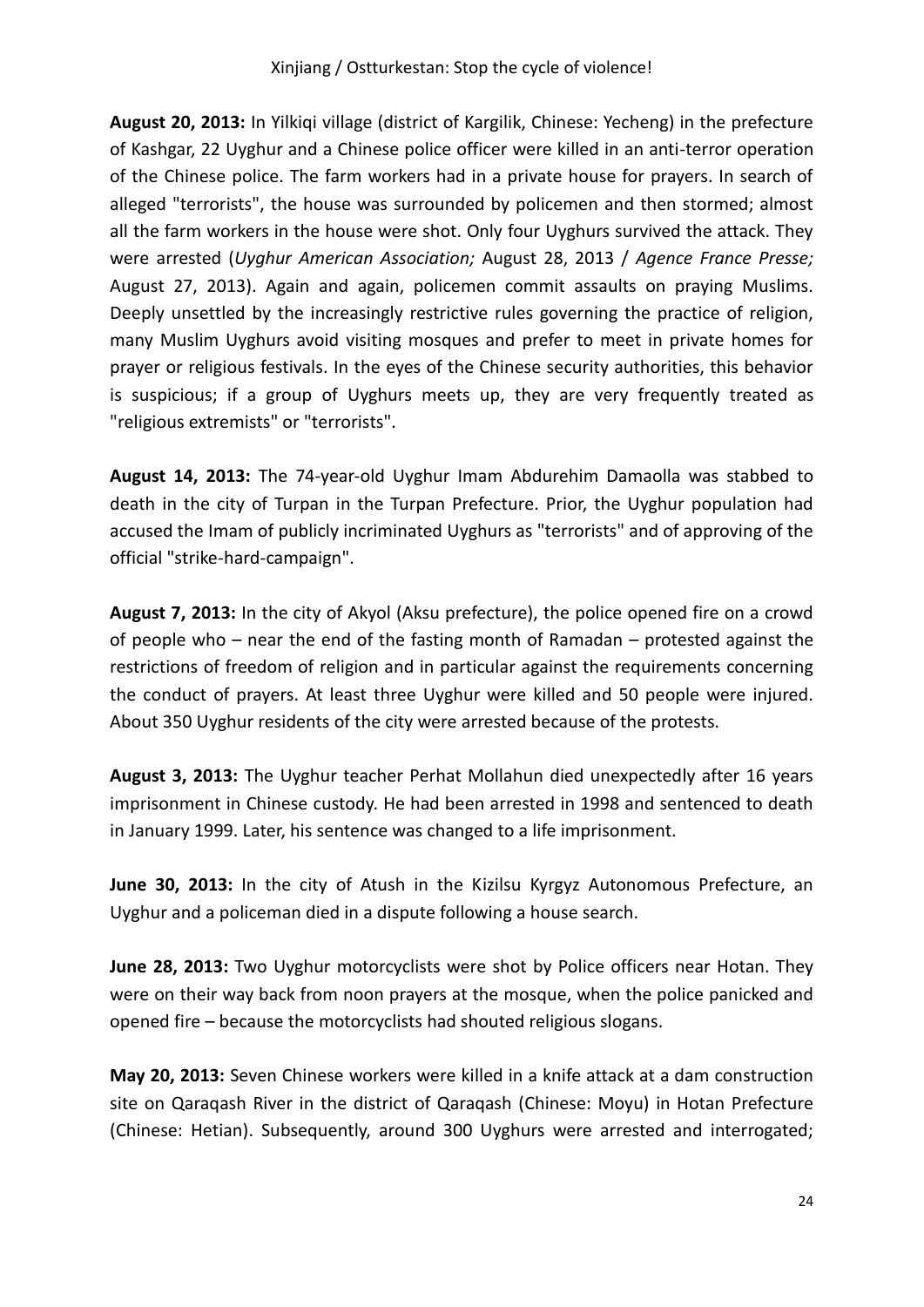several dozen of them were kept imprisoned as suspects for months (*Radio Free Asia;* July 29, 2013).

**June 26, 2013:** In the city of Lukchun in the district of Pichan (Chinese: Shanshan) in Turpan Prefecture, policemen fired into a crowd that had gathered outside a police station to protest against human rights violations. 46 people died in the massacre, including two policemen. The Chinese authorities published a different version of the occurrences: a knife-wielding mob had attacked the police station.

**June 2013:** In the city of Hanerik in Hotan Prefecture, 15 Uyghurs were killed and 50 people injured when police officers opened fire on a crowd protesting against the closure of a mosque and against the arrest of a young religious leader.

**May 23, 2013:** At the bazaar of the city Kargilik (Chinese: Yecheng) in Kashgar Prefecture, three Uyghurs and two Han Chinese died in a dispute between the two population groups.

**April 25, 2013:** In the village of Yengi Awat (Chinese: Yingawa) in the district of Hotan in Hotan Prefecture, two members of the security forces were killed in a dispute between Uyghurs and Han Chinese that arose from the massive police deployment to the region. The authorities decided not to publish any information about the incident.

**April 23, 2013:** In Siriqbuya (Chinese: Selibuya) in the district of Maralbeshi (Chinese: Bachu) in the prefecture of Kashgar, 21 people were killed in a dispute following a house search. Among the victims were 16 Uyghur, three Han Chinese and two Mongols. After the incident, another 19 Uyghur were taken into custody as suspects. To this day, the authorities failed to provide a conclusive explanation of the course of events; instead, they altered the official version of the events several times. According to official statements, 15 social workers and police officers had been among the dead as well. The aim of the house search was to confiscate knives. According to a police statement, the house search had culminated in the break-up of a "terrorist group" founded by the Uyghur Kasmu Memet in September 2012. Apparently, the group – its name was not mentioned – had held illegal prayer hours; and sold swords and explosives from March 2013 onwards. Also, the group was said to have planned attacks on a larger scale. Initially, the authorities had also mentioned international support for the group, but this charge was dropped.

**March 21, 2013:** The seven-year-old Uyghur boy Enkerjan Ariz from the village of Dighar in the district of Pichan (Chinese: Shanshan), Turpan Prefecture, was attacked and killed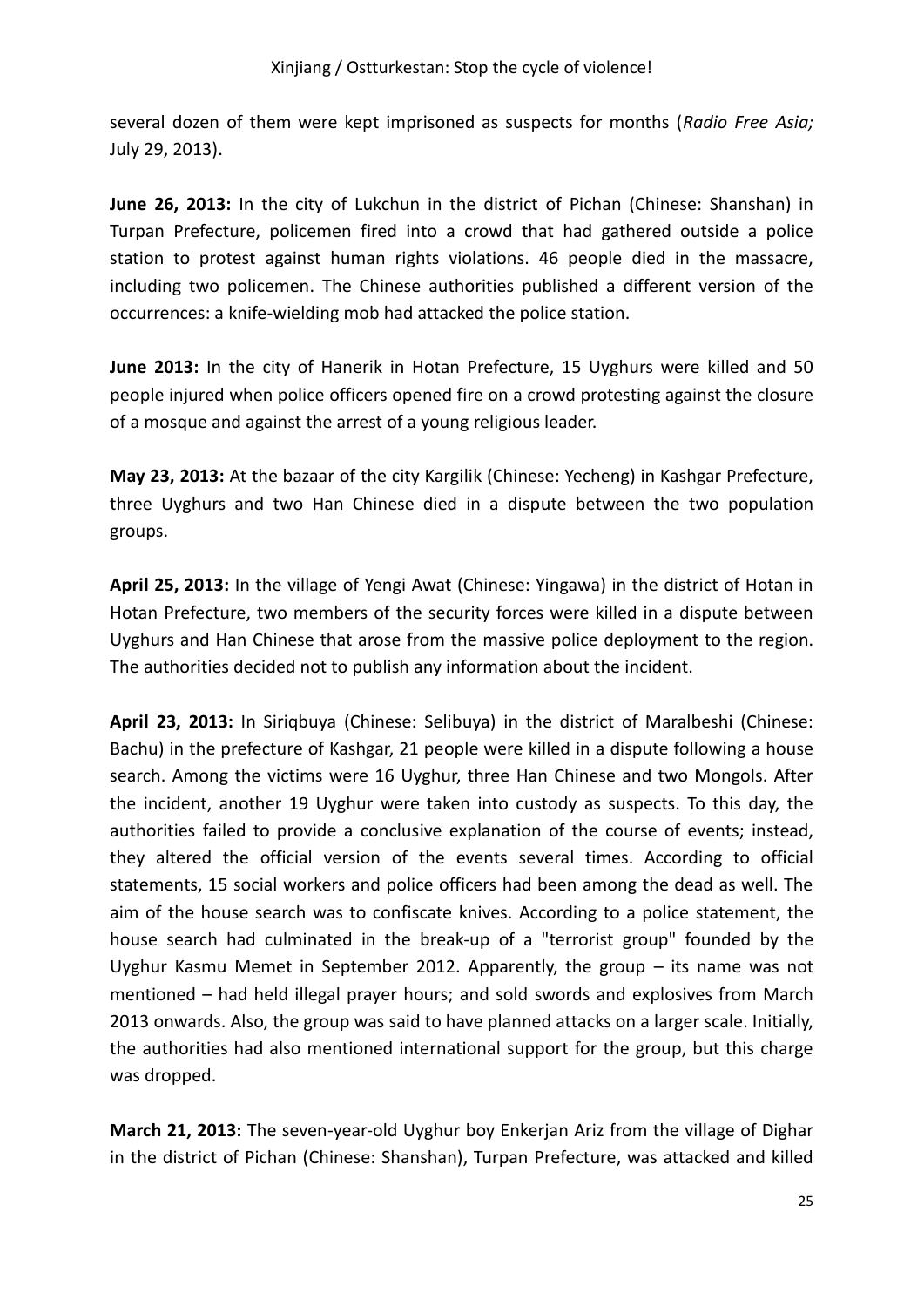by a Han Chinese while playing with friends; the man had thought the boy to be a thief. The two friends were able to escape, but the 52-year-old man caught Enkerjan and brutally murdered him in his house (*Radio Free Asia;* April 9, 2013). The police arrested the suspect. The child's violent death led to an outrage in his home village  $-$  150 family members of the boy even tried to set fire to houses of Han Chinese as an act of revenge. In the incident, several windows were shattered and security forces arrested ten of the enraged protesters. However, they were released when the situation had calmed down. The Chinese media did not cover this conflict.

**March 9, 2013:** In Gujiang Bage, Hotan Prefecture, a gas station was attacked by unknown people. The attackers had previously scattered nails outside the police station to stop the police from following them in vehicles (*Centre for Human Rights and Democracy;* Hong Kong; March 12, 2013).

**March 7, 2013:** At least four people died and 13 people were injured in a dispute between Han Chinese and Uyghurs in a gambling hall in the city of Korla. Following the incident, there had been tensions between members of the different ethnic groups in the city, after the authorities had conducted several raids and house searches in Uyghur neighborhoods. After the bloody dispute, parts of the city were cut off from public transport and the security measures were tightened significantly. Thus, security forces patrolled the streets, checking the identity papers of passers-by. In addition, a night curfew was imposed in Korla. Thousands of new security forces were deployed to the region. One of the alleged perpetrators had been arrested, the police stated – but did not provide any details about his identity (*Agence France Presse;* March 11, 2013).

#### **7. Anti-terror fight fuels wave of arrests**

In spring of 2014, China reacted to the increasing violence in Xinjiang/East Turkestan with an anti-terrorist campaign, which is to be carried out over the course of a year. However, one month after the start of the national campaign – with a focus on the autonomous Uyghur region of Xinjiang – the authorities declared on June 23, 2014 that they had arrested more than 380 suspects and had managed to disband 32 "terrorist gangs" during the first month (*CCTV;* June 23, 2014). Furthermore, they stated to have seized 264 explosive devices with an explosive yield of 3.15 tons. Reportedly, the courts in Xinjiang had convicted 315 people for supporting or propagation "religious extremism", for assembling weapons and explosive devices, for spreading "terrorist propaganda", and for illegal flight from the republic (*People's Daily;* June 23, 2014). The official *"Legal Daily"* announced that at least 13 death sentences had been enforced (*Libération;* June 16, 2014 / *Reuters;* June 23, 2014). In order to calm down the deeply unsettled population, the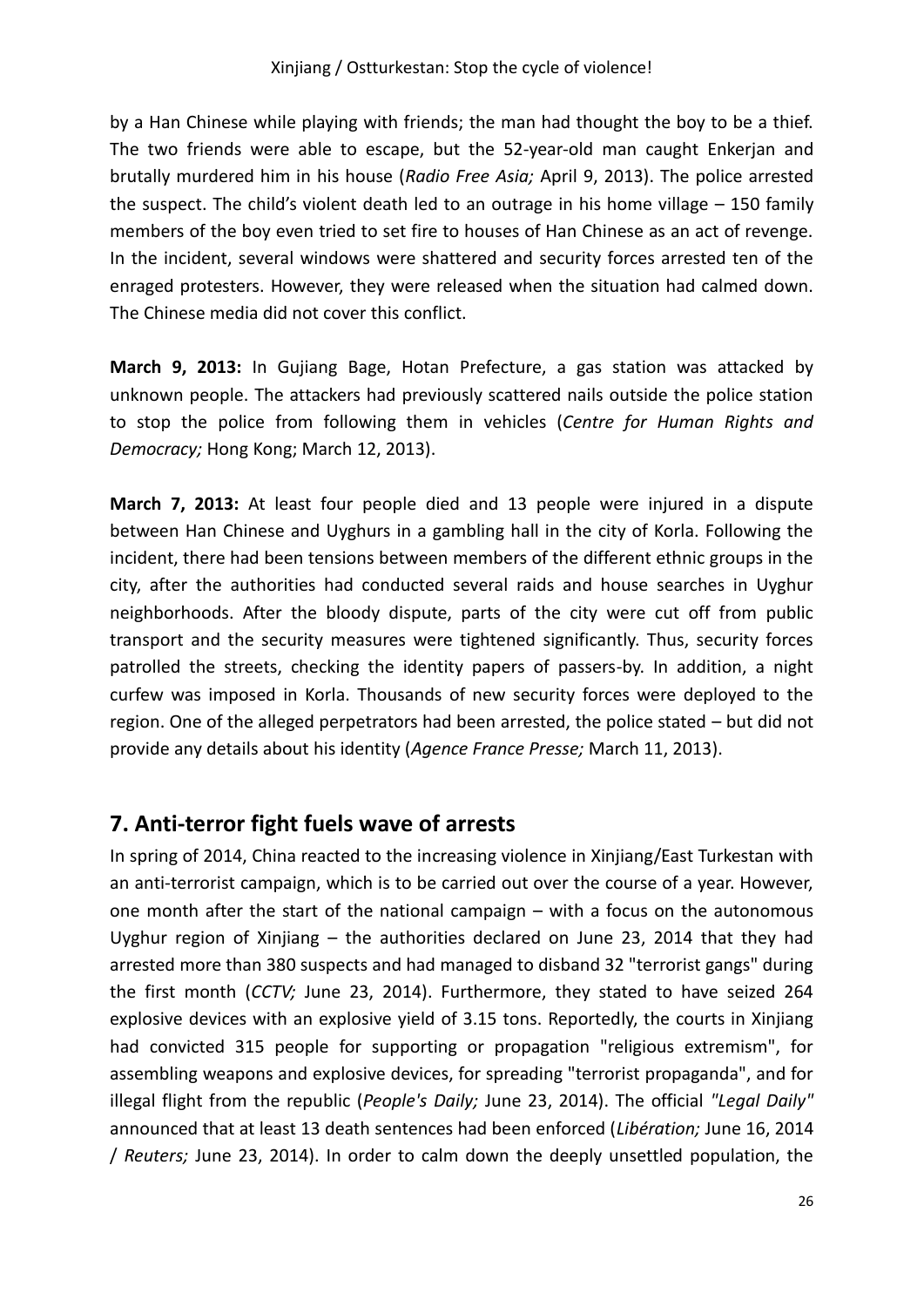authorities claimed that about 96 percent of the offenses had been detected and defeated during their planning stage.

In Xinjiang/East Turkestan, China's law enforcement authorities believe in the deterrent effect of the death penalty. However, even Chinese criminal lawyers doubt it to be an effective measure in the context of keeping down the violence in the north-west of the country, as one could only discourage rationally acting perpetrators – but not persons, who act out of hatred or despair and feel that they have nothing left to lose.

Furthermore, there are repeated miscarriages of justice in connection with death sentences. Thus, following the riots in the city of Urumqi in July 2009, the 21-year-old Adil Rozi was sentenced to death and then executed for the alleged murder of a Chinese tradesman. For fear of the reaction of the Chinese authorities, his parents could not talk freely about their son and his conviction to this day. After his arrest, they had been denied to visit their son and were not allowed to find a lawyer of their choice. Moreover, the authorities had neither informed them about the accusations and subject of the charge nor about the impending penalty for their son. He was denied a fair trial. As one of his former teachers fled to Sweden recently, it became known that there are serious doubts whether the executed was guilty (*Radio Free Asia;* April 11, 2014): numerous witnesses reported that the young man had merely been a passer-by, who had happened to walk past a crime scene, but had nothing to do with the offense. Apparently, Chinese policemen had indiscriminately arrested Uyghur people in the streets of Urumqi. Rozi, too, had been among those arrested.

The impressive number of arrests and criminal proceedings published by the Chinese security authorities are deceiving and suggest constitutional conditions that actually do not exist. Uyghur people cannot rely on being treated fairly by China's legal system. Often enough, wearing a beard or being related to a person that is wanted by the authorities is enough to arouse suspicion and to be taken into custody. People who share information about the situation in their own region via the Internet or social media, or who participate in prayer rounds or religious festivals outside the officially approved mosques, are particularly at risk. Also, it is very dangerous to possess music, writings or films about the Uyghur culture, history and religion  $-$  as the law enforcement agencies regularly consider this to be a sign of support for so-called "separatist and religious extremism". Once being subject to an interrogation, Uyghurs have little chance to escape prosecution. Also, suspects are usually systematically intimidated and harassed during interrogation. So-called "confessions" are extorted under threats, torture and based on kin liability, although the Chinese laws prohibit this. Further, language- and communication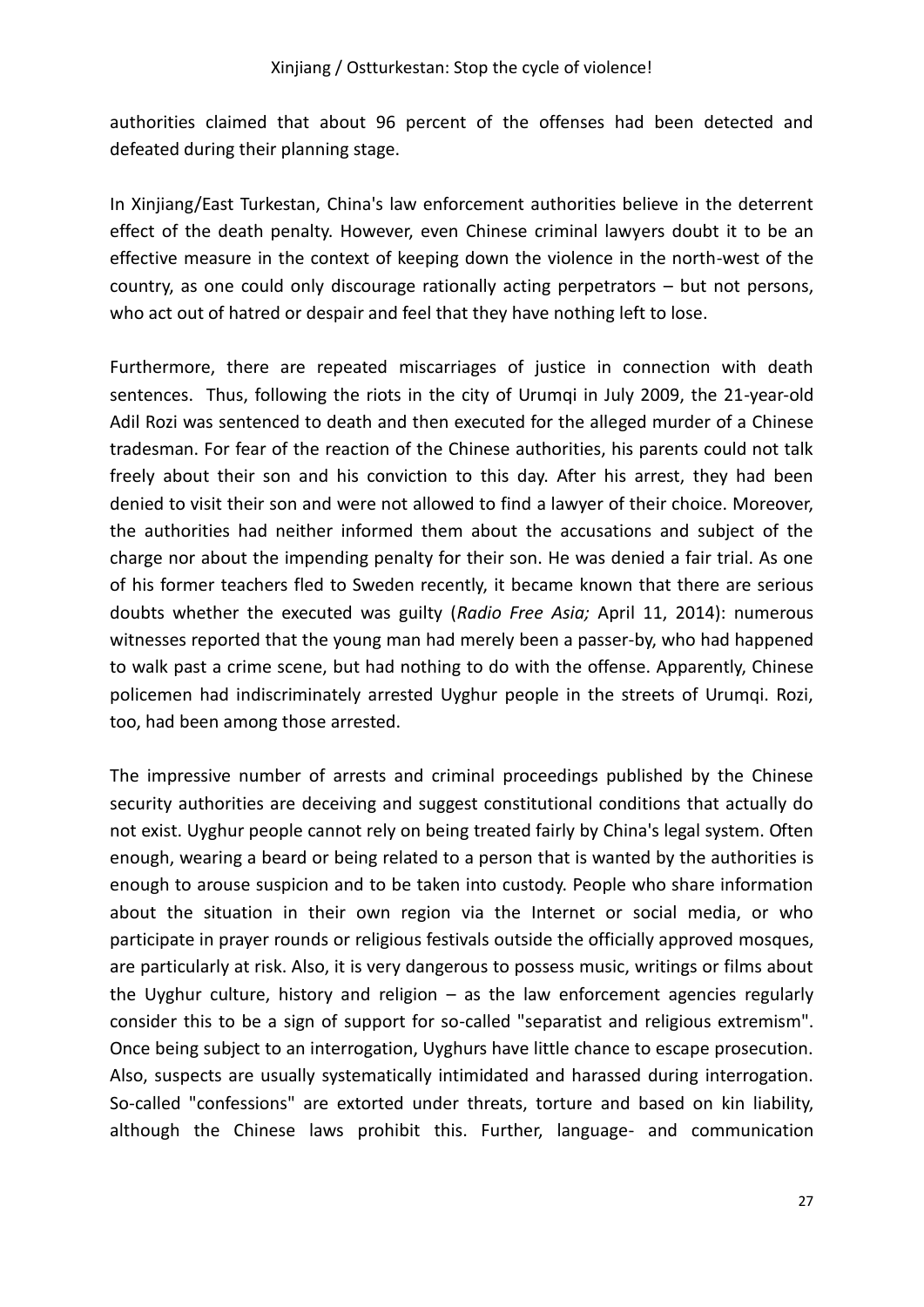difficulties between the Chinese-speaking security forces and the Uyghur-speaking suspects have less chances to be treated impartially and fairly.

Most suspects are tried in summary proceedings without participation of the general public or relatives. The judges are under high pressure of being able to fulfill the "success rates" required by the politics. In these summary proceedings, fundamental regulations of the Chinese criminal procedure are often violated and the internationally recognized principles of fair trials are disregarded. Thus, the accused often have no legal representation or the lawyers are unable to access to the files timely or to contact their client. Many lawyers are reluctant to defend suspects in the context of anti-terrorism lawsuits. Lawyers who frequently and dedicatedly help clients in proceedings against the state must fear that their annual accreditation will not be renewed, that they will lose their job and  $-$  in consequence  $-$  might end up in the firing line of the investigators as "supporters of terrorism" themselves. Taking part in lawsuits of this kind is therefore also very risky for the lawyers, with the result that many lawyers practice self-censorship and do not denounce violations of the law by law enforcement authorities. In consequence, Uyghur defendants are mostly unable to find justice within the judicial system of the People's Republic, due to their ethnicity and religion.

By constantly publishing new "stories of success", China's security authorities try to give the impression that they are able to keep the escalation of violence at bay. Thus, they reported to have arrested 29 "terror suspects" on June 5, 2014 (*South China Morning Post;* June 5, 2014). On May 12, they had already published a report concerning the arrest of more than 200 Uyghur suspects during the previous six weeks (*South China Morning Post;* May 12, 2014). In May 2014, 39 Uyghur were sentenced to penalties of up to 15 years imprisonment – in 16 different trials – for incitement to hatred between ethnic groups and for spreading "terrorist videos" (*Agence France Presse;* May 21, 2014 / *The Hindu;* May 22, 2014).

In the prefecture of Kashgar, on June 25, 2014, public proceedings were held in eleven courts – against 113 defendants who were suspected of "terrorism and militant separatism". In the 69 trials, imprisonments ranging from ten years to life imprisonment were imposed (*Reuters/South China Morning Post;* June 30, 2014). All defendants bear Uyghur names. Three men were sentenced to ten years in prison because they refused to reveal the whereabouts of a wanted Uyghur. Another man will have to serve ten years of imprisonment as well, because he sent short messages to seven friends, in which he allegedly made hostile remarks about Han Chinese. A knife-salesman was sentenced to ten years in prison for selling various knives to a Uyghur, which were later used in an attack. All in all, the proceedings are to be seen as violations of just about all principles of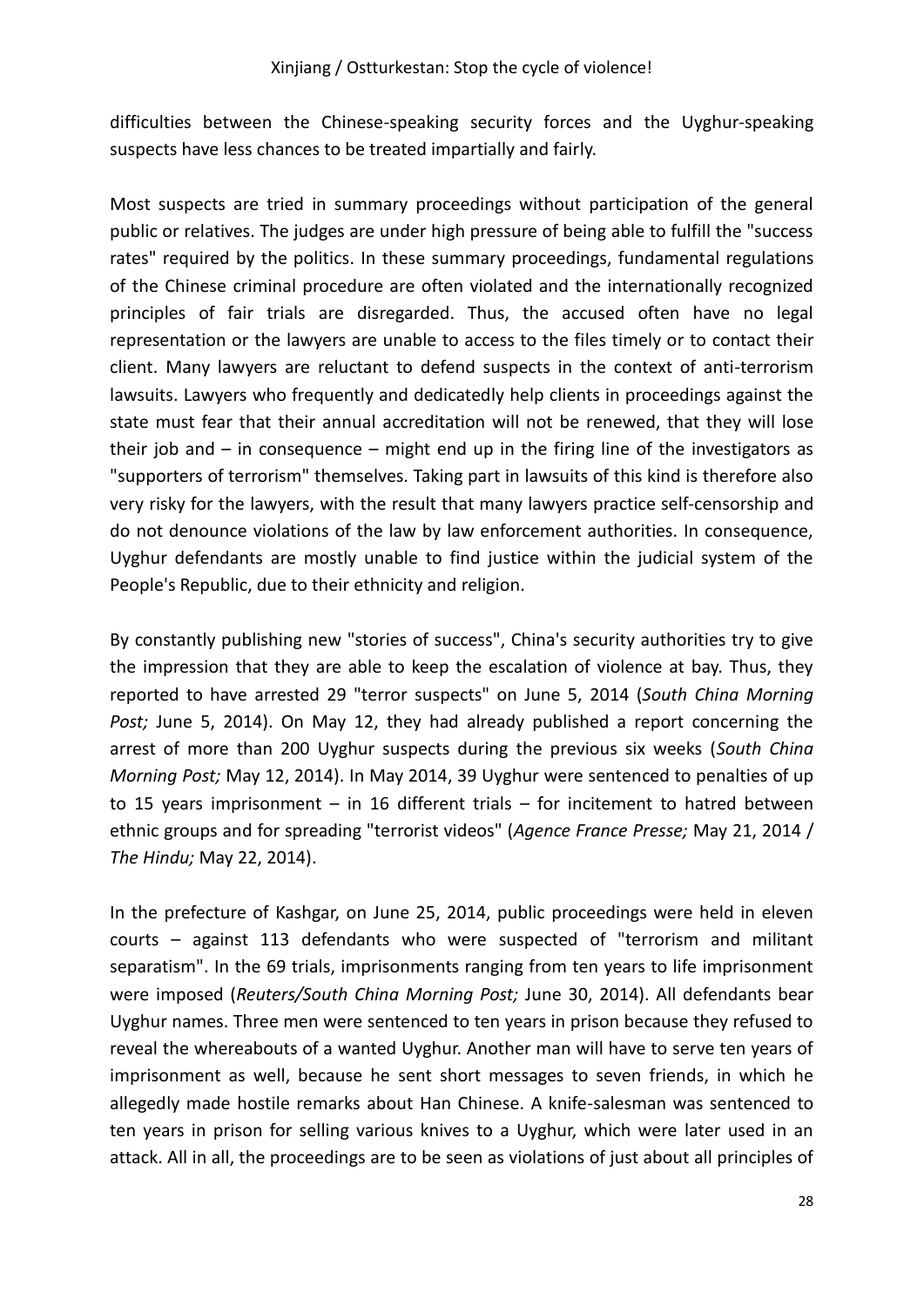a fair trial, since – given the brevity of the proceedings – there was little chance for the lawyers of the accused to represent the interests of their clients adequately.

#### **8. Crimes against the State frequently affect Uyghurs**

According to the U.S. human rights group *Dui Hua Foundation*; three out of four people who were arrested for "endangering state security" in the People's Republic of China in 2012 are from Xinjiang/East Turkestan. For many years, the foundation has been fighting for the release of detained political prisoners in the People's Republic. The foundation regularly evaluates the statistical yearbooks of the legal system in China to get an overview of the development of the criminal law practice and the situation in the prisons. In 2011 and 2012 – according to information provided by the *China Law Yearbook –* 75 percent to 86 percent of all crimes against the state in China were tried before courts in Xinjiang, although the Uyghurs make up less than one percent of the total population of the country (*Dui Hua Foundation;* November 26, 2013). In 2013, the number of lawsuits with charges of "endangering state security" increased by a further 10 percent: to 296 proceedings in Xinjiang/East Turkestan (*Dui Hua Foundation;* February 10, 2014). In 2012, a total number of 1,105 persons were arrested for crimes against the state – an increase of 19 percent compared to the previous year (*South China Morning Post;* November 28, 2013).

According to the Chinese criminal code, there are twelve offences that are seen as crimes against the state, seven of which can be punished with the death penalty. In March 2014, Bo Xiao, the Chairman of the legislative commission in the regional parliament of Xinjiang, declared that the regional government was considering to issue anti-terror laws especially for the region (*South China Morning Post;* March 1, 2014). On the part of the Uyghurs, such statements only confirm the impression of a discriminatory treatment and of apartheid – which could lead to even more skepticism and mistrust between Uyghurs and Han Chinese. Chinese legal experts demanded that any new anti-terror laws would have to be strictly focused on the protection of human rights – but in vain (*South China Morning Post;* March 13, 2014).

China justified the legal initiative with a growing number of "terrorist offenses" in the autonomous region. Thus, in November 2013, the state news agency *Xinhua* declared in its magazine *Oriental Outlook* that more than 190 "terrorist attacks" had been committed in Xinjiang in 2012, which is a significant increase in comparison to the previous year (*Agence France Presse;* November 25, 2013). President Xi Jinping called for a "people's war" against terrorism and appealed to the public to pass on any relevant information on possible suspects to the security authorities. Some cities are offering a reward of up to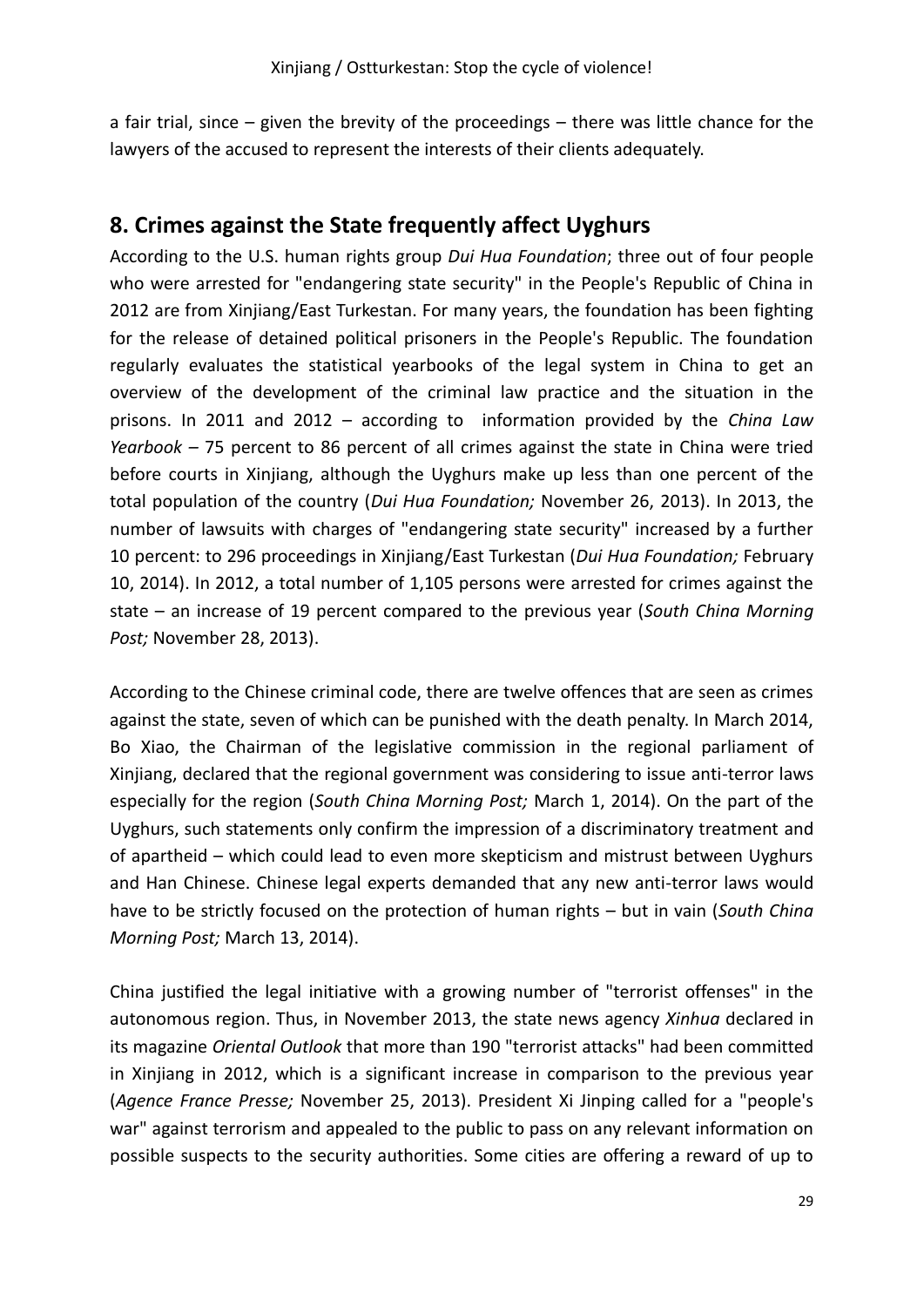57,000 Euros for information leading to the arrest of "terrorists" (*South China Morning Post;* June 27, 2014). However, as no one asks about the causes of the violence, mistrust and hatred between Uyghurs and Han Chinese will continue to spread.

#### **9. Humiliation instead of justice**

As a deterrent against new acts of violence, the security forces also draw on old measures of repression used by the Communist Party: in 2014, there was a new wave of controversial show trials in Xinjiang/East Turkestan. In the city of Gulja (Chinese: Yining), 55 Uyghurs had to face a public mass trial in front of 7,000 spectators in a stadium on May 27, 2014. At least one of the defendants was sentenced to death (*Guardian/Deutsche Welle;* May 28, 2014). Before the show trial, the defendants had been driven through the city standing on open-backed trucks, wearing orange vests. Such unjust methods are internationally shunned and are considered to be degrading and humiliating. Further, these methods are also to be seen as violations of the Chinese criminal trial law, as the defendants are severely impaired in their rights of personality. *The Society for Threatened Peoples* and *Amnesty International* condemned the show trial as "shameful" and as a perversion of justice: a fair trial cannot be guaranteed under such conditions.

The public opinion in China may largely be in favor of such controversial forms of shaming the defendants – but the methods are incompatible with the rule of law. Also, demonstrations of alleged strength of this kind are not likely to be very effective, since they only cause further hatred and rejection on the part of Uyghurs. Ultimately, the officially proclaimed goal of more understanding between the ethnic groups seems to grow more and more distant.

The human rights violations will fuel new resentment, especially on the behalf of many residents of Gulja: The massacre, in which dozens of Uyghurs were killed by Chinese policemen in February 1997, is unforgotten. The victims had demonstrated for more religious freedom and for the release of detained protesters, when riot police opened fire on the crowd indiscriminately. After the bloodbath, China's security authorities had arbitrarily arrested several thousand Uyghurs – and at least 200 people were sentenced and executed for their alleged involvement in the protests. For the Uyghurs, Gulja has therefore become symbolic for the tyranny of China's Communist Party. From their point of view, the incident has a similar importance as the massacre at Tiananmen Square has for Han Chinese.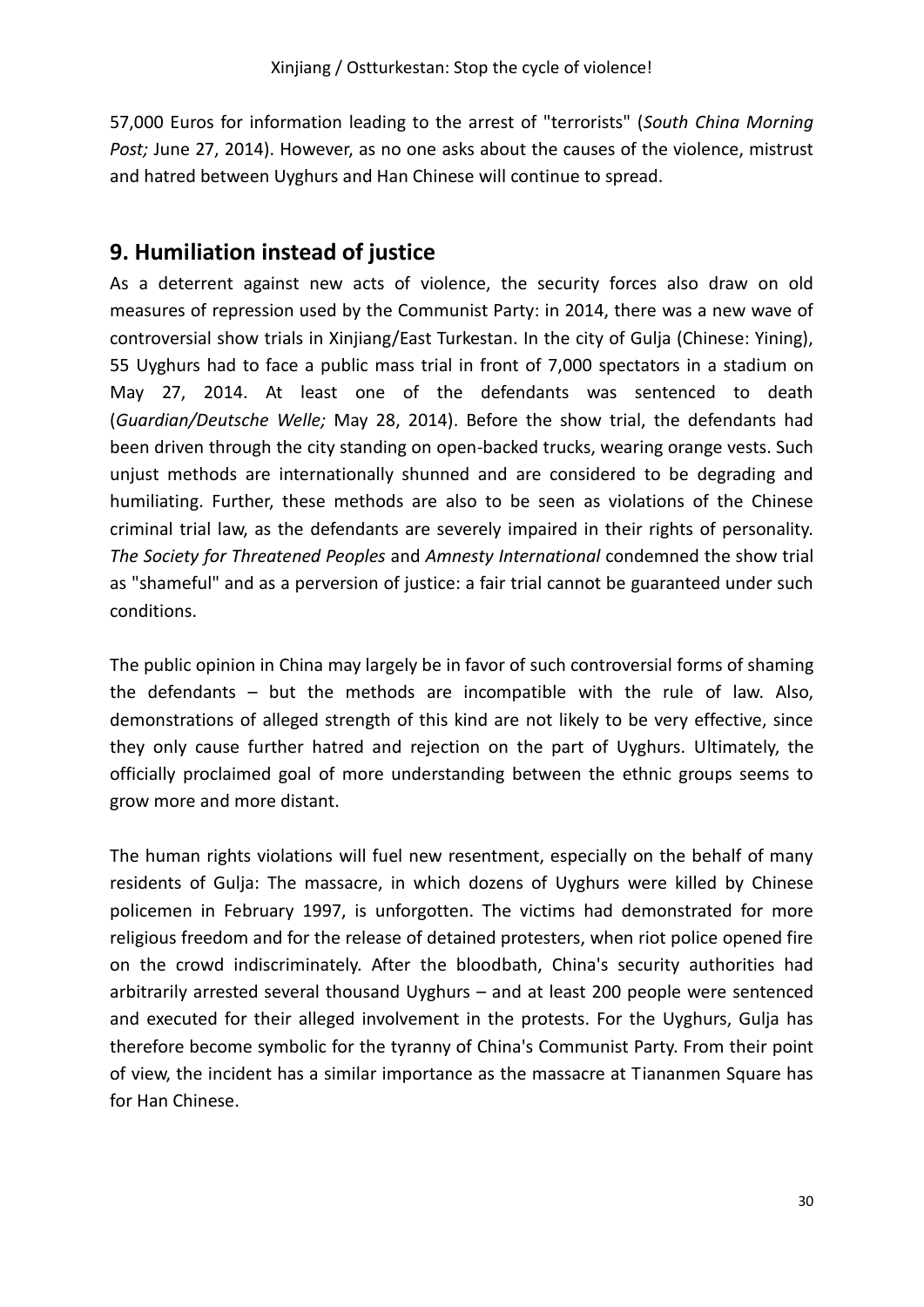Despite massive international criticism, China's leadership sticks to the strategy of public humiliation against the members of the minority group. Thus, at the end of June 2014, nine Uyghurs were sentenced to up to 14 years in prison in another show trial in front of 3,000 spectators in the city of Qapqal (near the city of Gulja) (*South China Morning Post;* June 26, 2014).

#### **10. China relies on counter-violence and security measures**

Instead of asking for the causes of the escalating violence and reforming the failed nationality policy fundamentally, China's authorities obviously see no need for a reorientation and consider the Uyghur conflict to be a mere security problem. Thus, the security measures in the cities throughout the whole country were tightened significantly. Even more surveillance cameras were installed, patrols were carried out arranged and riot police were deployed to Xinjiang/East Turkestan. In May 2014, about 100,000 policemen, militiamen, firefighters and party cadres were involved in a largescale security operation in order to search Internet cafes and small hotels for suspicious Uyghurs in Zhengzhou City in eastern China (*South China Morning Post*, 07/05/2014).

Even the universities are not spared from anti-terror measures. For example, the University of Internal Security of the People's Republic of China announced to educate 80 students in a new course of studies on anti-terrorism. The students are to be trained in courses focusing on inner security, computer- and cyber-crime, investigations against terrorist organizations as well as on international cooperation concerning anti-terror measures (*Xinhua;* May 11, 2014). The regional government of Xinjiang affirmed that the plan was to "ban terrorism from the campus" (*Frankfurter Rundschau;* December 2, 2013). Accordingly, students of the troubled province who are not convinced of the official politics who don't support the Chinese government's nationality policy should not be allowed to register for exams. In future, "politically unreliable students" will thus be forced to leave the university without a degree.

During his visit to Xinjiang/East Turkestan, president Xi Jinping stressed that the fight against terrorism must be one of the government's top priorities (*The Diplomat;* April 29, 2014). The visitor from the capital city stated that the city of Kashgar was the "front line" in the struggle against terrorism and the efforts to achieve stability. He added that local police stations played a central role, aiming to "train the local forces, which should play a leading role in the anti-terror fight".

Nowadays, as a matter of fact, there are more and more Uyghurs who kill members of their own ethnic group under Chinese order. Many of the policemen or auxiliary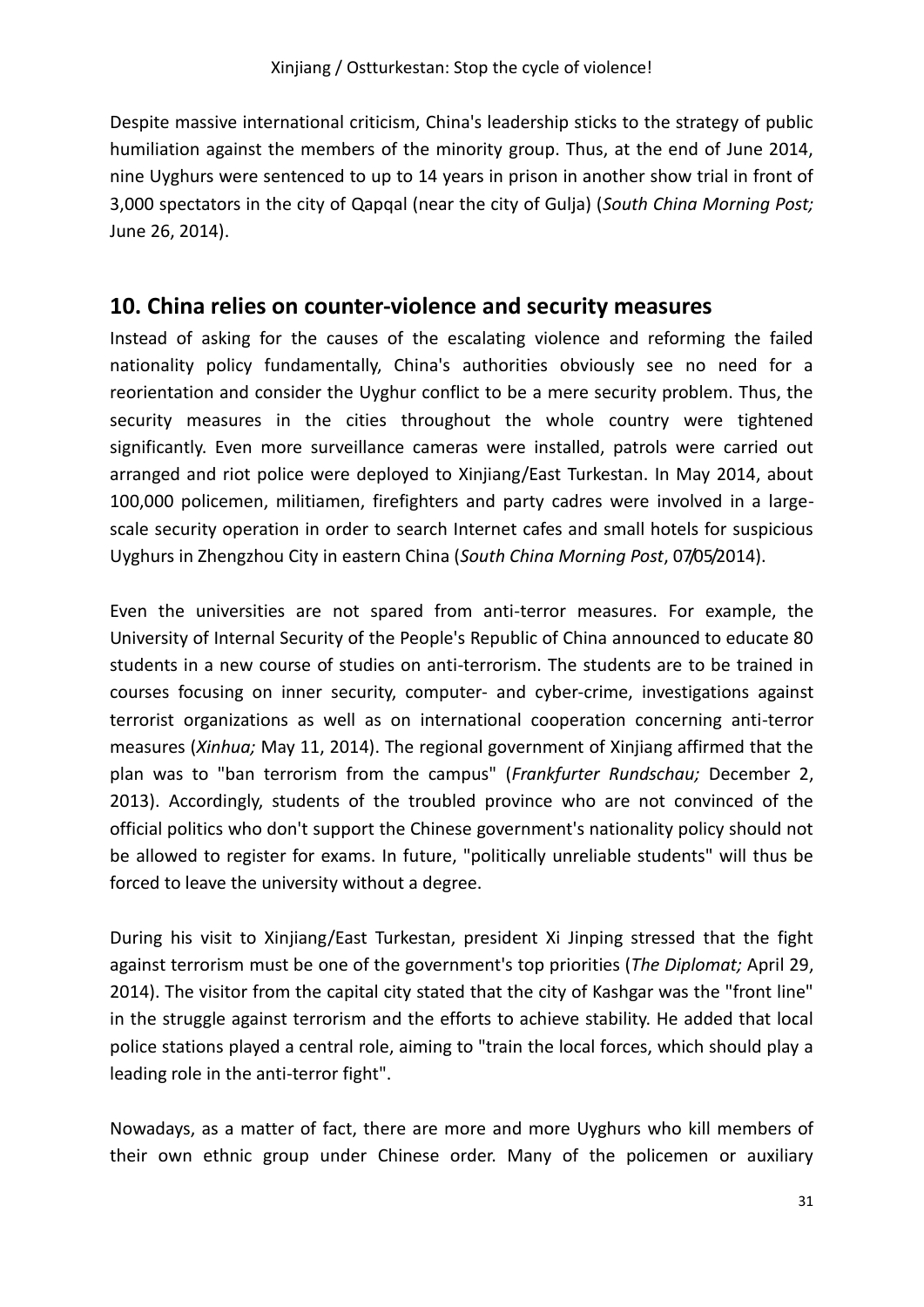policemen in Xinjiang/East Turkestan are actually from from the region (*Libération;* April 25, 2014). Several of the especially bloody special-forces operations were led by Uyghurs. But instead of showing more cultural sensitivity when dealing with the local people and their traditions, the security forces actually fuel the violence by assaults and by violations of the Muslim dress codes. For the Uyghur population, this is especially problematic because it may lead to deep fractures within the Uyghur society – starting on family level.

#### **11. Five years after the unrest in Urumqi – the fate of the disappeared is still unclear**

Five years after the unrest in Urumqi in July 2009, there are still more questions than answers about the escalation of violence back then. The unrest was triggered by the violent death of 17 Uyghur workers who died in acts of hatred and harassment of Han Chinese at a toy factory in Shaoguan (Guangdong Province) in southern China on June 25 and 26, 2014. More than 110 people had been injured in the attacks. Many of the migrants had been forced to work for companies in eastern China. The news about their deaths raised great concern and anger among many people in their homeland.

The news about the bloodshed spread like a wildfire in East Turkestan/Xinjiang. Relatives and friends of the victims were outraged, as the authorities obviously did not publish the actual number of victims. Also, the law enforcement authorities reacted very slowly. To ensure that the perpetrators of Shaoguan would not go unpunished, the Uyghur population wanted to increase the pressure on the authorities and called for a peaceful protest in Urumqi on July 5, 2009. In order not to provoke the Chinese security authorities and to avoid misunderstandings, some protesters even carried Chinese flags. They had hoped that their protest would not be misunderstood as criticism of the Chinese sovereignty in Xinjiang/East Turkestan or as a call for "separatism". But instead of reaching out to the protesters and promising them to bring the murderers to justice, the security officials reacted to the peaceful protests with full force. An increasing number of heavily armed riot police surrounded the protesters; they were filmed and taken into custody individually or in small groups. Several protest marches joined in the following hours, including a peaceful protest by women only, demanding the release of their arrested husbands and sons.

Uyghur protesters were attacked by well-trained Han Chinese thugs who were armed with clubs and bars. To this day, it is still unclear whether the attackers were indeed civilians or whether they were riot police or militiamen in civilian clothes. On part of the Uyghurs, the protest became more violent as well, causing several non-involved Han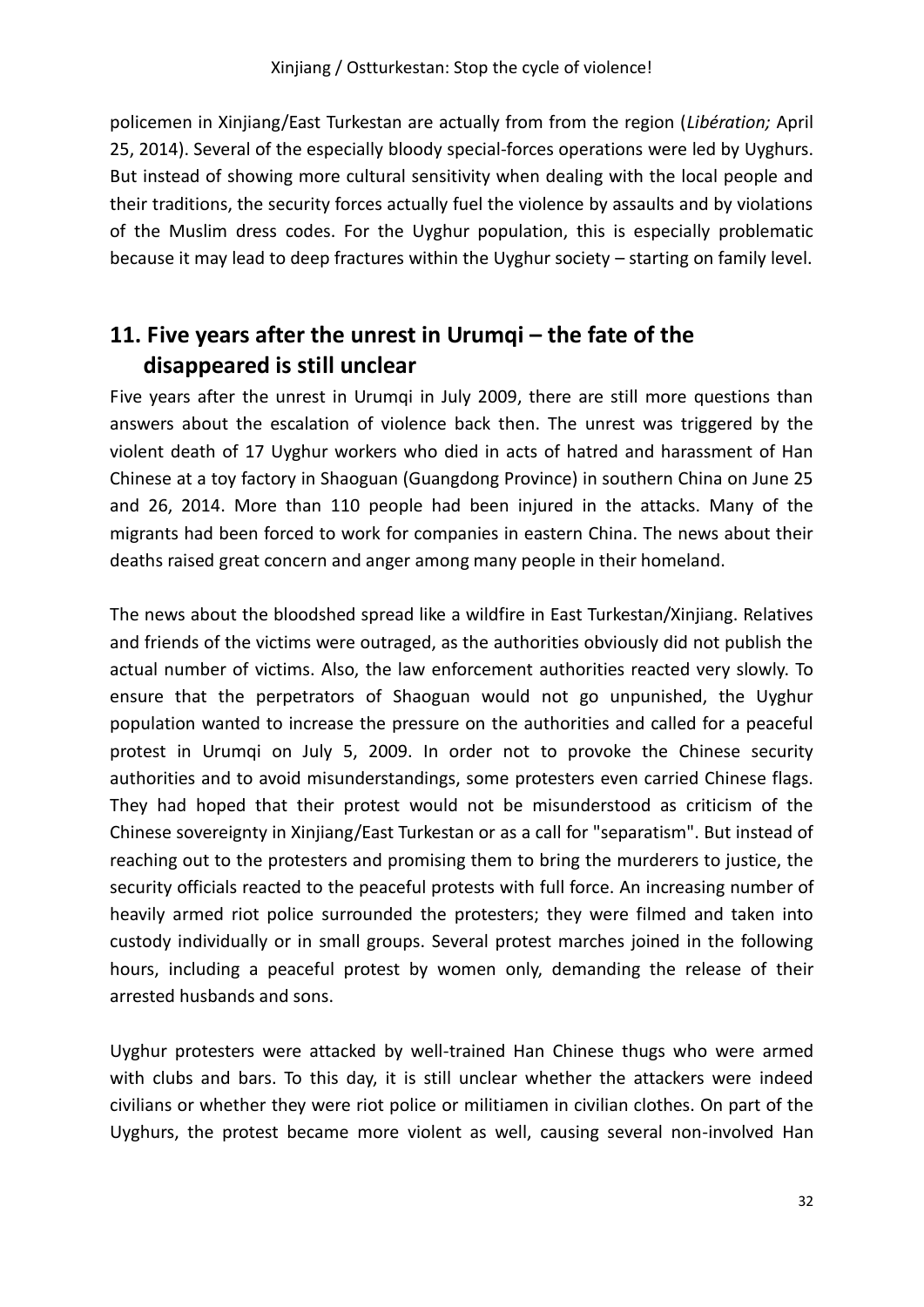Chinese and Uyghurs to be injured or even killed in the protests. To date, the actual extent of the unrest triggered by the bloody police operation is still uncertain.

Officially, it is assumed that 193 people died and 1,721 people were injured, but the number of victims is in fact likely to be significantly higher, as the fate of hundreds of missing Uyghurs is unclear to this day. Initially, many affected families did not dare to speak out in public about the disappearance of their relatives. But in the meantime, more and more families came forward to report on their unsuccessful months-long efforts to clarify the fate of their missing relatives.

Hundreds of people  $-$  including many pedestrians who were randomly passing by  $-$  were surrounded by riot police and soldiers and taken away to unknown locations. During the following six weeks, there were raids with hundreds of arrests. Among the disappeared are entrepreneurs, police officers, students, butchers, restaurant owners, farmers, farm workers, hairdressers, car mechanics, bakers, bus drivers, musicians and real estate agents.

Thus, on July 5, the butcher Turdimemet Tursunniyaz left his apartment to set off to his work place in Urumqi. But he never arrived there. For months on end, his mother went to police stations and hospitals, in order to clarify his whereabouts. To this day, there is no trace of him. The car-mechanic Abdurehim Sidiq left his apartment on July 5 to go and buy shoes in the city. Since then, his wife has not received any sign of life from him.

On August 15, 2009, the 16-year-old Nebi Eli was on his way in the city of Urumqi together with friends, when they were suddenly surrounded by police forces and then taken away in police vans. His father Elijan Rozi witnessed his son being beaten and arrested. Dozens of times, the parents called on the authorities to find their son. But the search remained unsuccessful to this day.

The 39-year-old bus driver Amantay Jumetay visited his parents on the evening of July 5, to make sure that they were safe. After that, he went on to visit his sister – but he never arrived at her house. His wife, who owns a hospital in Kazakhstan, repeatedly traveled to Urumqi to call on all possible authorities to help search for him – but without success.

The 35-year-old employee Alim Abdurehim did not take part in the public protests in Urumqi on July 5, 2009. The Uyghur merely made the mistake of engaging in an argument with a policeman who had cordoned off a road because of the protests. Since then, he has disappeared without a trace.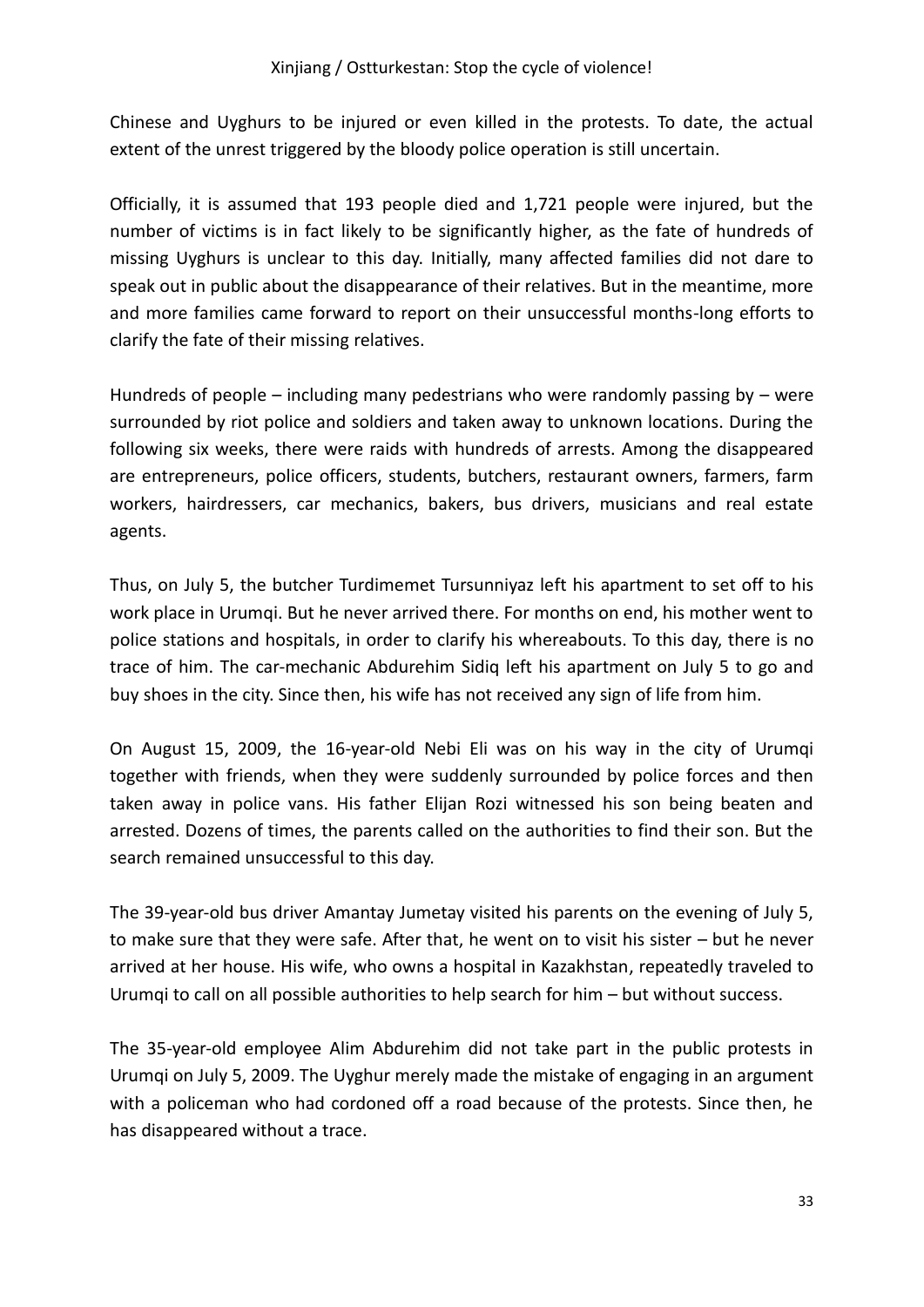Some family members even risk their own arrest in order to find out more about the whereabouts of their loved ones. Thus, Patigul Ghulam was arrested on May 27, 2014 (*Radio Free Asi*a; June 23, 2014). She is one of the mothers who publicly denounced the disappearance of her son. Her 25-year-old son Imammemet Eli was arrested by the police on July 14, 2009. The last time she heard of him was nine months later: a former prison inmate reported that Eli had been tortured and seriously injured, so that he had to be transferred to a hospital. Since then, there is no trace of him.

Many relatives suspect that the disappeared are no longer alive, when the time period since they last had a sign of life from the arrested grows longer  $-$  or if other inmates report about their whereabouts. Eyewitnesses stated that, a few days after the raids and the wave of violence, substantial groundwork with excavators and wheel loaders was carried out in a recreation area on the outskirts of the city. Relatives of the disappeared fear that the site could be a mass grave which was then filled. Most Uyghurs support their calls for more transparency and clarification of the fate of those who were arrested. They demand credible answers to the many questions raised by the riots of 2009 – and they demand an end to impunity and arbitrariness, as well as more respect towards the local population.

#### **12. Money and assimilation instead of respect and rights**

China's governance is starting to recognize the explosive nature of the situation in Xinjiang/East Turkestan. Thus, the Chinese head of state, Xi Jinping, promised more money and more education in order to increase the standard of living in the impoverished region (*Associated Press;* May 30, 2014). In 2014, 10.17 billion U.S. dollars shall be invested in 42 projects, focusing on water and electricity supply, health care and infrastructure projects (*Reuters;* February 12, 2014). In 2014, new high-speed trains are supposed to reduce the travel time on the 1776 km long route between Urumqi and Lanzhou (Gansu Province) from 21 hours to eight hours (*South China Morning Post;* June 17, 2014). Another ten rail projects are intended to extend the rail network in the region by 18 percent. Also, 450,000 new jobs are to be created. But the Uyghurs are skeptical and don't expect much effect from the official Chinese juggling with numbers, because they know very well that their chances of finding a job will decrease with every new attack. Uyghurs are being discriminated against on the labor market for quite a while because Han Chinese employers prefer people of their own ethnic group as employees and workers. With each new outbreak of violence, the gap between the two population groups increases; on the labor market as well.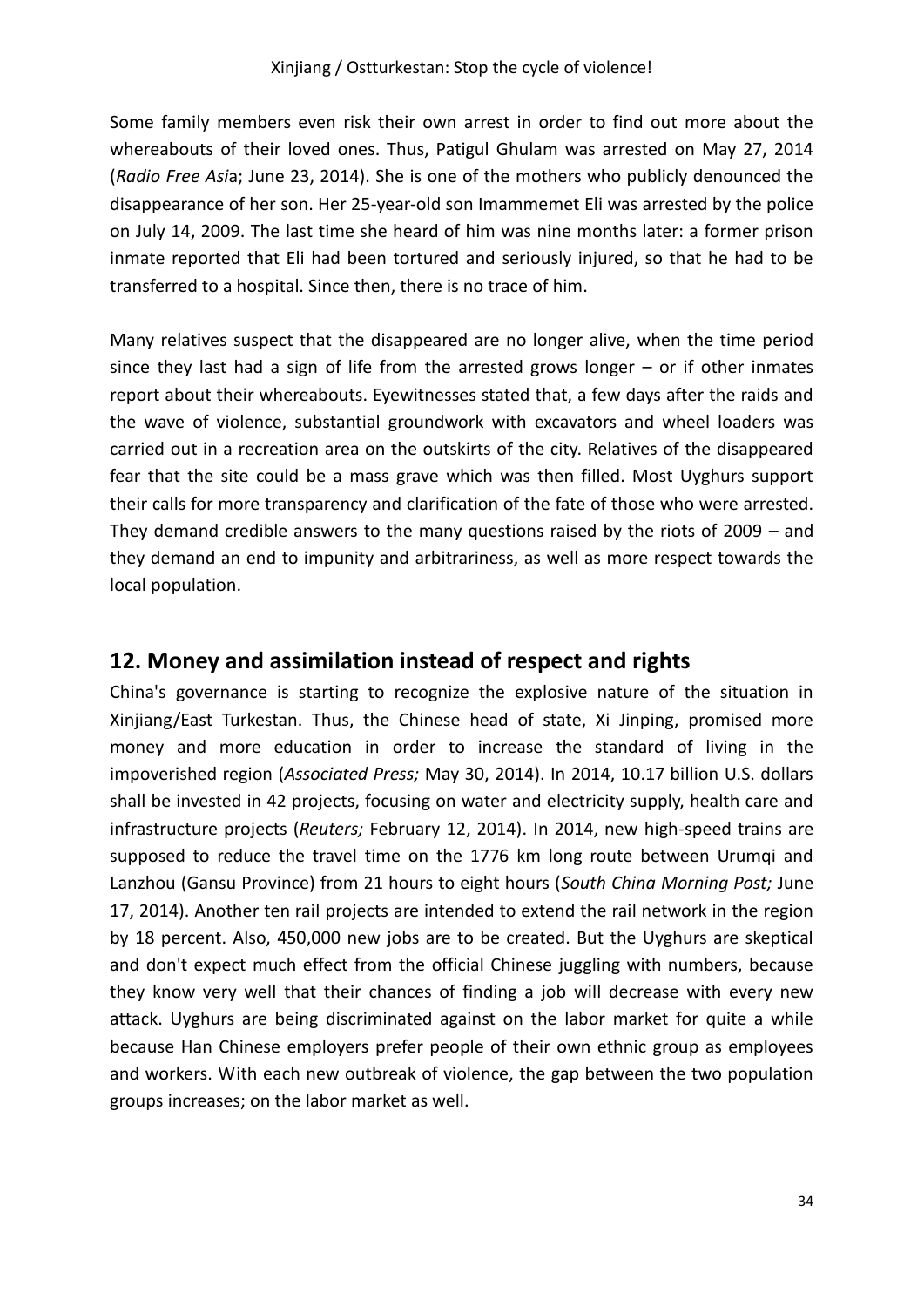The railroad projects draw criticism on the part of the Uyghurs, due to the fact that railway lines will lead to more flexibility on the labor market and to an influx of even more Han Chinese who want to benefit from the investment boom in the region. All previous experiences with the construction of new railway lines in Xinjiang/East Turkestan have shown that tens of thousands of new settlers from the east of China take up residence along the railroads. The Uyghur population is already complaining about having become a minority in their own country. While there were only a few thousand Han Chinese living in the region around 1945, they now make up 41 percent of the population; almost as many inhabitants as the Uyghur, which account for only 43 percent of the population. The state-supported steady influx of new Chinese settlers is one of the biggest issues between Uyghurs and the Chinese government. The local population calls for an effective control of migration and for the regional government to take adequate measures to establish an adequate population policy.

In the second *Xinjiang Work Forum* on May 28 and 29, 2014, in Beijing – which the entire politburo of the People's Republic participated in, it was decided that (in addition to strengthening the Communist Party), to further urbanization and ethnic mixing in the region. Also, there should be more jobs, an improvement of the living conditions and an expansion of the educational system (*China Brief, Volume XIV;* June 19, 2014). The declared goal is to create a common identity of the people in the region – a far-away objective, considering the ongoing lack of exchange and comprehension, the hatred and exclusion (*South China Morning Post;* May 26, 2014).

For the Uyghur population, the intended Sinicization of the region is problematic. The decisions of the work forum confirm their impression that the Government of the People's Republic is trying to undermine the Uyghur's rights and to destroy their identity.

Instead of showing respect for the different culture and granting the Uyghur population their constitutional rights (which are also confirmed by the autonomy laws), Beijing's leadership seems to have agreed on a forced assimilation of the minority group. This policy is a mistake, right from the very beginning: it will not help to stabilize the situation or to reduce the tensions between the ethnic groups – neither fairly soon nor in the long run.

#### **13. No Internet freedom for Uyghurs**

In the People's Republic, the freedom of the Internet is suppressed systematically. An army of more than 40,000 government censors and a targeted policy of intimidation lead to self-censorship. However, there is no other region in which the freedom of the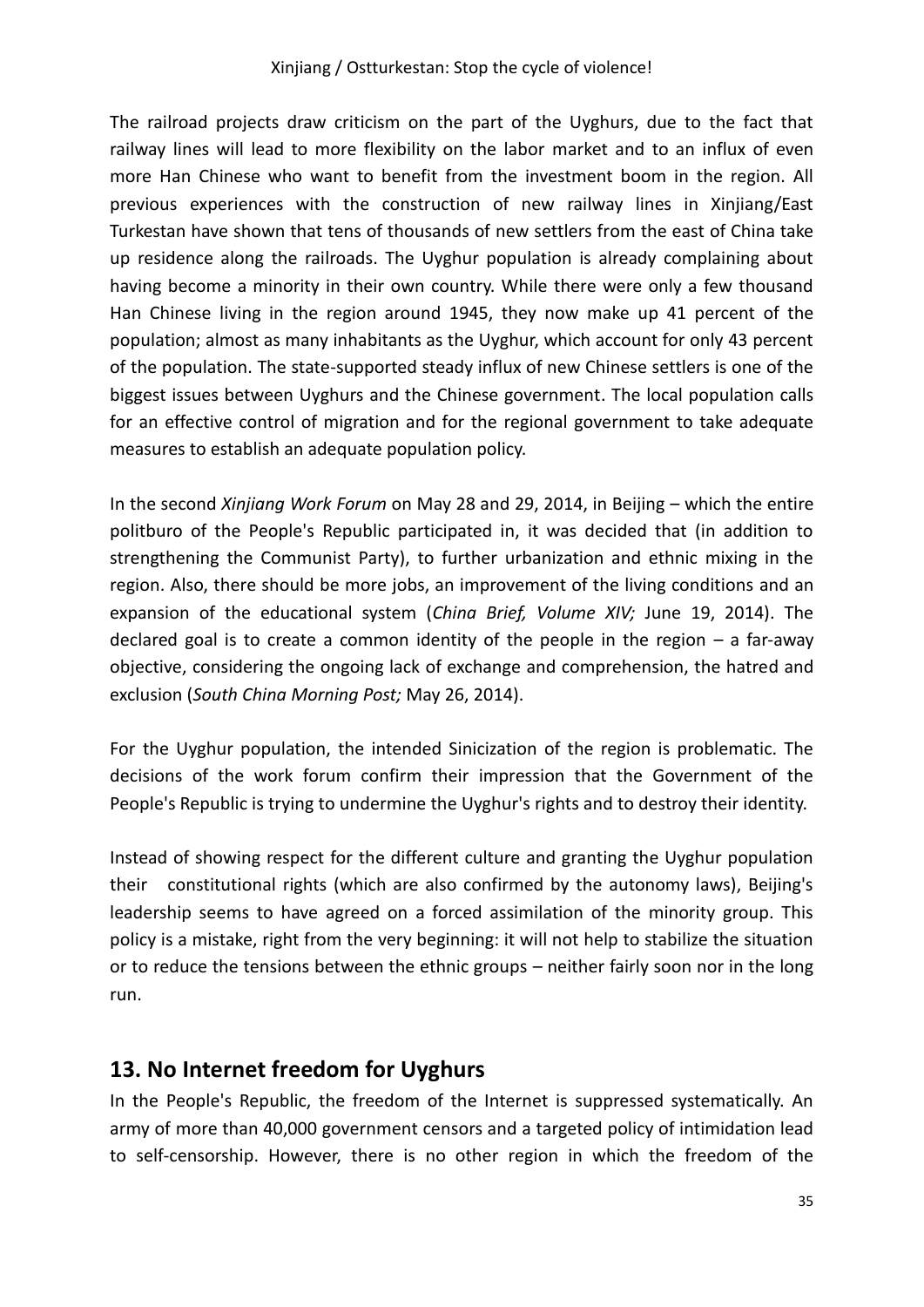Internet is trampled on as much as in Xinjiang/East Turkestan. Thus, the Chinese government launched a new campaign to fight "terror and violence" on the Internet on June 20, 2014 (*Reuters;* June 20, 2014). As part of the campaign and under the pressure from the authorities, more than 30 Internet companies (among them the leading suppliers in China, *Baidu*, *Sina*, *Alibaba*, *Tencent* and *Taobao*) agreed not distribute any material with "references to terrorism". Anyone who denounces Internet-content with such references is promised a reward of up to \$ 16,000. However, since there is no standardized definition of the terms "terrorist" and "terrorism", government censors in China are free to interpret the terms. Thus, the imprecise phrasing is an open door for arbitrariness – and China's authorities have made it abundantly clear that the campaign is to be carried out mainly in Xinjiang/East Turkestan. Thus, the censors can even interpret a video about the history of the Silk Road and the ancient culture of the Uyghurs as an illegal distribution of "religious extremism and Jihad".

The situation in 2014 was particularly threatening, the State Internet Information Office declared: Reportedly, "separatist forces" and "religious extremists" are trying to intensify their campaigns to receive support from abroad (*Xinhua;* June 20, 2014). Shortly after the bloody suppression of the unrest in Urumqi in July 2009, the authorities cut off all Internet and phone connections in the autonomous region of Xinjiang/East Turkestan for ten months. Due to this, the entire business communications broke down, causing considerable problems for businesses. The Chinese leadership was even willing to defray the high economic costs resulting from this sanction, in order to effectively prevent the exchange of information via Internet and mobile phone.

According to official figures, 110 Uyghurs were arrested in the region for Internet crimes between August and October 2013, while proceedings due to illegal "spreading rumors which destabilize the state and society" were initiated against 256 persons. 139 Uyghurs were accused of spreading rumors about the "Jihad and religious extremism" (*Uyghur American Association;* October 8, 2013). The anti-gossip campaign, which was launched in August 2013, is especially problematic for the Uyghur population, since it provides a legal pretext to criminalize the dissemination of any critical information about the situation in Xinjiang/East Turkestan. During the years 2009 to 2013, China's censors made use of the policy to arrest dozens of Uyghur web-hosts and sentence them to long prison terms. On *Weibo*, even news about the recent attacks in Urumqi were heavily censored (*South China Morning Post;* May 1, 2014).

Mobile phone owners in Xinjiang/East Turkestan are subject to special restrictions too. Since May 1, 2013, they have to reveal their true identity when buying a SIM card and send a photo of their identity documents to the mobile network operators (*Radio Free*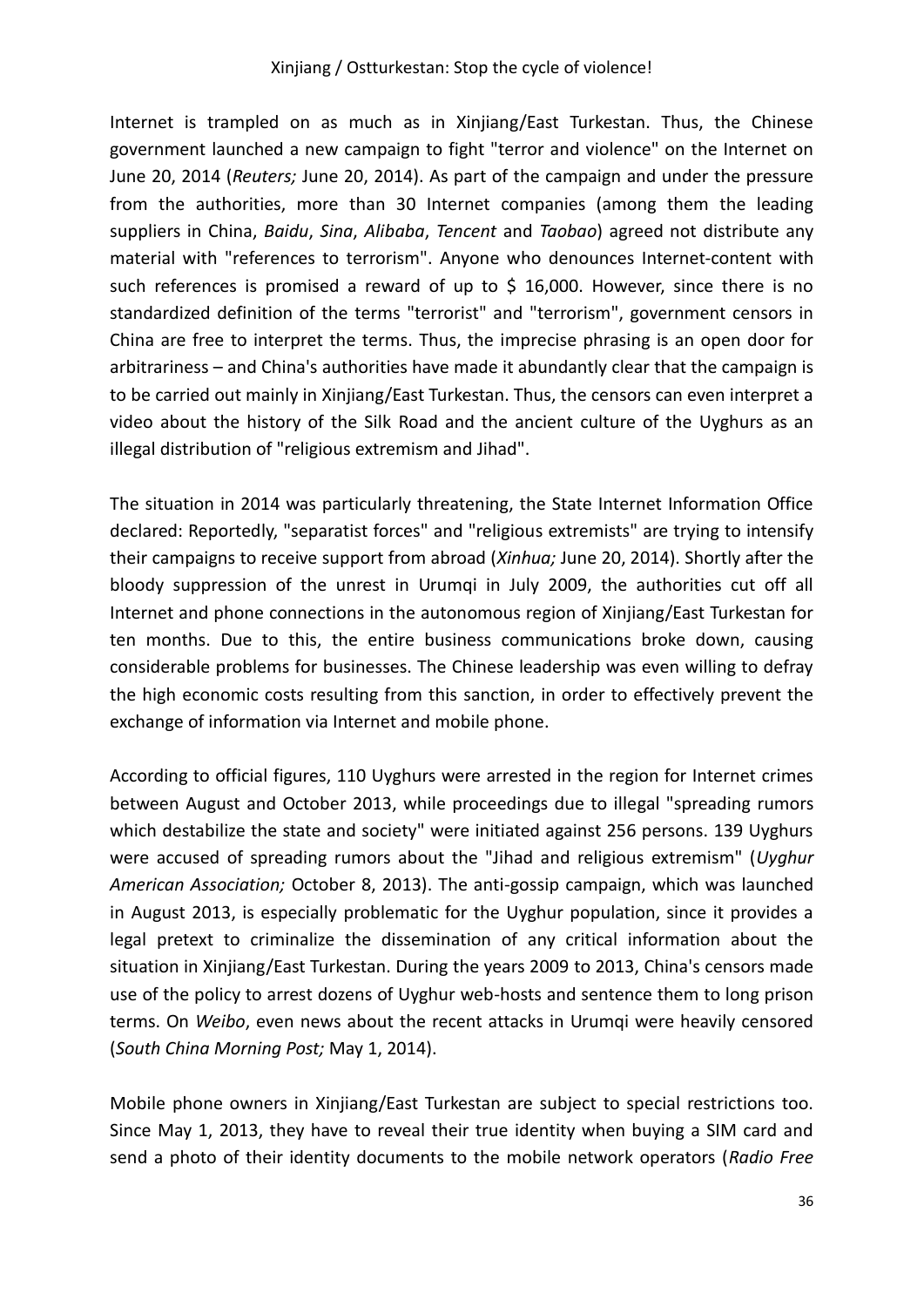*Asia;* April 30, 2013). In March 2013, 20 Uyghurs were arrested for spreading "separatism and terrorism" on the Internet. They were sentenced to prison terms ranging from five years in prison to life imprisonment (*Radio Free Asia;* March 29, 2013).

#### **14. Violations of the freedom of religion**

The systematic denial of the freedom of religion for Muslim Uyghurs is to be seen as one of the main causes for the violence and significant deterioration of the security situation. There are new limitations and requirements almost every week, imposed on the believers either by the central government, the regional authorities or the local party cadres. Thus, at the beginning of the Muslim fasting month of Ramadan at the end of June 2014, the Chinese authorities ordered every mosque in Xinjiang/East Turkestan to propagate the anti-terrorist campaign. Between ten and eighteen security forces are on duty in every mosque. Further, all entrances are equipped with surveillance cameras, to film every person entering the building. During the Ramadan month, the authorities canceled the holidays for all neighborhood-officials. Instead, they were requested to intensify the house-searches and to confiscate extremist religious material. Some houses or apartments were searched up to a hundred times. The neighborhood-officials were also prompted to increase the raids on Uyghur homes in order to prevent illegal prayer meetings.

In every city of Xinjiang, special monitoring teams were established to coordinate the operations during Ramadan. All restaurants were ordered to offer food at all times of day and not to close business during the fasting month (*Radio Free Asia;* June 26, 2014). Uyghur employees of authorities and party members are not allowed to follow the religious customs of Ramadan for quite some time already. In many schools, children and adolescents are also forced to disregard the rules of fasting. Ten Uyghur who took part in religious celebrations despite the ban, lost their positions as employees of the local authorities in the prefecture of Yili; or had to practice self-criticism. In the city of Karamay, all private religious discussions were prohibited during Ramadan – and it was forbidden to visit mosques outside one's own residential district. (*Radio Free Asia;* July 11, 2013).

In Xinjiang/East Turkestan, every aspect of the religious everyday life is systematically criminalized by the authorities. Thus, men who wear beards are methodically harassed. Their identity documents are frequently checked in public places or streets, so that they cannot move freely. Veiled women are denied access to public buildings. In August 2013, the authorities expelled a Muslim woman from her home in Urumqi. She had been wearing a veil and was therefore said to have defied the house rules (*Radio Free Asia;*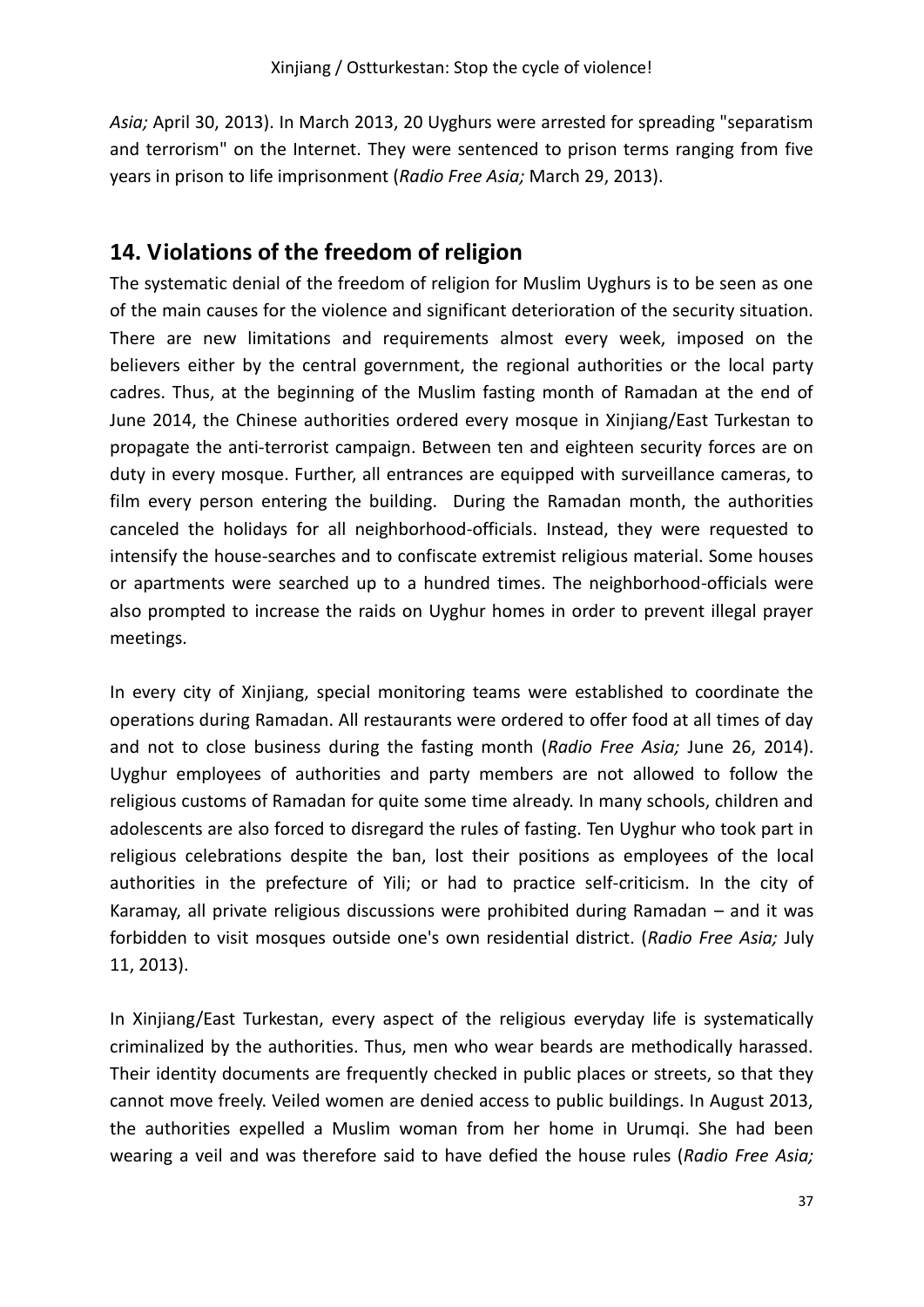August 27, 2013). By order of the authorities, there are daily house inspections to assure that Muslim women abide by the house rules and take off their veil. If they refuse to do so, they risk to be thrown out of their apartment.

Authority representatives often demand Muslim women to disregard Muslim festivals and rites. In the district Shayar, for example, typical ceremonies such as the *Nikah* celebration were banned and penalized because they are seen as a non-compliant with the Chinese wedding laws. The background of the *Nikah* celebration is that the Imam asserts if it is the free will of bride and groom to get married (*Uyghur Human Rights Project;* May 8, 2014). Also, Muslim divorce regulations such as the *Talak* were declared illegal. Even funeral ceremonies are treated as violations of the law. Thus, the freedom of religion – which the Chinese constitution officially ensures, is systematically violated.

All lawyers that have a license for Xinjiang/East Turkestan were forced to ensure that their family members and relatives do not wear burqas or long beards and also that they do not take part in any illegal religious activities. In the city of Turpan, lawyers had to condemn religious extremism and sign an official document of dissociation (*Radio Free Asia;* November 13, 2013).

In some cities, women who disregard the veil-rules are forced to watch a movie that praises the female beauty and emphasizes the joy of showing one's face in public (*Agence France Presse;* November 25, 2013).

In June 2014, a spokeswoman of the Chinese foreign ministry denied that the unrest in Xinjiang was to be seen as a consequence of the restrictions on the freedom of religion (*Wall Street Journal;* June 24, 2014). But as a matter of fact, the opposite is true: The more China limits and violates the freedom of religion of the Muslim Uyghurs, the more the moderate and cosmopolitan Islam in East Turkestan will turn towards a more conservative religious practice. Within a few years, the number of veiled women has increased significantly in the streets of the region.

#### **15. Arrests of Uyghur human rights activists stoke violence**

The arrests of Uyghur human rights activists have increased dramatically in the years 2013/2014. The security authorities systematically try to silence dedicated human rights activists with fictitious evidence, with "confessions" made under torture or massive psychological pressure or with false criminal charges. On the part of the Uyghurs, the systematic persecution of peaceful human rights activists leads to hopelessness and – at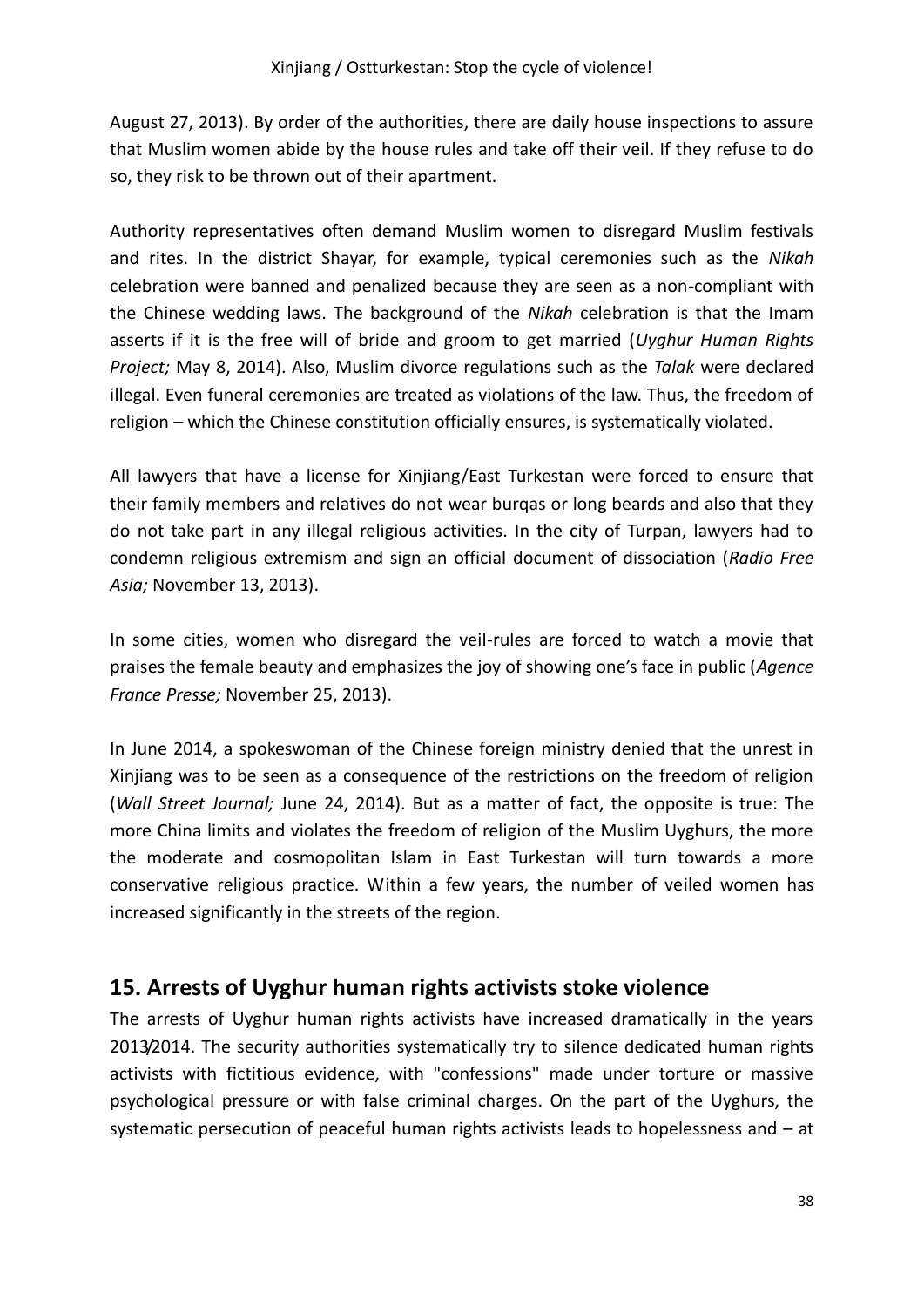the same time – fuels the hatred against China's policy of disenfranchisement, marginalization and assimilation of the officially recognized nationality.

The following human rights activists were arrested during the recent months:

On January 15, 2014, **Ilham Tohti**, Uyghur Professor of Economics at the Beijing "Central University for Nationalities", was abducted by Chinese security forces from his apartment in the Chinese capital and brought to a detention center in Urumqi. On January 25, 2014, the "Public Security Office" in Urumqi published a message on its website, accusing Tohti of being involved in "separatist activities" and of "inciting ethnical hatred" (*Human Rights Watch;* February 27, 2014). Tohti was also accused of "founding a group without revealing his identity, of cooperated with leading separatist forces from East Turkestan living abroad, and of sending supporters abroad in order to further separatist activities" (*South China Morning Post;* March 6, 2014). A month after his disappearance, his wife learned that the authorities had issued an official warrant for Tohti's arrest and charged him with "separatism" (*South China Morning Post;* February 25, 2014). His wife Guzelnur stated that the allegations against her husband are "ridiculous". He had only ever worked as a professor and had not done anything illegal. In June 2014, Tohti's wife had turned to the Chinese administration with an emotional appeal, calling for him to be released. "Why are they doing this? Does China not have laws? Why won't they tell his family what is happening? It has been more than five months since Ilham was taken away and I have not heard a single word from him. All I can do is wait."(*The Telegraph;* June 19, 2014)

However, the chairman of the regional government of the autonomous region of Xinjiang, Nur Bekri, emphasized that Ilham Tohti was guilty: "The facts are clear and the evidence is irrefutable." (*South China Morning Post;* March 6, 2014). These statements made by the most influential communist party politician in the region can be seen as a prejudgment – a clear sign that Ilham Tohti had only slim chances for a fair trial. On 23 September 2014, he was sentenced to life in prison. Before the trial, Governments around the world have expressed their deep concern about his abduction; many foreign diplomats still appreciate Tohti as the most important specialist contact person of the civil society in China concerning the situation of the Uyghur population. Rather than considering Tohti's criticism of China's nationalities policy – as a nation of law should – the professor is locked away and silenced for the rest of his life. The court justified its harsh sentence against the economist with alleged incitement to separatism. His belongings are to be confiscated. The 23 September 2014 was a black day for all efforts to further a rule of law in the People's Republic.

His sentence to life in prison is especially tragic since he  $-$  despite criticizing the Chinese government's policies in Xinjiang via the websites *Uyghur online* and *Uyghurbiz*, which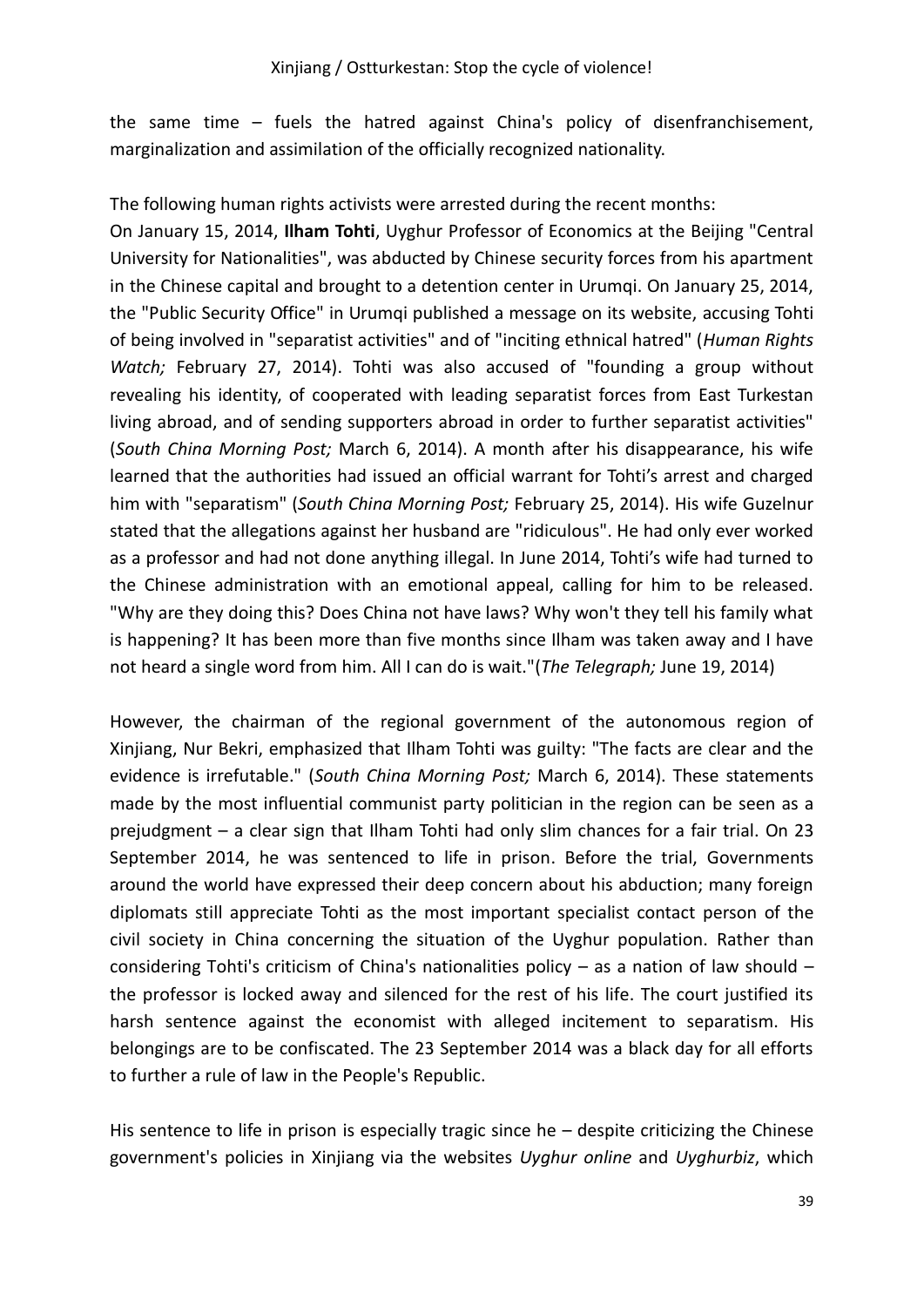were founded by him – always took a stand for an understanding between Uyghurs and Han Chinese. On his website, he provided information about the background of the unrest among the Uyghur population in Chinese language and thus mediated between the ethnic groups so often perceived as hostile. There are only few other voices among the Uyghurs in China that are so moderate and focused on balance. In recent months, the tensions and the politically motivated violence in Xinjiang have increased significantly. It bodes ill for the conflict region of Xinjiang/East Turkestan that the Chinese state security dares to silence a mediator between the cultures at such a sensitive time. Also, this obviously meticulously month-long planned suppression of the most important critic of the Xinjiang policy living in China – time and again, students of Tohti were arrested as well – leave doubts about the political will of the Chinese leadership to seriously seek a political solution to the Uyghur conflict. Thus, the illegal disappearance of Tohti's student Mutellip Imin (see below for further details on the case) seems to have been only a means to procure alleged evidence against the professor: Mutellip was surprised to find that, during the interrogations, most questions of the investigators concerned Professor Tohti, not himself.

Professor Tohti was aware that China's state security was planning to silence him. In the months before his abduction, he had reported about increasing intimidations by the Chinese security forces – such as an occurrence in November 2013 (*New York Times;*  November 4, 2013). On November 2, 2013, Tohti was on the way to the Beijing airport – together with his wife and his three- and seven-year-old children – to pick up his mother, another car ran into the rear of his. When he and his wife got out to take a look at the damage, the occupants of the other vehicle which had struck them confiscated their mobile phones. They frankly admitted to have crashed into Tohti's car deliberately, in order to intimidate him and to stop him from giving interviews to foreign journalists time and again. When Tohti mentioned his two children and argued that they could have been injured in the accident, the driver simply cursed. Ever since this incident, Tohti was afraid that the authorities might take even more drastic measures against him. But he did not want to let himself be intimidated: "The more they threaten me, the more important it is for me to not mince my words." (*New York Times;* November 5, 2013)

For foreign journalists who do research on the situation of the Uyghurs in China, the professor is to be seen as the most important reference. Regularly, his criticism of the Chinese government's misguided policy is quoted in the media coverage of the troubled region of Xinjiang/East Turkestan. Tohti's media presence may have been the decisive reason for China's state security's many attempts to silence the prominent critic over the course of several months. He was put under house arrest several times or was not allowed to leave the country. When Liu Xiaobo was awarded with the Nobel Peace Prize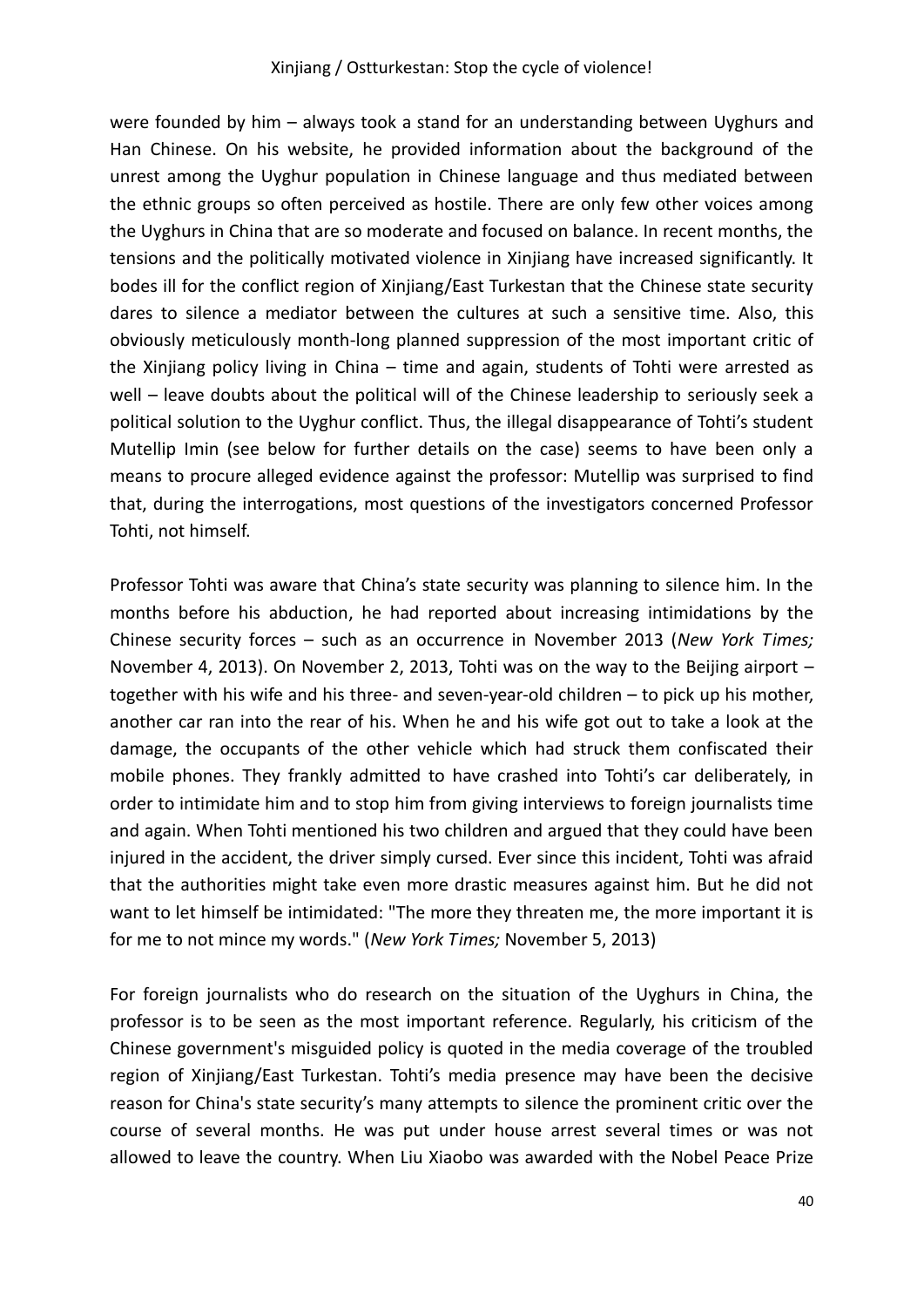in December 2010, Tohti and his family were forcibly taken to the island of Hainan in the south of the People's Republic, where he was subjected to intense interrogation. In July 2011, his email address was hacked and used to send virus-infected emails to his friends. This is a common practice by hackers who work for the Chinese state security. Even his university was pressured: one of his seminars was canceled in September 2011 because, allegedly, the required number of 25 applications for the course had not been reached – but, actually, 59 students had registered for the course. In the previous semester, as a matter of fact, policemen showed up in a seminar, telling the astonished students that the professor was "talking too much".

In the beginning of the year 2012, his six-year-old son was denied admission to the elementary school without specific reasons. In August 2013, Thoti was finally arrested after he had exchanged a few words with a diplomat from the embassy of the European Union in China on a flight from Beijing to Urumqi.

However, Tohti refused to be silenced. Time and time again, he publicly criticized the discrimination against Uyghur in China's everyday life. When, in November 2013, the Uyghur universities in Xinjiang were officially ordered to only administer Uyghur PhD students who are loyal to the government, he described this as "dangerous" and "ridiculous" (*Radio Free Asia;* November 27, 2013).

Due to the massive pressure and intimidation by the authorities, Tohti had feared to be arrested and tortured in order to extract confessions for months already. Therefore, on July 24, 2013, he entrusted the Uyghur service of *Radio Free Asia* with a declaration via phone, which should be aired by the radio station in case he should be arrested. For fear of being tortured, he used the declaration to reaffirm that he was not suffering from any illness and that there were no external traces of violence on his body. Furthermore, he stated that he would never think of committing suicide. Also, he would never accept a public defender. Should he ever incriminate other people in a testimony, this could only be a consequence of being under duress or on drugs. In his statement, Tohti also emphasized that he had never joined a foreign based organization or a terrorist organization. His only goal and motto was to always stand up for the equal rights of the Uyghur people concerning cultural, religious and social issues. He had never endeavored to establish his own organization, but there had always been Uyghurs and Han Chinese, who shared his ideas. The only things he had always called for were human rights and autonomy rights. "Uyghurs should be able to receive the same respect given to the Chinese and they should also have the ability to preserve their dignity," Tohti he stated in the declaration, which – given the fact that he was in immediate danger – can be also understood as a political testament (*Radio Free Asia;* February 07, 2014).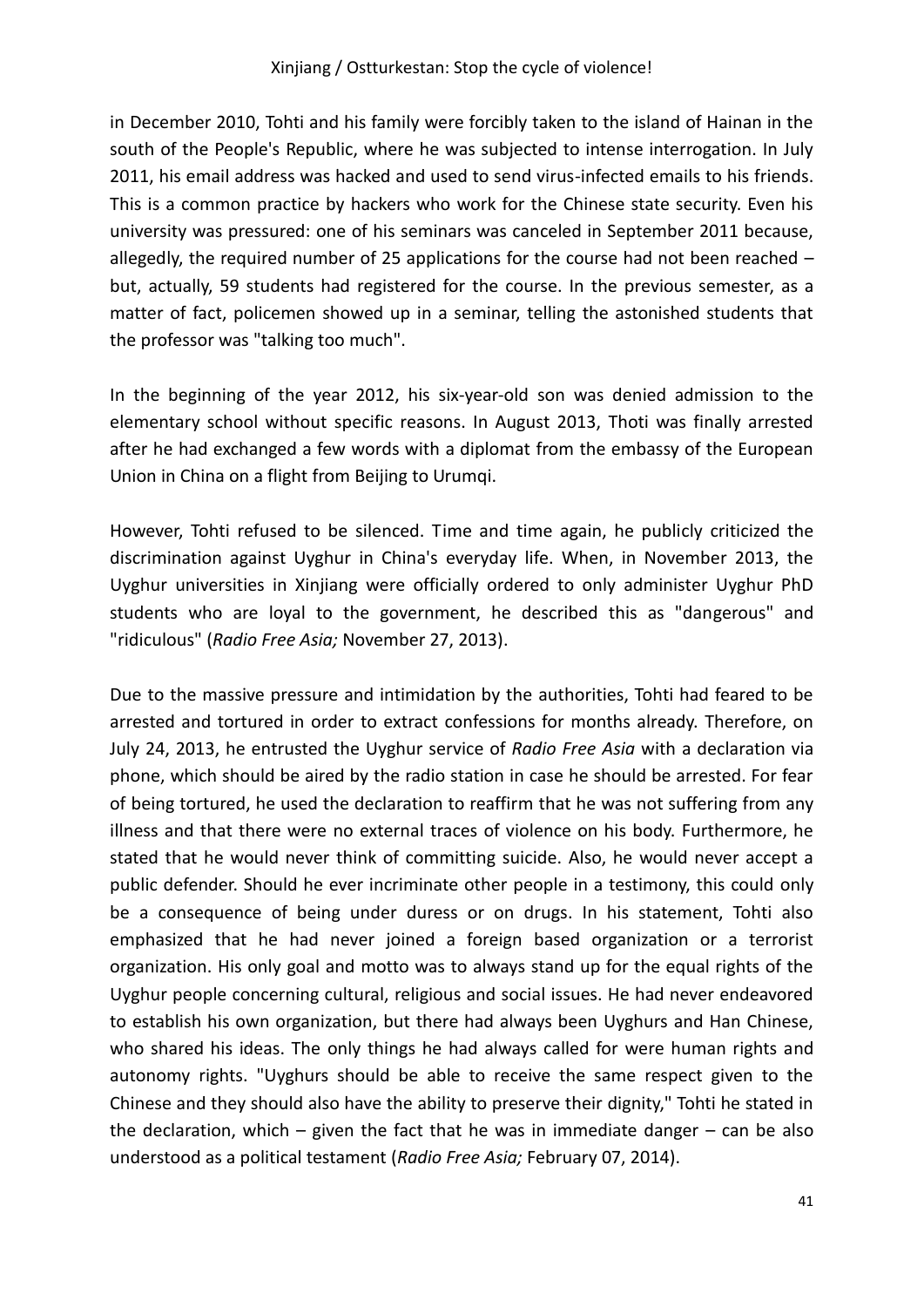Tohti was only able to meet up with his lawyers Li Fangping and Wang Yu once since his arrest in January 2014. The meeting was not arranged until there were rumors that Tohti had already been sentenced in a secret trial (*Guardian;* June 16, 2014). When the lawyers were able to visit him in prison in Urumqi on June 26, 2014, he reiterated his innocence and rejected all accusations of separatism. He appeared to be in an alarming health condition. He had already lost 16 kilograms in custody. Tohti reported that he had started a ten-day hunger strike on the day after his arrest, since the food that had been given to him had not been prepared according to the Muslim dietary guidelines and had not been *halal*. For ten days, he then only drank one and a half glasses of water each day. He is also suffering from severe prostate problems (*South China Morning Post;* June 27, 2014) and his wife expressed her deep concerns about his health (*Radio Free Asia;* June 27, 2014).

The two Uyghur students **Shohret Tursun** and **Perhat Halmurat** were arrested in Beijing on January 15, 2014. Two days later, the Uyghur student Abdukeyum Ablimit was arrested as well. The three young people are students of the *Central University for Nationalities* in the Chinese capital. Tursum is from Urumqi and Halmurat from the city of Gulja. They are committed to the human rights of the Uyghurs. Since they were arrested at the same time as their professor Ilham Tohti, it can be assumed that the arrests are related to Tohtis detention. Ablimit is to be trialed with "leaking state secrets", while Tursun and Halmurat are to be trialed for "separatism", the authorities declared (*Radio Free Asia;* February 26, 2014). All of them are facing prison sentences of several years.

Perhat Halmurat is the Editor of the website *Uyghur online*, which was founded by Ilham Tohti. When he wanted to fly to Istanbul on September 28, 2013, in order to continue his studies with a scholarship at the local university, the security forces stopped him at the Beijing airport and interrogated him for sixteen hours. Back then, he was only released after massive protests arose at home and abroad. (*Radio Free Asia;* November 21, 2013).

The Uyghur HIV/AIDS activist **Akebaier Yiming** was arrested in Urumqi on January 15, 2014, when he wanted to attend his father's funeral. His family was later informed that he had been formally arrested on suspicion of "endangering state security" (*South China Morning Post;* March 10, 2014). The 32-year-old civil rights activist worked for the nongovernmental medical research institute *Aizhixing* in Beijing, which is especially dedicated to HIV/AIDS research. Yiming was particularly committed to stop HIV/AIDS and drug use spreading from spreading among the young Uyghurs.

The three Uyghur language activists **Abduweli Ayup**, **Muhammad Sidiq** and **Dilyar Obul**  were arrested on August 20, 2013, and held custody in prisons in Urumqi. After months of delays, the charges against them were formally passed on to the prosecutor's office in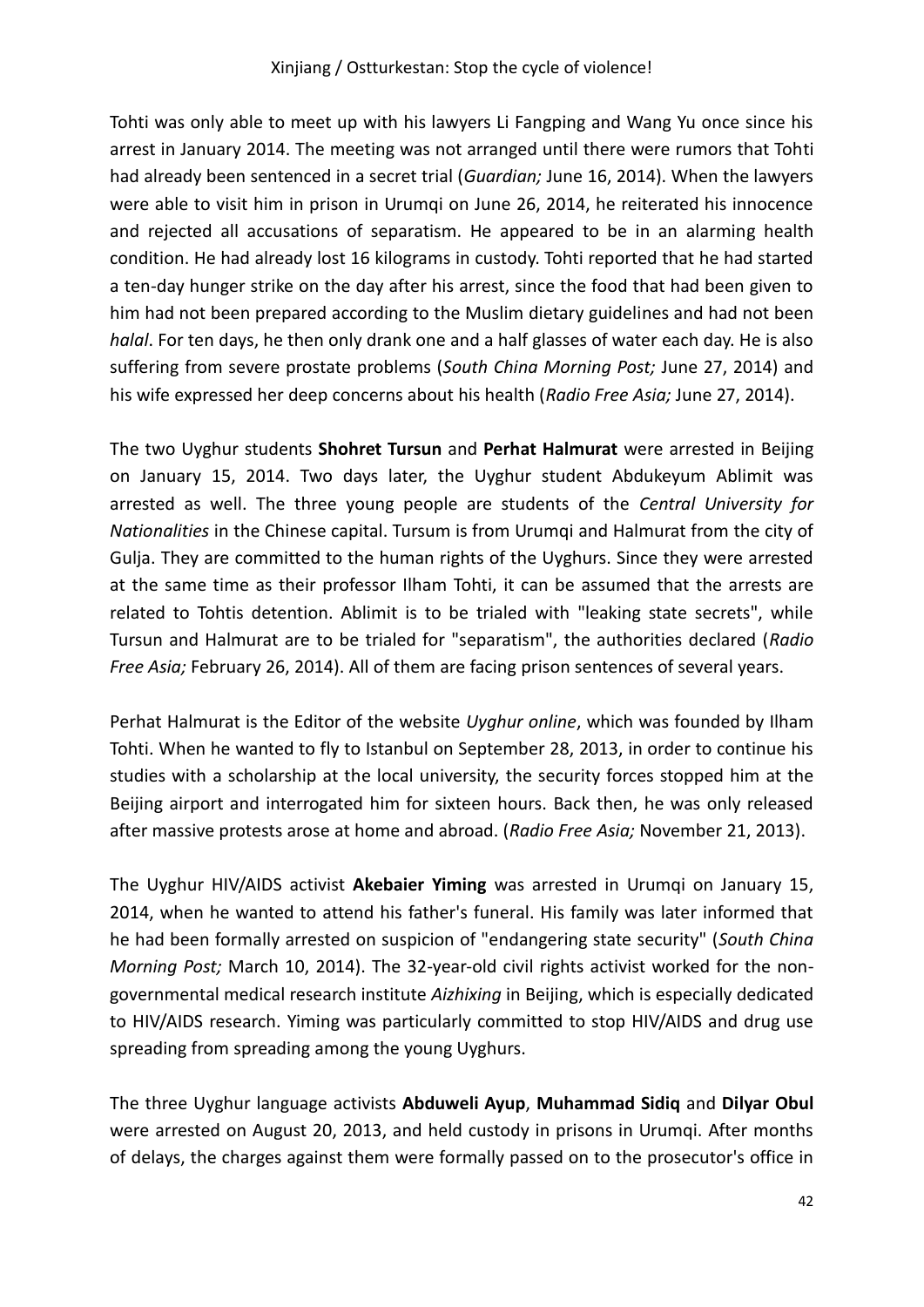the district Tianshan in the prefecture of Urumqi and to the court of Urumqi on May 17, 2014. Usually, the court proceedings are then opened within about 20 days (*Radio Free Asia;* June 20, 2014). According to the Chinese authorities, the preliminary investigation against them had been extended once again in January 2014 – but without any specific information about the charges made (*Radio Free Asia;* January 31, 2014). According to his family, Ayub became seriously ill in custody; relatives and medical practitioners were not allowed to visit him.

Ayub studied at the *Central University for Nationalities* in Beijing and finished his Masters at the *University of Xinjiang* more than ten years ago. Later, he worked as a lecturer at the *Northwest University for Nationalities* in Lanzhou (Gansu Province). In the years 2005 and 2006 he was a lecturer at the *University of Ankara* (Turkey); and from 2009 to 2011 he studied linguistics with a U.S. scholarship at the *University of Kansas* (USA). During his stays abroad, he deliberately kept away from the Uyghurs living there in order to avoid difficulties with the authorities after his planned return to China. Other scientists tried to convince him to stay in the U.S. to continue his studies there. But Ayub wanted to return home, in order to promote the Uyghur language among children and adolescents.

Thus, in the summer of 2012, he founded the first exclusively Uyghur-speaking kindergarten in Kashgar. The Chinese authorities did not tolerate the kindergarten for long: it was closed down for poor reasons in March 2013. Yet, the linguist was not discouraged and then planned to open of a native-language kindergarten for Uyghurs in Urumqi. Together, the three civil rights activists Ayup, Sidiq and Obul founded the company *Mother-tongue International Trading Company* which should generate the financial resources to open up the kindergarten (*Movement for Mother Uyghur language based Education*, *World Uyghur Congress,* Report; February 2014; p 17). The initiative found broad support among the Uyghur, Kazakh and Uzbek people – and even got so much attention that a civil society movement for mother-tongue teaching was established in East Turkestan (Xinjiang).

The human rights activists strictly respected all Chinese laws in order to avoid difficulties with the authorities because, naturally, their activities and the broad support of the public had not gone unnoticed. Also, the initiators of the movement had contacted all relevant government institutions and ministries to explain their project.

It was only a matter of time until their courageous project was abruptly stopped. Upon arrest, the activists were accused of "accepting illegal donations". But, as a matter of fact, the incident was not about finances and the handling of donations, but about the role of mother-tongue kindergarten and school education for ethnic minorities in East Turkestan.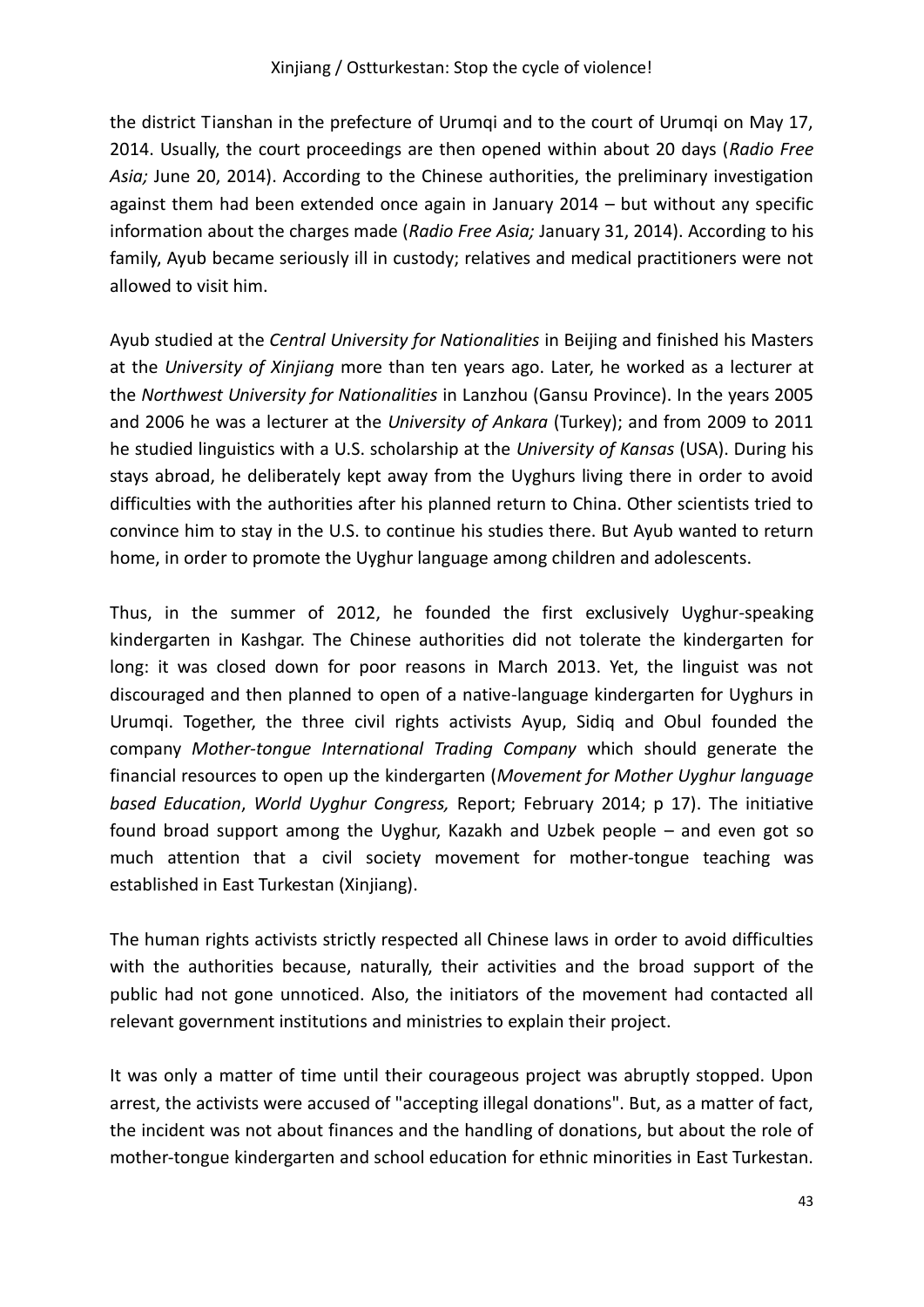The dominance of Mandarin as a language of instruction in the educational institutions of East Turkestan is criticized – not unnoticed by the authorities. Officially, China claims that the schools offer "bilingual" education in Mandarin and Uyghur. However, language activists and human rights advocates have been calling for a further promotion of the Uygur language for quite a while now, because this native language is increasingly being suppressed by Mandarin. Anyone who stands up for language rights is promptly regarded as a "separatist" or "terrorist" by the Chinese security authorities. Thus, the three imprisoned civil rights activists are facing prison sentences of several years because their commitment for teaching native languages in kindergarten turned out to be so popular among the civilian population.

The Uyghur student **Mutellip Imin,** who had studied in Istanbul (Turkey) until the summer of 2013, was arrested on January 15, 2014, in Hotan prefecture. Imin had voluntarily supported the website *Uyghur online* (founded by the Uyghur economist Ilham Tohti in Beijing). Presumably, Imin's arrest is related to Tohti's arrest, which took place almost at the same time. His whereabouts are still unknown (*Congressional Executive Commission on China*, *U.S. Congre*ss*;* March 04, 2014).

This was not the first time that the 24-year-old had to face problems with the Chinese authorities because of his commitment towards the human rights of the Uyghur population. When – after a stay in China – he wanted to travel back to Istanbul on July 14, 2013, to continue his university studies in Turkey, the security forces walked him off at the Beijing airport stopped him from leaving the country. Without an arrest warrant, the student was detained for 79 days in three hotels that are used as secret prisons, before he was finally released. His mobile phone, his residence permit for Turkey and his Turkish-language certificate had away been confiscated at the airport (*http://mutellipimin.wordpress.com*).

Accompanied by two Han Chinese and one Uyghur, he was flown to Urumqi. He was brought to a hotel, where he was monitored 24 hours a day and subjected to extensive interrogation. The police primarily wanted information about his professor Ilham Tohti. They also forced Imin to disclose all passwords for his mobile phones, social media accounts and websites. The police turned out to be especially interested in his administrator password for the website *Uyghur online*, which was founded by Tohti. But the password had been changed since Imin had to give up his work for the website due to his studies in Turkey.

After numerous interrogations Imin was assured to be allowed to fly to Turkey in mid-September 2013. However, his release was delayed even longer. Finally, he was allowed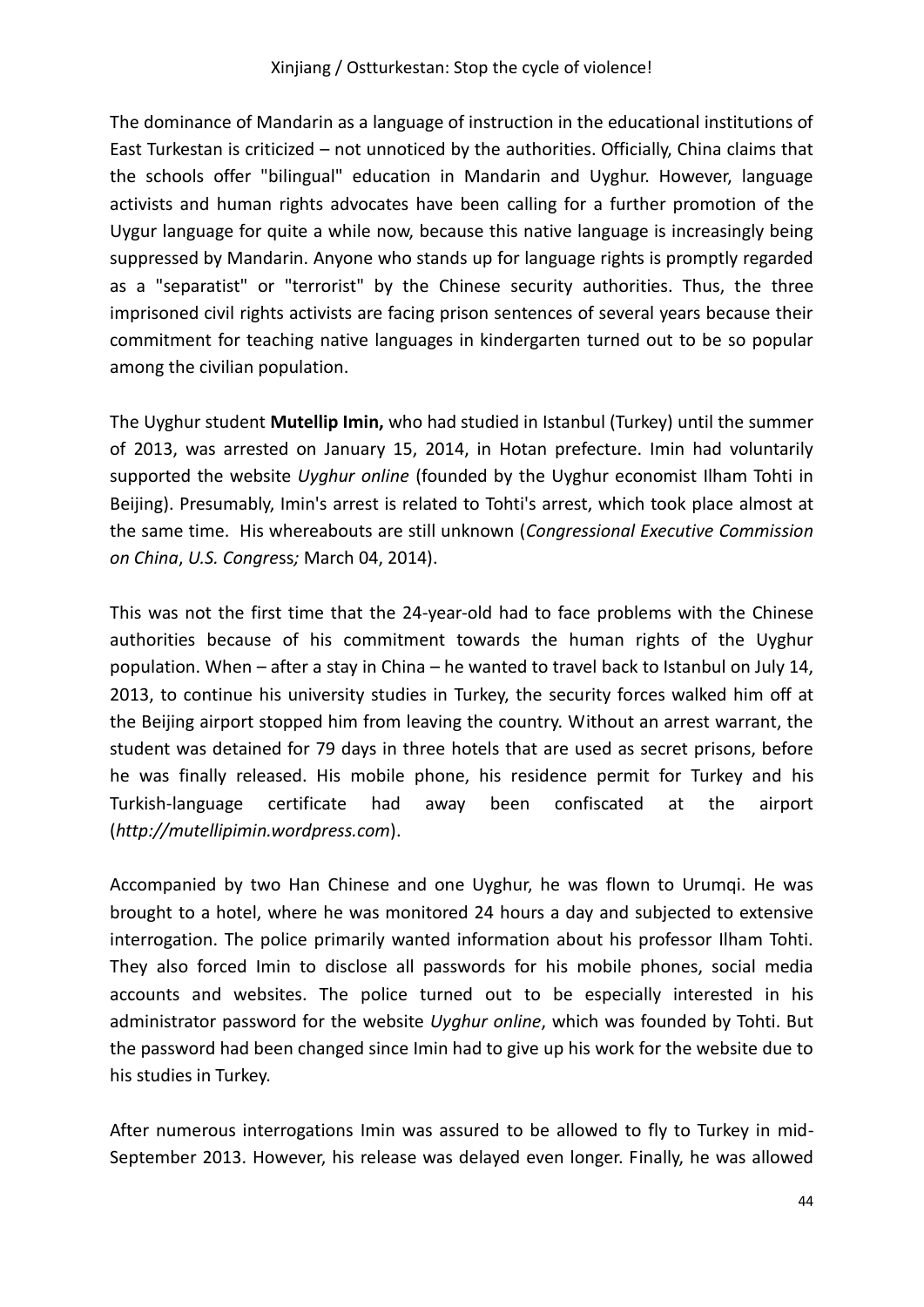to contact his family via phone for the first time since his arrest. He was ordered to lie to his family and to claim was already in Turkey. Also, he was supposed to tell his family that the news about his arrest were not true, but based on false reports by Uyghur "separatists". He decided not to lie to his relatives as he was told – and did not make any clear indications about his whereabouts during the monitored call, so the security forces got angry. They also demanded him to lie to his university in Istanbul and declare that he would not be able to resume his studies because his mother had been fallen sick. Finally, after 79 days of illegal detention and forced disappearance he was finally released on October 1, 2013, and put on a plane to his home region near Hotan. However, he was not given back his passport, so he was unable to continue his studies in Istanbul (*Radio Free Asia;* November 21, 2013).

**Atikem Rozi,** a 22-year old Uyghur student and a friend of Mutellip Imin, is regarded as disappeared as well. There is no trace of her since she was arrested on January 17, 2014. Rozi studied at the *Minzu University of China* in Beijing, where she took part in lectures and seminars by Ilham Tohti, the Uyghur lecturer who had been arrested two days earlier. In addition, she also worked for the websites *Uyghur online* and *Uyghurbiz*, which were both founded by Tothi.

In the last three years, the Chinese authorities refused to issue a passport for Rozi three times. She had planned to study abroad (*Radio Free Asia;* December 20, 2012). The student did not accept the decision but demanded a written explanation of why she was not allowed to have travel documents. The authorities did not send her a written explanation, but during a personal conversation there were hints that she was denied the documents due to "political reasons". Again, the student did not accept the authorities' refusal, so she initiated a social media campaign (based on, for example, the Chinese short message service *Weibo*) against discrimination of the Uyghur population concerning the issuance of travel documents. On the website *Uyghurbiz* – which she was in charge of, together with others  $-$  she regularly provided information about the encouraging response to her protests. Teng Biao, a Beijing-based lawyer and lecturer at the *China University of Political Science and Law*, considers the discrimination against the Uyghur population to be illegal, as reported by *Radio Free Asia* on December 20, 2012. Further, even if Uyghur people manage to receive a passport, they still cannot be sure that the documents will enable them to actually leave the country, as the case of Mutellip Imin clearly shows.

The Uyghur rights activist and blogger **Niyaz Kahar** was arrested in Urumqi on July 26, 2009. For three weeks, there had been serious unrests between Uyghurs and Han Chinese in the city, during which hundreds of people got killed. Despite many inquiries to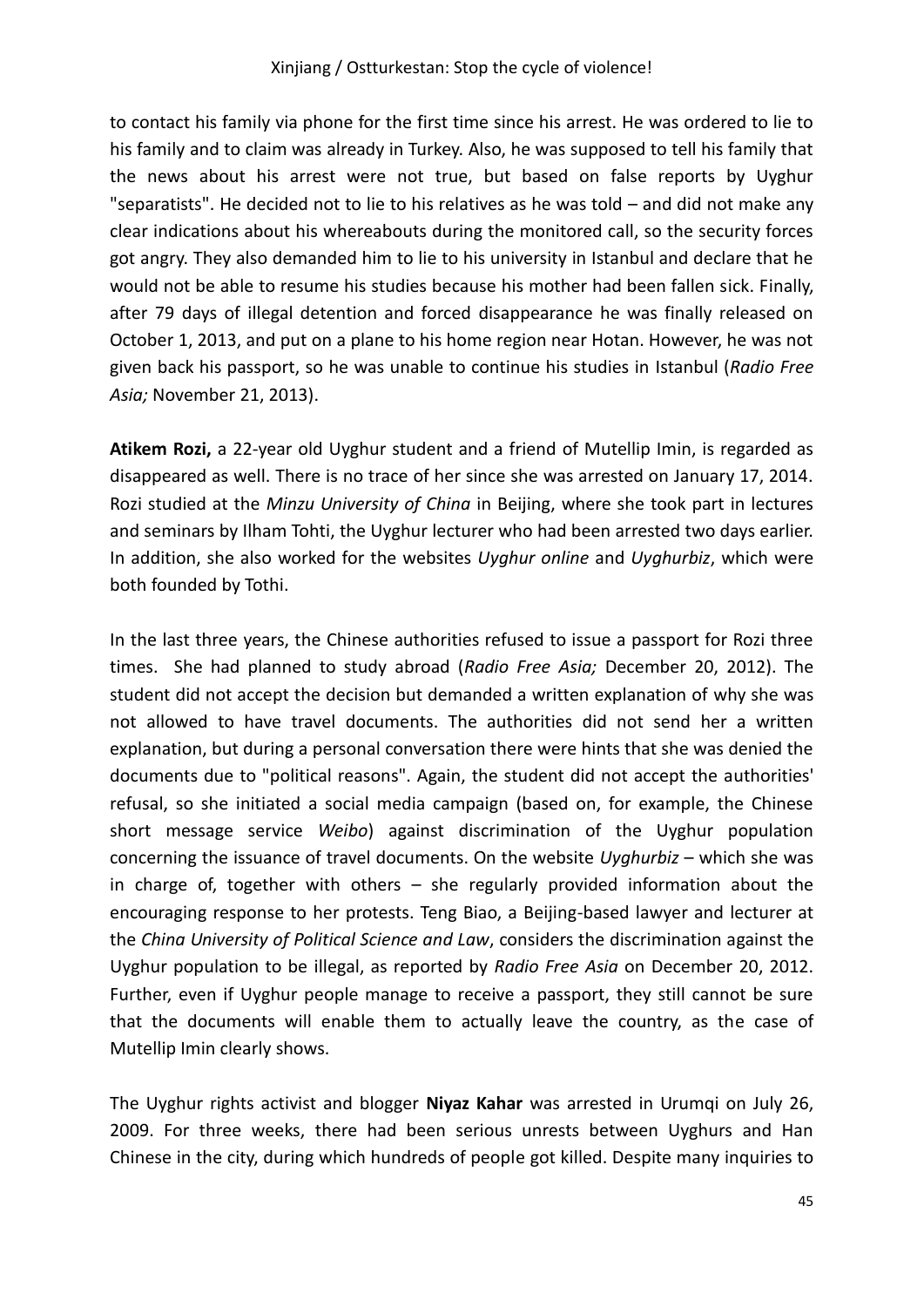#### Xinjiang / Ostturkestan: Stop the cycle of violence!

the authorities, the relatives of the blogger did not receive any news about his whereabouts for one year. His mother looked for the 34-year-old in every police station, every labor camp and turned to countless authority offices. For a long time, she feared that her son might have been killed in the unrest; hundreds of Uyghurs are still regarded as missing. Then, in the fall of 2010, his mother finally received the information that Niyaz had been convicted to 13 years in prison in a secret trial (*Radio Free Asia;* February 05, 2014). The mother was given no further information about the background of his conviction; yet after insistent inquirers by his sister, she was told that her brother had been convicted for spreading illegal messages. The civil rights activist had operated the website *Golden Tarim –* which is especially popular among young Uyghurs – for several years. Born in 1975, Niyaz studied literature at the University of Xinjiang and then worked at a local newspaper. Later on, he established the web service *Golden Tarim*, which focuses on information concerning Uyghur history, culture and politics.

Since China's authorities massively intensified Internet censorship in September 2013 (now, even the alleged spreading of rumors can lead to prison sentences of three years), it is virtually impossible for Uyghurs to legally discuss the situation in their homeland and go unpunished. Anyone who mentions dissatisfaction or considers protests can be arrested and sentenced to imprisonment for spreading false information or rumors. Thus, many of the imprisoned Uyghur human rights defenders are bloggers or website administrators.

Thus, the Uyghur human rights activist **Gheyret Niyaz** was sentenced to 15 years in prison in July 2010. He had criticized the co-responsibility of the Chinese authorities for the serious unrest in Urumqi in July 2009. At court, he was accused of "endangering state security". The long-time administrator and manager of the website *uyghurbiz.net* had been arrested on October 1, 2009. Previously, in an interview with a weekly newspaper in Hong Kong, Niyaz had criticized the fact that the authorities had failed to take action before the unrest, although there had been numerous warnings about imminent riots (*BBC;* July 23, 2010). Before the riots broke out, he had personally called on the authorities several times, trying to draw attention to the growing tensions. But unfortunately, his warnings had been ignored. The 55-year-old worked as a journalist for the business newspaper *Xinjiang Economic Daily* and had been director of the *Xinjiang Legal Daily*.

The two Uyghur webmasters **Dilshat Perhat** and **Nijat Azat** were sentenced to five and, respectively, ten years in prison on July 24, 2010, at the Intermediate People's Court in Urumqi for allegedly "endangering state security". The 32-year-old Dilshat Perhat had been the administrator of the website *Diyarim*, before he was arrested on August 7,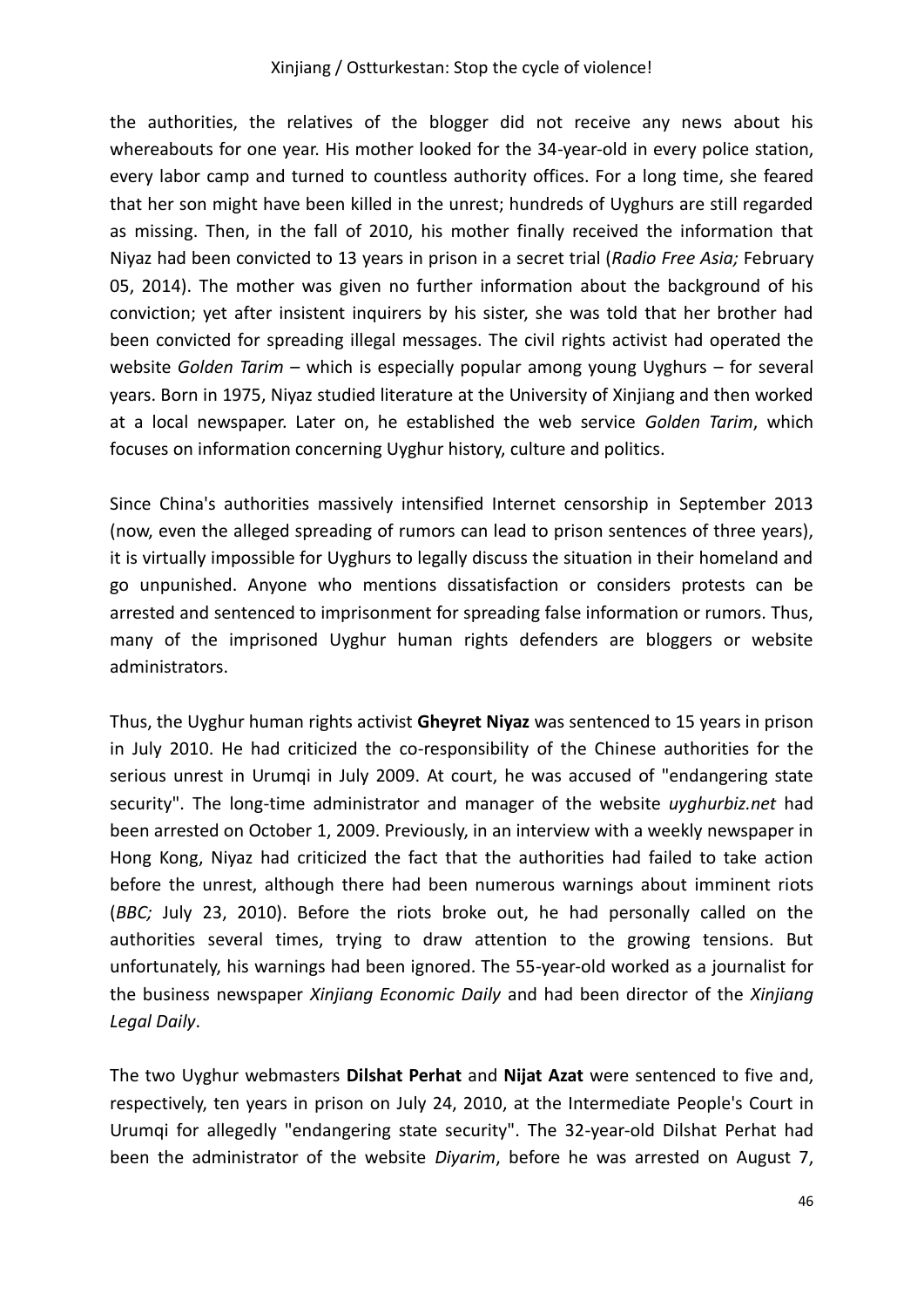2009. In the days before, he had already been interrogated by the police because of a possible involvement in the riots in Urumqi in July 2009. Before the riots in Urumqi broke out, Dilshat had repeatedly deleted calls for protest from the webpage. He had even informed the Chinese police about the invocations and had asked them to be alert. Unfortunately, Dilshats attempts to prevent an escalation of violence did not come off. On the contrary: after the protests had ended in a bloodbath, he was locked away in prison to avoid unpleasant inquiries, as the human rights activist had been very keen to know why his warnings had not been taken seriously.

The Uyghur web-host **Memetjan Abdulla** was sentenced to life imprisonment on April 1, 2010. One of the prosecutors' main charges against him was that he had given interviews to foreign journalists following the pogrom-like riots of Han Chinese against Uyghur workers at a factory in Shaoguan (Guangdong Province). In July 2009, the attacks had triggered the Uyghur protests in Urumqi that had ended in a bloodbath. The authorities also accused him of having translated a call for protest from a Chinese website and publishing it on his website *Salkin*.

Born in Karamay City in 1977, Memetjan had obtained a journalism degree in Beijing in 2001 and had since worked for the Uyghur service of *China National Radio*. In his spare time, he committed himself to civil rights of the Uyghurs and was the administrator of the website *Salkin*.

**Gulmira Imino**, a Uyghur woman who did voluntary work for *Salkin* as well, was punished with a life sentence on April 1, 2010. She was born in 1978 and had worked for the regional government in the town of Aksu for many years. In her spare time, she wrote poetry and supported *Salkin* with her voluntary activity as a moderator of the website since spring 2009. After *Salkin* – like many other websites – had published a call for protests in Urumqi in early July 2009, Gulmira was accused of "leaking state secrets, and organizing an illegal demonstration". Like many other demonstrators, Gulmira had been convinced that the protest was at least tacitly tolerated by the authorities, because the calls for protest was to be found all over the internet. Many Uyghur demonstratively held up Chinese flags during the protest march, to emphasize that the protest was not directed against China: the protestors had merely demanded adequate punishment for those who were responsible for the pogrom-like attacks on Uyghur workers in a factory in Southeast China.

The Uyghur **Abdukadir Mahsum** was sentenced to 15 years in prison on February 26, 2009 by a court in Hotan. It was said that he had organized a demonstration of hundreds of Uyghur men and women against human rights violations committed by the Chinese